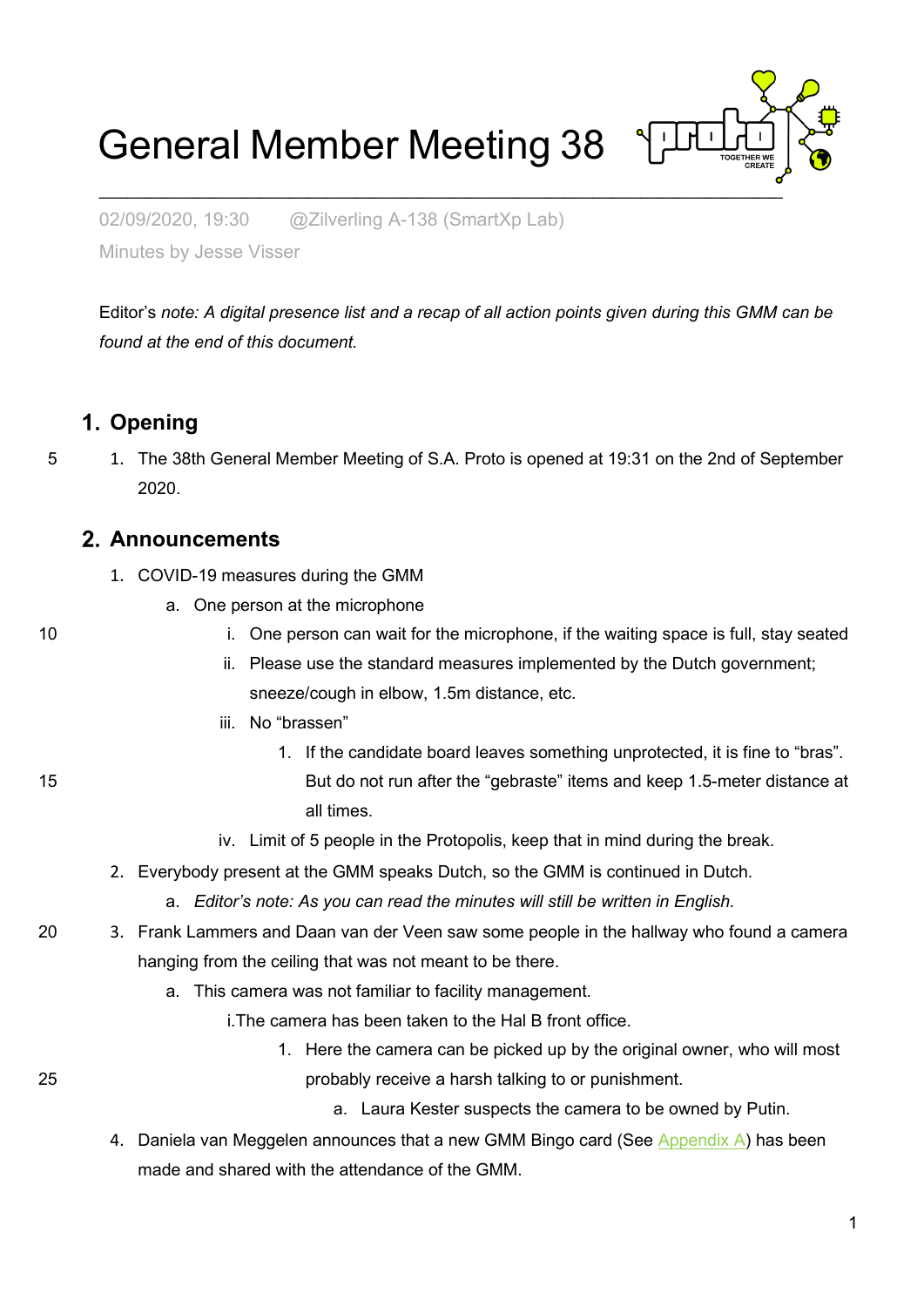## **Quorum**

- 30 1. At the start of the GMM, a total of 25 votes were counted.
	- a. Melvin van der Ende has authorised Daan van der Veen to vote in their place.

#### **Fixing the agenda**

- 1. Agenda point 6: Documents received
- a. The financial documents of Foundation ICE have been sent in too late and will not be 35 voted on during this GMM. They will be voted on during the next GMM.
	- b. Audit letter has been sent in and will be discussed last, before the yearly financial report 2019-2020
	- 2. Frank Lammers remarks that it seems like the approval of the SBZ Loan Proposal influences the approval of the Yearly Financial Report 2019-2020.
- 

40 a. This is not the case. It is discussed before to give some context to a small part of the Yearly Financial Report 2019-2020 but does not influence its approval.

#### **Previous minutes**

- 1. It turns out Frank Lammers has not read the GMM minutes.
	- a. For this he is shamed by the GMM.
- 45 2. Daniela van Meggelen wants to say sorry for the number of comments she gave on the documents.
	- a. This was in part because she was at a drink while she was reading the documents.
	- 3. The GMM wants to know when they will receive an update on the progress of previous action points.
- 50 a. This will happen during this GMM, while discussing the previous minutes.

#### [GMM 36: Half-Yearly GMM of Board 9.0](https://wiki.proto.utwente.nl/_media/proto/gmmdocs/minutes_gmm_36.pdf) (for Approval)

- a. *Voting: approval of Minutes of GMM 36 on 2020-09-02*
	- i. Vote passes unanimously.

#### [GMM 37: Half-Yearly Financial GMM of Board 9.0](https://wiki.proto.utwente.nl/_media/proto/gmmdocs/notulen_gmm_37_-_final.pdf) **(for Approval)**

- 55 a. Page 7
	- i. Peter van der Burgt would like the following addition as explanation to line 298.
		- 1. "Because we are a bigger association now than we were when this budget was made and furthermore there are more 'parasitic' drinkers."
- 2. **AP Hannah Ottenschot (38.01)** Add the requested additional 60 explanation by Peter van der Burgt to line 298 of the minutes of GMM 37.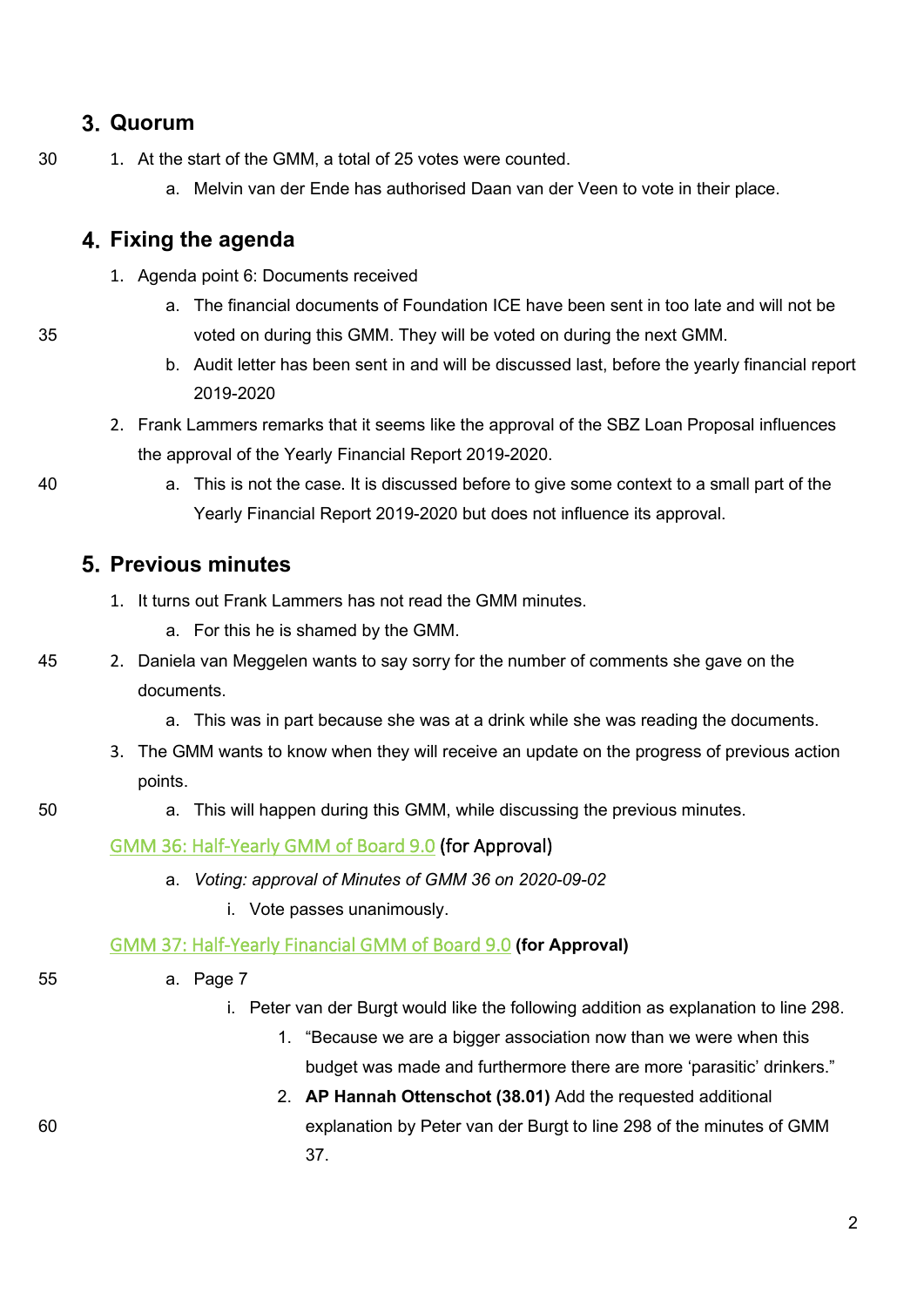|    | b. Action Points |                                                                                       |
|----|------------------|---------------------------------------------------------------------------------------|
|    |                  | i. Some Action Points have been cancelled due to COVID-19 this is also                |
| 65 |                  | mentioned in the minutes as status of the Action Point.                               |
|    |                  | ii. Any unfinished Action Points given to board 9.0 will be transferred to board 10.0 |
|    |                  | once they are charged.                                                                |
|    |                  | iii. 33.23 Board 9.0: Check together with the Have You Tried Turning It Off And On    |
|    |                  | Again Committee if the layout of the Proto website can be improved.                   |
| 70 |                  | 1. Has been discussed with the committee, but no clear plans have been                |
|    |                  | made to improve the layout of the website's home page.                                |
|    |                  | a. This was a low priority issue for the committee and will be picked                 |
|    |                  | up by a member of the committee once they find the time for it.                       |
|    |                  | iv. 33.28 Board 9.0: Look into the possibility of creating a checkbox for             |
| 75 |                  | Protographers which shows if they get food compensated at the event or not.           |
|    |                  | 1. Change in policy has made this Action Point redundant.                             |
|    |                  | v. 34.05 Sanne Bouman: Look into putting a cap on certain reservations for            |
|    |                  | hardware.                                                                             |
|    |                  | 1. A sheet has been made summarising which items have reservations and                |
| 80 |                  | how expensive these items are.                                                        |
|    |                  | a. This sheet also shows which items no longer need reservations.                     |
|    |                  | b. AP Sanne Bouman (38.02) Add the reservation sheet to the                           |
|    |                  | audit folder.                                                                         |
|    |                  | vi. 36.07 Manouk Hillebrand: Look into an open event for Proto's Symposium.           |
| 85 |                  | Due to COVID-19 the symposium has been cancelled so this action point<br>1.           |
|    |                  | no longer applies.                                                                    |
|    |                  | vii. 36.13 Manouk Hillebrand: Look into making summaries and tests on the             |
|    |                  | Dokuwiki accessible to non-members as well.                                           |
|    |                  | 1. This has been discussed within board 9.0 and was decided against.                  |
| 90 |                  | a. Because as an association we want to have something to offer                       |
|    |                  | our members that our non-members do not have.                                         |
|    |                  | viii. 36.14 Manouk Hillebrand: Look into the summary database from Yasmin Salce       |
|    |                  | and Ruben van den Berg that Peter has access to and see if these can be               |
|    |                  | added to the DokuWiki.                                                                |
| 95 |                  | 1. Has been done.                                                                     |
|    |                  | a. Some things have been added, others were less useful.                              |
|    |                  | ix. 36.17 Board 9.0: Look into distinguishing between different career events in      |
|    |                  | upcoming surveys, be it the yearly survey or as a suggesting for the next board.      |
|    |                  | 1. Has been done.                                                                     |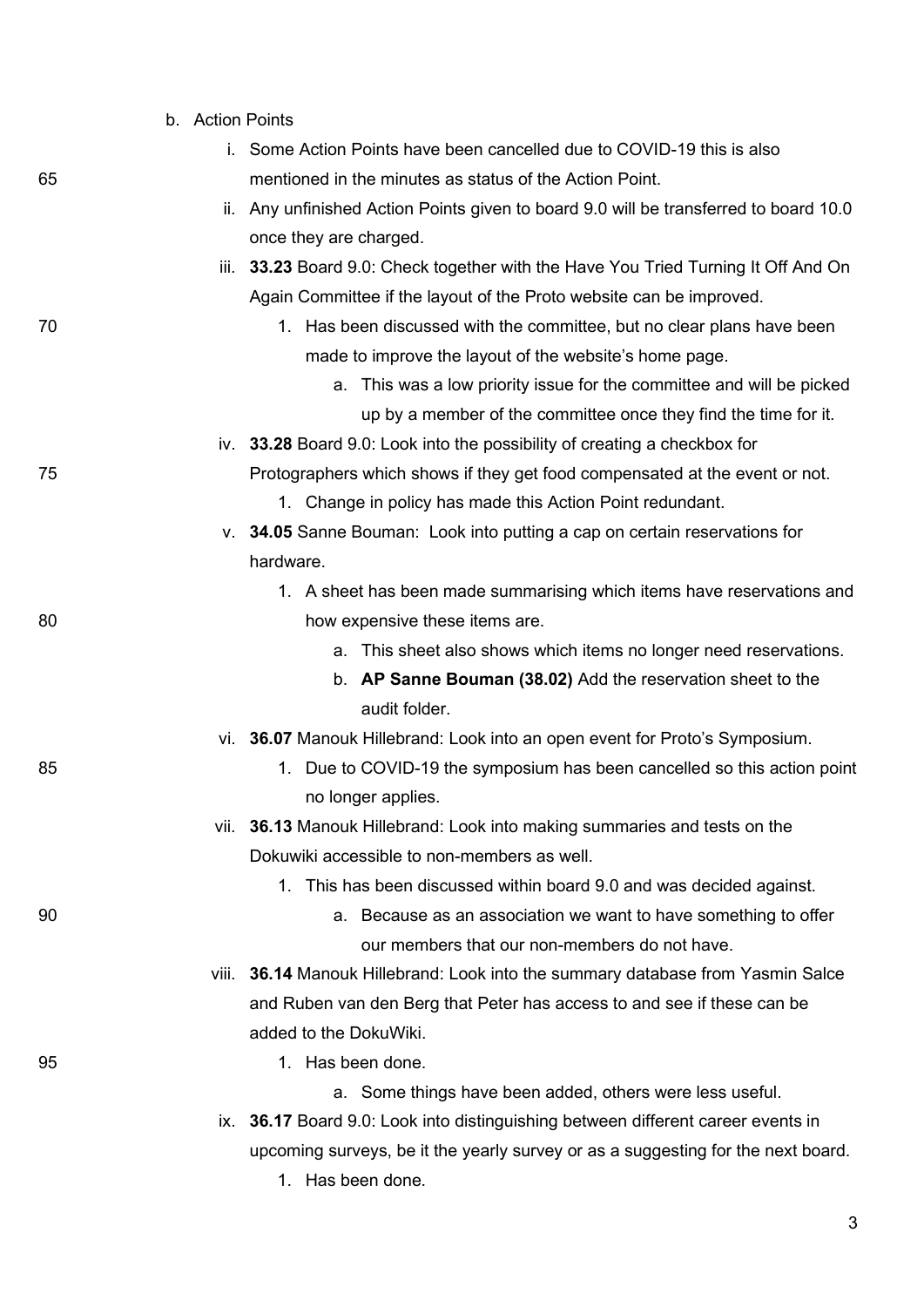| 100 | x. 36.22 Board 9.0: Look into possible problems caused by EROs not being              |
|-----|---------------------------------------------------------------------------------------|
|     | present from 18:00 till the starting time of an activity during the evening and       |
|     | think of a solution.                                                                  |
|     | 1. This has not been discussed with the EmergenCie due to COVID-19.                   |
|     | 2. It is noted that until 18:00 there are still EROs present at the service           |
| 105 | desk of Hal B.                                                                        |
|     | xi. 36.24 Renske Mulder: Talk to the EmergenCie about the necessity of food           |
|     | compensation during activities other than drinks regarding the adjustments to         |
|     | the Food for Helpers rule.                                                            |
|     | 1. This has been done, although no one has given a reaction.                          |
| 110 | 2. There is no conclusion to this action point, but because it does not seem          |
|     | to be a priority to the EmergenCie this action point will not be transferred          |
|     | to Board 10.0.                                                                        |
|     | xii. 36.27.2 Audit committee: Decide if an evaluation on the (connection between      |
|     | board and) Audit committee needs to be added to the yearly report                     |
| 115 | 1. Sanne Bouman has asked the Audit committee, but a meeting was not                  |
|     | deemed necessary.                                                                     |
|     | 36.37 Board: Ask the Have You Tried Turning It Off And On Again Committee to<br>xiii. |
|     | look into tracking the number of participants that visit drinks.                      |
|     | 1. Has been discussed, but no satisfying method was found that was worth              |
| 120 | the time of the Have You Tried Turning It Off And On Again Committee                  |
|     | to implement.                                                                         |
|     | xiv. All the current action points that came out of GMM 37 have been finished.        |
|     | Except for:                                                                           |
|     | 1. 37.04 Sanne Bouman: Arrange a sticker to be put on Proto's cash                    |
| 125 | register to show whether or not the amount of cash money inside has                   |
|     | changed between Audit Committee meetings.                                             |
|     | This because the cash register could not be reached due to<br>a.                      |
|     | COVID-19, as the university buildings were closed at the time.                        |
|     | i. This action point will be transferred to Jonathan                                  |
| 130 | Matarazzi.                                                                            |
|     | 2. 37.14 Board 9.0: Make sure Proto's Homey is used.                                  |
|     | This will be implemented during the coming year.<br>a.                                |
|     | ITO has given Proto access to a specific IOT network and Proto<br>b.                  |
|     | will be a first test case for this network.                                           |
| 135 | i. Mostly because no other association would think of                                 |
|     | implementing such things.                                                             |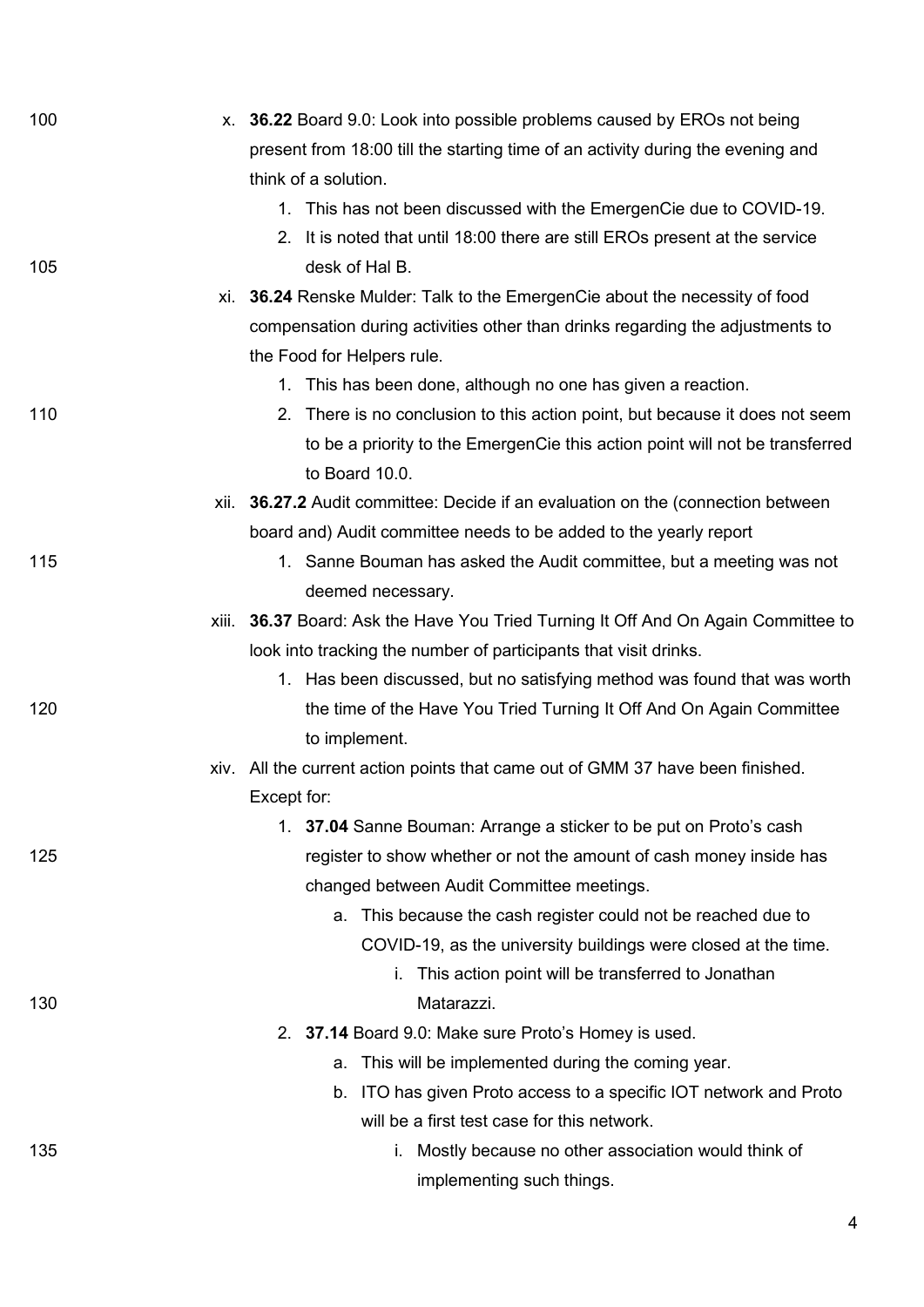*Editor's note: The review of the minutes of GMM 37 are shortly disturbed by Corona PanicTM as people are trying to navigate to the front of the room.*

|     | 1. 37.18 Sanne Bouman: Correct the Half-yearly Financial Report 2019-        |
|-----|------------------------------------------------------------------------------|
| 140 | 2020 and upload it to the DokuWiki.                                          |
|     | a. The revised Half-yearly Financial Report has not been uploaded            |
|     | at the time of GMM 38, because there were some troubles                      |
|     | uploading files to the DokuWiki.                                             |
|     | 2. 37.19 Board 9.0: Make sure to mention that helpers at activities can      |
| 145 | make use of the food for helpers budget more leniently.                      |
|     | a. This has not been done, because there have been no activities             |
|     | since the action point was set due to COVID-19.                              |
|     | This has been discussed with board 10.0 and they will                        |
|     | mention it to the helping committees.                                        |
| 150 | xv. Peter van den Burgt was wondering about a discussion during GMM 37 about |
|     | the number of primary and secondary members on the website being off and if  |
|     | this problem has been fixed.                                                 |
|     | 1. The Have You Tried Turning It Off And On Again has thoroughly             |
|     | researched this supposed issue and found that there were no issues with      |
| 155 | the systems.                                                                 |
|     | a. The only conclusion that could be made is that the association            |
|     | had a significant drop in primary members at the start of the                |
|     | academic year of 2019/2020.                                                  |
|     | b. It is true that there was an issue on the website with showing the        |
| 160 | member type on user's dashboards, but this was not related to                |
|     | the counting of primary and secondary members and has since                  |
|     | been fixed.                                                                  |
|     | The discussion about the number of primary members was started<br>2.         |
|     | because Didi Oude Veldhuis from BOZ came to board 9.0, because she           |
| 165 | found the number of primary members deviated a lot from previous             |
|     | years.                                                                       |
|     | There is some unclarity if we sent an Excel sheet or a number of<br>a.       |
|     | primary members to BOZ.                                                      |
|     | i. It should not be allowed to send an Excel sheet with our                  |
| 170 | member data to any third party.                                              |
|     |                                                                              |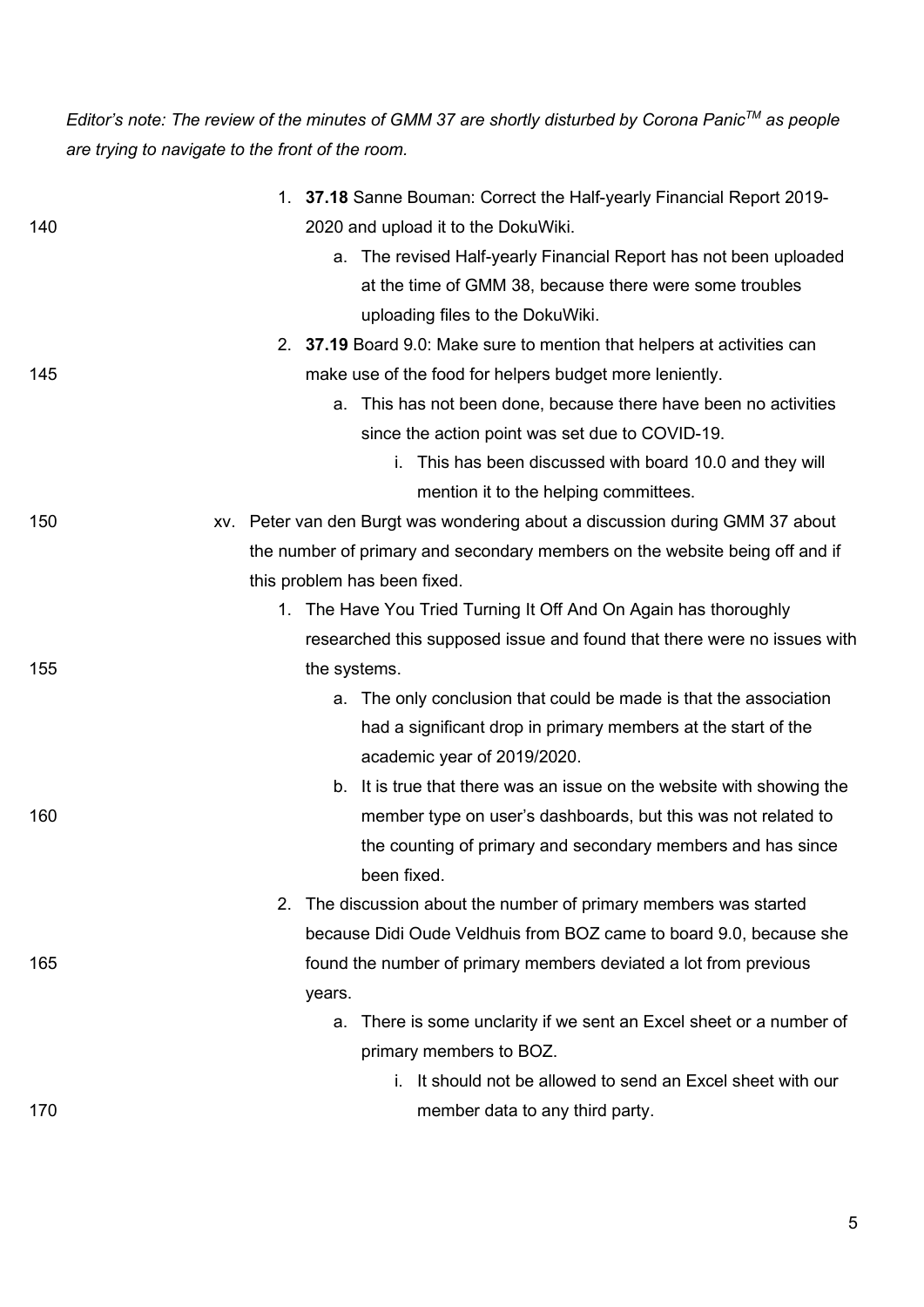|     | 1. According to Jur van Geel this should not be a                       |
|-----|-------------------------------------------------------------------------|
|     | problem, because BOZ has access to the same                             |
|     | data through the student administration.                                |
|     | a. Furthermore, they should have received a                             |
| 175 | list of primary members and student                                     |
|     | numbers to combat fraud in member                                       |
|     | counts.                                                                 |
|     | b. Sanne does not recall sending an Excel                               |
|     | sheet with member information to BOZ.                                   |
| 180 | 3. In conclusion board 10.0 should again check the primary member count |
|     | and contact BOZ on the procedure for the primary member count and       |
|     | funding.                                                                |
|     | a. AP Board 10.0 (38.03) Contact BOZ on the procedure for               |
|     | receiving funds per primary member.                                     |
| 185 | Voting: approval of Minutes of GMM 37 on 2020-09-02<br>b.               |
|     | Vote passes unanimously                                                 |
|     |                                                                         |

#### **Documents received**

#### **[Letter from the Audit Committee](https://wiki.proto.utwente.nl/_media/proto/gmmdocs/audit_letter_gmm_38_.pdf)**

a. Peter van der Burgt reads the letter from the audit committee to the GMM.

#### 190 i. The GMM enjoyed it.

## **[Yearly report 2019-2020](https://wiki.proto.utwente.nl/_media/proto/gmmdocs/yearly_report_9.0_2019-2020_-_first_draft.pdf) (for Approval)**

- 1. General Remarks
	- c. Peter van der Burgt, as a committee member, would have liked to see the committee pieces earlier through WhatsApp or another channel.

195 This also goes for the Policy Plan 2020-2021

- d. Line numbering is missing
	- Maartje Huveneers was convinced that this was in order, but apparently something went wrong.
- e. Maxim de Leeuw noticed the document is called "Yearly report 9.0 2019-2020 first 200 draft" and wonders if Board 9.0 is really that good at writing that they only needed one draft.
	- 2. Page 9
		- b. Daniela van Meggelen wonders what the "stuff" is that was thrown out according to 2.1.3 Cleaning.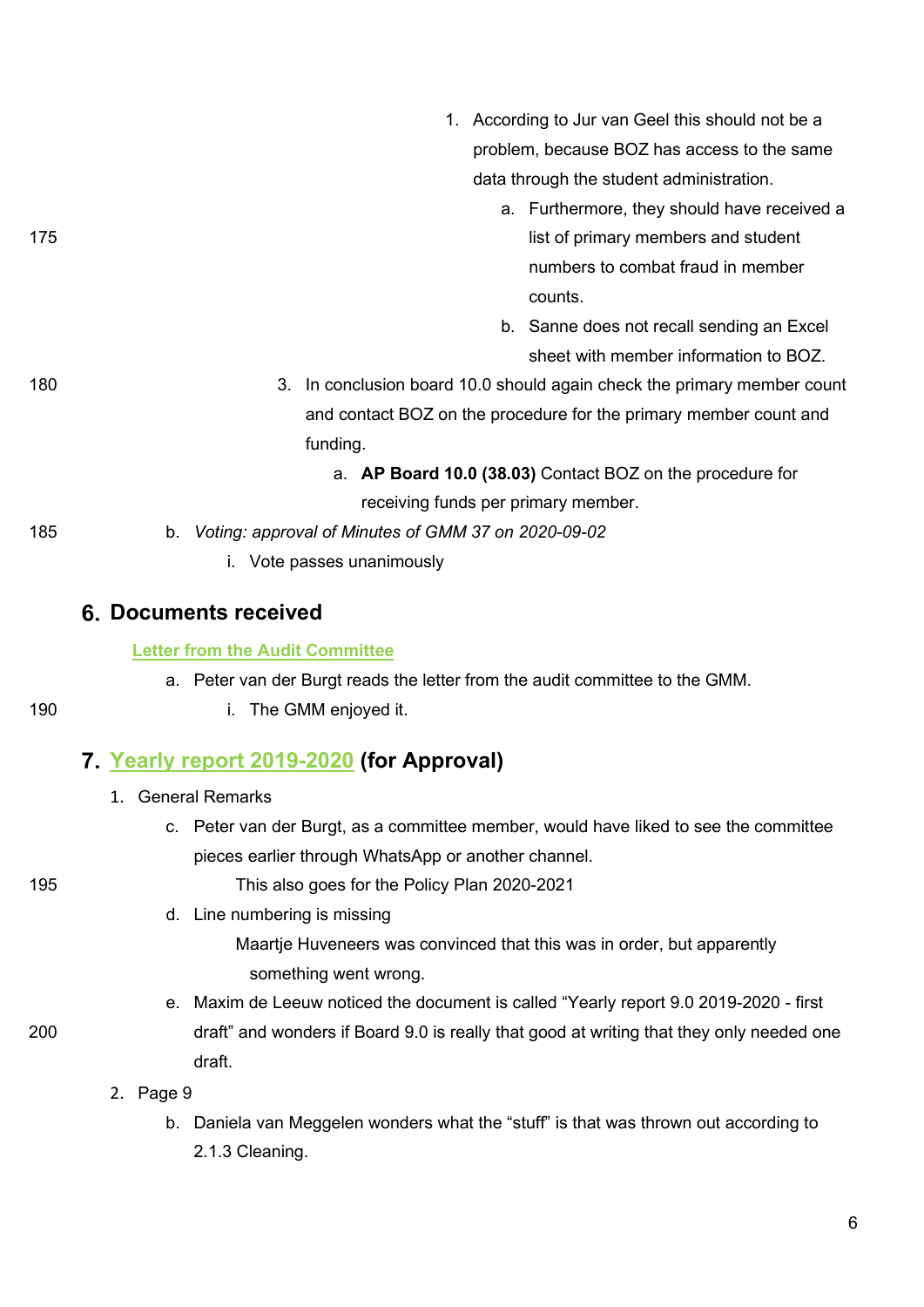| 205 | i.         | Maartje Huveneers explains that this refers to real "meuk", mostly trash and     |
|-----|------------|----------------------------------------------------------------------------------|
|     |            | objects that will not be missed.                                                 |
|     | c. Page 10 |                                                                                  |
|     | L.         | Daniela van Meggelen wonders to whom the number of activities in quartile        |
|     |            | three and four would have been overwhelming as mentioned in 2.2.1 Activity       |
| 210 |            | Distribution.                                                                    |
|     |            | Does this refer to board 9.0 or the members?<br>1.                               |
|     |            | a. According to Maartje Huveneers this refers both to the board and              |
|     |            | the members.                                                                     |
|     |            | b. Daniela van Meggelen also wonders if it would be advised to                   |
| 215 |            | organise that many activities during quartile three and four again.              |
|     |            | i. Maartje Huveneers advises against this, although board                        |
|     |            | 9.0 has not personally experienced this, because most of                         |
|     |            | the activities were cancelled due to COVID-19.                                   |
|     | ii.        | Daniela van Meggelen notes that the sentence structure of 2.2.2 Board Activities |
| 220 |            | suggests that all the named activities are organised every Wednesday.            |
|     |            | 1. Daniella van Meggelen would advise to mention that these activities are       |
|     |            | organised on different weekly ProtoNights.                                       |
|     | iii.       | Maxim de Leeuw remarks that "picnic" should be spelled "picknick" because        |
|     |            | Picnic would refer to the online supermarket.                                    |
| 225 |            | 1. Editor's note: 'Picnic' is the correct English spelling, 'picknick' is the    |
|     |            | Dutch spelling.                                                                  |
|     |            | 2. Maartje Huveneers exclaims that any spelling mistakes should be               |
|     |            | emailed to secretary@proto.utwente.nl.                                           |
|     |            | iv. (Mr.) Philippe Tuinman notes that in 2.2.2.1 EEMCS Workshops activities with |
| 230 |            | ("EeeeWI") EEMCS are mentioned but not evaluated.                                |
|     |            | 1. Maartje Huveneers replies that this will be added to the document.            |
|     |            | a. AP Board 9.0 (38.04) Add evaluations of the EEMCS Workshops                   |
|     |            | to the yearly report 2020-2021                                                   |
|     | ۷.         | (still) Philippe Tuinman wonders if the EducaCie or the members could give       |
| 235 |            | input on what kind of EEMCS workshops they would like to be organised.           |
|     |            | Manouk Hillebrand explains that it is not desirable to have all our<br>1.        |
|     |            | members give input on the EEMCS workshops, because it should be                  |
|     |            | organised by a cross-section of all the EEMCS members. This is why               |
|     |            | members of each EEMCS board are in the EEMCS workshop                            |
| 240 |            | committee.                                                                       |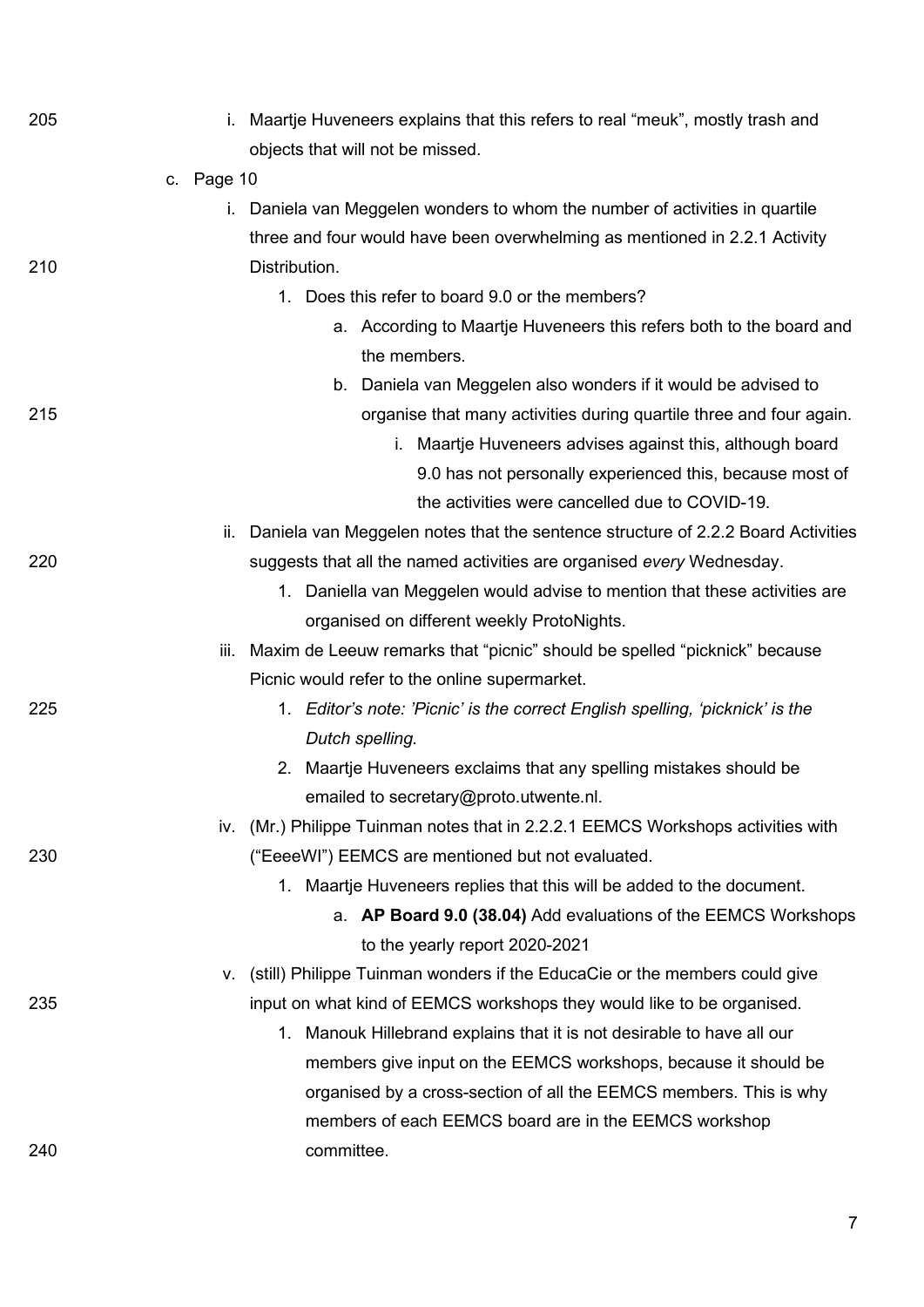|     | 2. Manouk Hillebrand also mentions that last year there were mostly                     |
|-----|-----------------------------------------------------------------------------------------|
|     | Officers of External Affairs involved in the organisation of the EEMCS                  |
|     | workshop, because the workshops are organised in collaboration with                     |
|     | companies.                                                                              |
| 245 | 3. Page 11                                                                              |
|     | b. Daniela van Meggelen wonders what the additional workload is that made the           |
|     | committee spotlights less of a priority as mentioned in 2.2.3.4 Spotlight on Committees |
|     | i. Renske Mulder explains that this is mostly because it was not a high priority for    |
|     | her and kind of disappeared in her Trello backlog.                                      |
| 250 | 1. Daniela replies that it reads like there was a sudden surge in workload,             |
|     | which does not appear to be the case.                                                   |
|     | c. Daniela van Meggelen wonders if there are any details to back up the claim that the  |
|     | news articles on the website are well-received as mentioned in 2.2.3.4 Spotlight on     |
|     | Committees.                                                                             |
| 255 | i. Except for the positive feedback received during GMM 36 about the "Help, a           |
|     | General Member Meeting!" news article, there are no clear statistics or feedback        |
|     | about how the news articles are received.                                               |
|     | 4. Page 12                                                                              |
|     | b. Frank Lammers wonders if the drop in WhatsApp promotion after the COVID-19           |
| 260 | measures were implemented, as mentioned in 2.2.4 Event Promotion, is because of the     |
|     | lower number of activities or if there is another reason.                               |
|     | i. Maartje Huveneers replies that this is indeed due to the lower number of             |
|     | activities organised during this time.                                                  |
|     | ii. Frank Lammers advises to remove "mainly" from this sentence to make it              |
| 265 | clearer.                                                                                |
|     | c. Frank Lammers also wonders why the CreaTe staff was not in favour of using the       |
|     | ProtoNights for Professional Development.                                               |
|     | i. Manouk Hillebrand explains that this was mainly because Thea de Kluijver did         |
|     | not want students to come to the university in the evening for Professional             |
| 270 | Development.                                                                            |
|     | 1. Although her opinion might have changed now because evening lectures                 |
|     | are becoming normal with the limited physical space at the university due               |
|     | to COVID-19.                                                                            |
|     | 2. Frank Lammers is happy to hear that it is not that the CreaTe study                  |
| 275 | programme does not want to collaborate for Professional Development,                    |
|     | but that it is merely because they are not in favour of evening activities.             |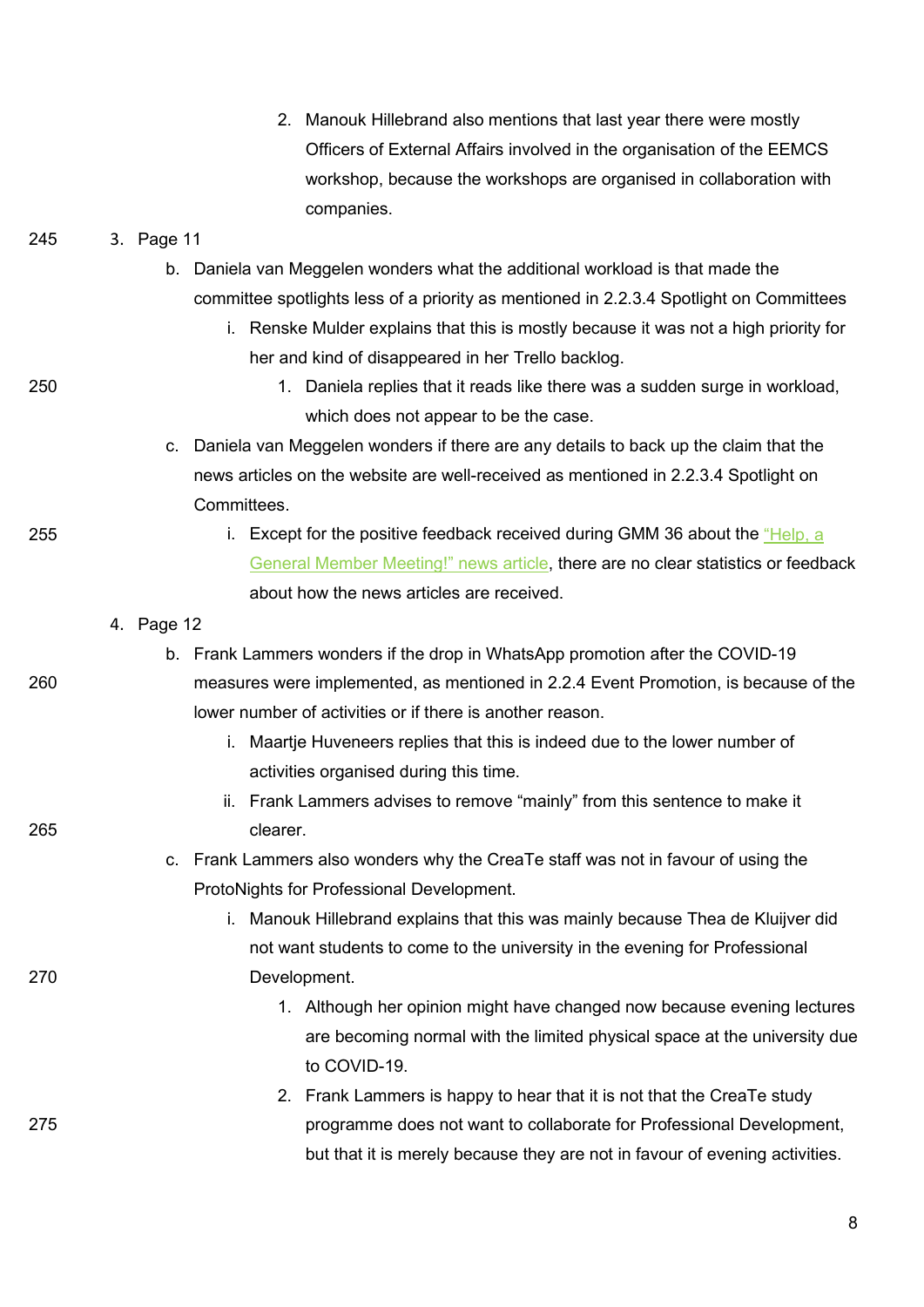|     |            | a. Frank Lammers would like this to be specified in the Yearly<br>Report 2019-2020.       |
|-----|------------|-------------------------------------------------------------------------------------------|
|     |            | b. AP Board 9.0 (38.05) Specify why CreaTe staff does not want to                         |
| 280 |            | organise ProfDev activities during ProtoNights in 2.2.5                                   |
|     |            | ProtoNights of the Yearly Report 2019-2020.                                               |
|     | 5. Page 16 |                                                                                           |
|     |            | b. Frank Lammers does not agree that the Proto LinkedIn has been revived as stated in     |
|     |            | 2.4.3 External Publicity Policy, because there have only been two posts in the last year. |
| 285 |            | c. Frank Lammers would also like to see a graph of the number of contracts for external   |
|     |            | promotion that have been signed in the previous years.                                    |
|     |            | i. Mick Tijdeman proudly exclaims that he has already made such a graph.                  |
|     |            | 1. Frank Lammers would like to see this in a Linked n post.                               |
|     |            | d. Jeroen Ritmeester finds it contradictory that 2.4.1 Acquisition Committee mentions     |
| 290 |            | companies being hesitant to engage in collaboration while 2.4.4 External Support          |
|     |            | mentions that many companies have collaborated with Proto.                                |
|     |            | Mick Tijdeman explains that the hesitation mentioned in 2.4.1 Acquisition<br>i.           |
|     |            | Committee specifically refers to the COVID-19 period while 2.4.4 External                 |
|     |            | Support describes the year as a whole.                                                    |
| 295 |            | Daniela van Meggelen asks about the difference in the number of<br>1.                     |
|     |            | contracts that were signed before and during the COVID-19 period.                         |
|     |            | a. Mick Tijdeman answers that only five or six of the total of twenty-                    |
|     |            | two contracts were signed during the COVID-19 period.                                     |
|     | е.         | Jeroen Ritmeester also wonders why the Customer Relationship Management system            |
| 300 |            | did not work this year, just like previous years.                                         |
|     |            | Mick Tijdeman answers that he did do some research into other Customer<br>Ť.              |
|     |            | Relationship Management systems but did not find a satisfying solution.                   |
|     |            | Every system had its own problems, but most were just very expensive.<br>1.               |
|     |            | Many systems were also bloated with features that are not needed for our                  |
| 305 |            | associations, while missing key features that would greatly improve                       |
|     |            | productivity.                                                                             |
|     |            | In the end Mick Tijdeman settled on keeping track of the existing Google<br>2.            |
|     |            | Sheet, that was used in previous years. He believes that this could be a                  |
|     |            | viable solution if it keeps being handed down to the next Officer of External             |
| 310 |            | Affairs.                                                                                  |
|     | 6. Page 17 |                                                                                           |
|     |            | b. Peter van der Burgt, Jeroen Ritmeester and the rest of the GMM congratulate Mick       |

Tijdeman with the €8,475 acquired in financial sponsorship.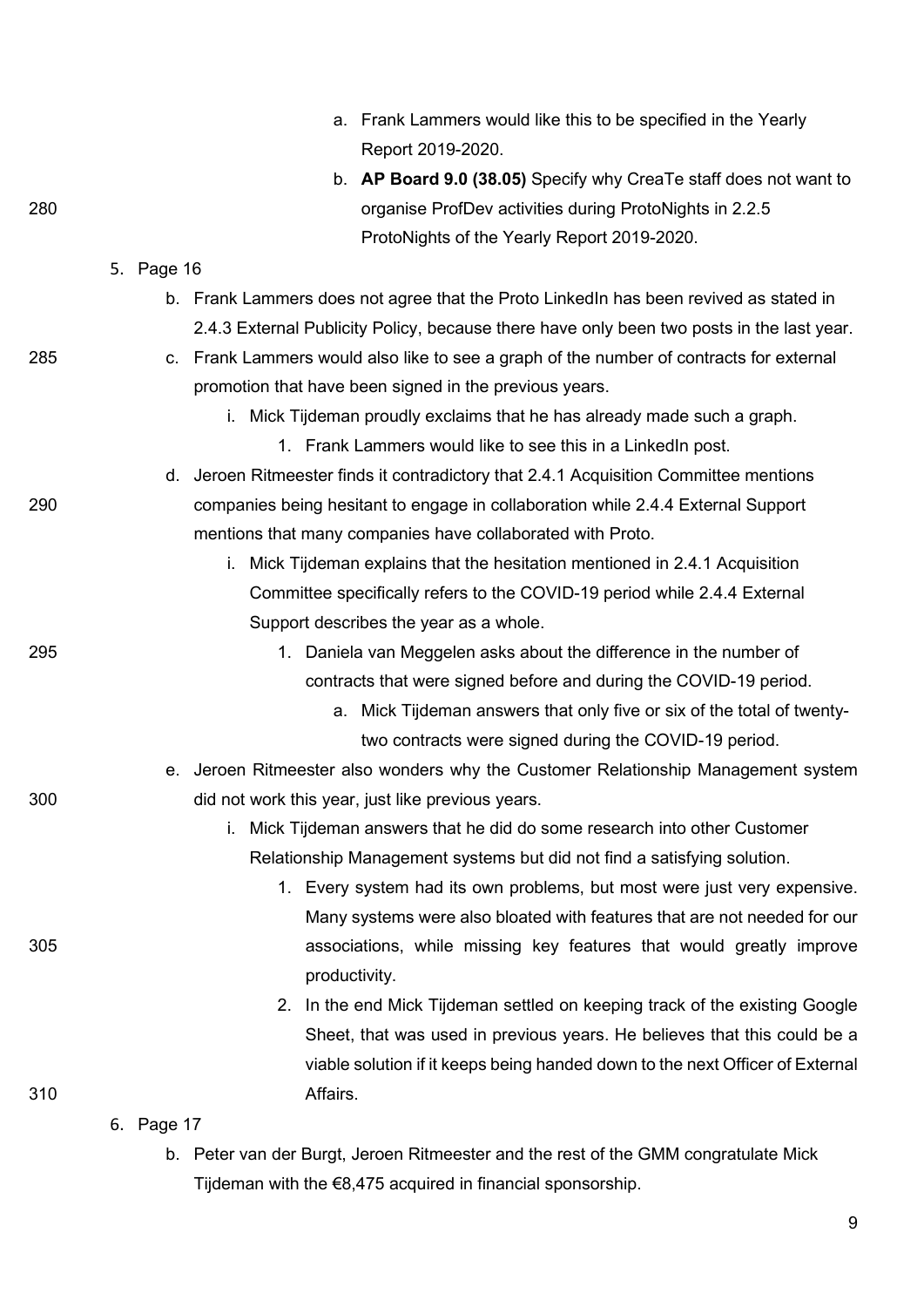- i. Jeroen Ritmeester would also like this trend to be kept going by board 10.0.
- 315 7. Page 18
	- b. Daniela van Meggelen wonders what the OmNomCom reservations consist of because it is oddly specific.
		- i. Sanne Bouman explains that this consists of reservations for all the hardware of
	- the OmNomCom which is divided over several years, making it an odd amount.
- 320 8. Several people exclaim on which page their next comment will be:
	- b. "Page 35"
	- c. "Page 20"
	- d. "Page 24"
	- e. "Also, page 24"
- 325 f. "I am Puck"
	- 9. Page 20
		- b. Peter van der Burgt asks what Board 10.0 is planning on doing regarding point 2.6.3 Board Experience during COVID-19.
	-
- 
- i. The GMM is very confused
- 330 ii. Jesse Visser asks if Peter van der Burgt has read the COVID-19 Policy Plan 2020-2021.
	- iii. Peter van der Burgt explains that he refers to the personal goals of Board 10.0.
		- 1. He wonders if Board 10.0 will follow any courses or have other activities because of possible free time due to COVID-19.
- 335 a. Jesse Visser replies that none of the members of Board 10.0 plan on following any courses and that they do not believe they will have much extra free time.
- i. Board 10.0 wants to put in the effort to keep the association active and they believe there is still a lot 340 possible keeping in mind the COVID-19 measures.

*\*BINGO\**

10. Page 24

- b. Daniela van Meggelen thinks it is great that board 9.0 has organised activities regarding mental health
- 
- 345 c. Laura Kester ("Haar naam is Laura") wonders why during COVID-19 the plans regarding mental health could not be realised as mentioned 2.9.3 Mental Health while during this period mental health attention is extra important.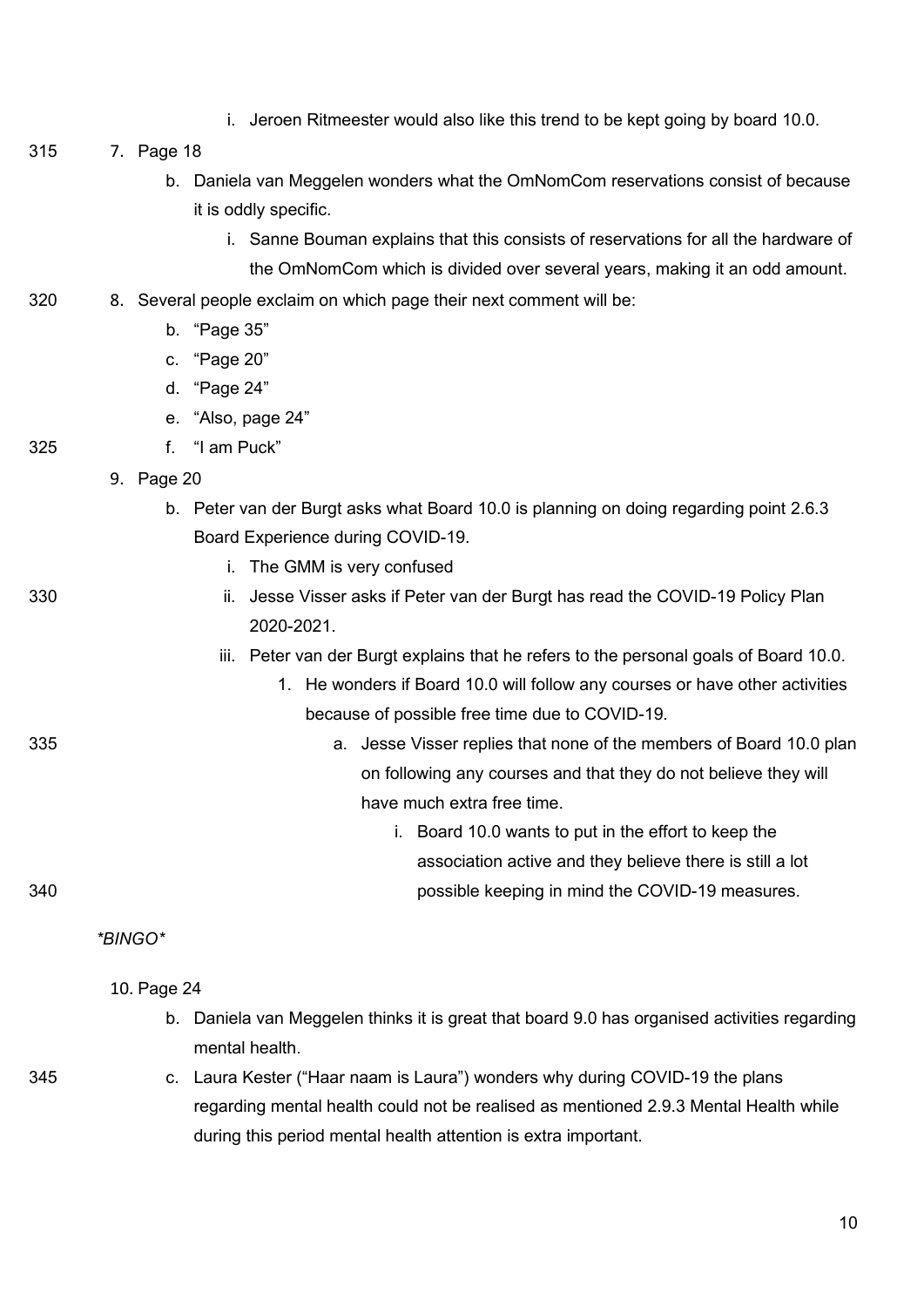|     | i. Manouk Hillebrand explains that during this time all meetings with Thea de                                 |
|-----|---------------------------------------------------------------------------------------------------------------|
|     | Kluijver were cancelled and most attention went to adjusting education to the                                 |
| 350 | new COVID-19 measures.                                                                                        |
|     | 1. Maartje Huveneers adds that before the COVID-19 period SACC was                                            |
|     | very interested in helping organise activities regarding mental health, but                                   |
|     | that during that period they were too busy helping students themselves.                                       |
|     | d. Maxim de Leeuw wonders when last year's pre-ordered sweaters will arrive.                                  |
| 355 | i. Sanne answers that they will come during the beginning of the coming academic                              |
|     | year.                                                                                                         |
|     | 11. Page 25                                                                                                   |
|     | b. Daniela van Meggelen likes the updates to the website.                                                     |
|     | 12. Page 29                                                                                                   |
| 360 | b. Daniela van Meggelen asks why the first Werewolves game night organised by the ACE                         |
|     | did not succeed but another similar event by the board did.                                                   |
|     | i. Manouk answers that this was mostly an issue with timing, but also the change                              |
|     | in format.                                                                                                    |
|     | 1. The first activity was a one-off event played during one evening. While                                    |
| 365 | the event organised later was in a real time format, spanning over two                                        |
|     | weeks.                                                                                                        |
|     | 2. Daniela van Meggelen would like to see a small explanation on why the                                      |
|     | second Werewolves game activity did succeed                                                                   |
|     | a. AP Board 9.0 (38.06) Add an explanation about the success of                                               |
| 370 | the real time Werewolves activity to 2.2.2 Board Activities.                                                  |
|     | Peter van der Burgt wonders why the Board of Advisors has a paragraph in the<br>C.                            |
|     | committee chapter while the Audit committee does not. It was an action point of a                             |
|     | previous GMM to decide if these committees should be included in this chapter.                                |
|     | Maartje Huveneers explains that board 9.0 asked the two committees if they<br>i.                              |
| 375 | would like to be included and the Audit did not see this to be necessary, while                               |
|     | the Board of Advisors did not mind.                                                                           |
|     | 1. Peter van der Burgt asks if it should be included, because the Board of                                    |
|     | Advisors is a committee of the GMM.                                                                           |
| 380 | a. Frank Lammers, as a member of the Board of Advisors, explains                                              |
|     | that it is best to add it in the yearly report because it is a part of<br>the functioning of the association. |
|     | i. Peter van der Burgt asks if this should also be the case                                                   |
|     | for the next Board of Advisors and Audit Committee.                                                           |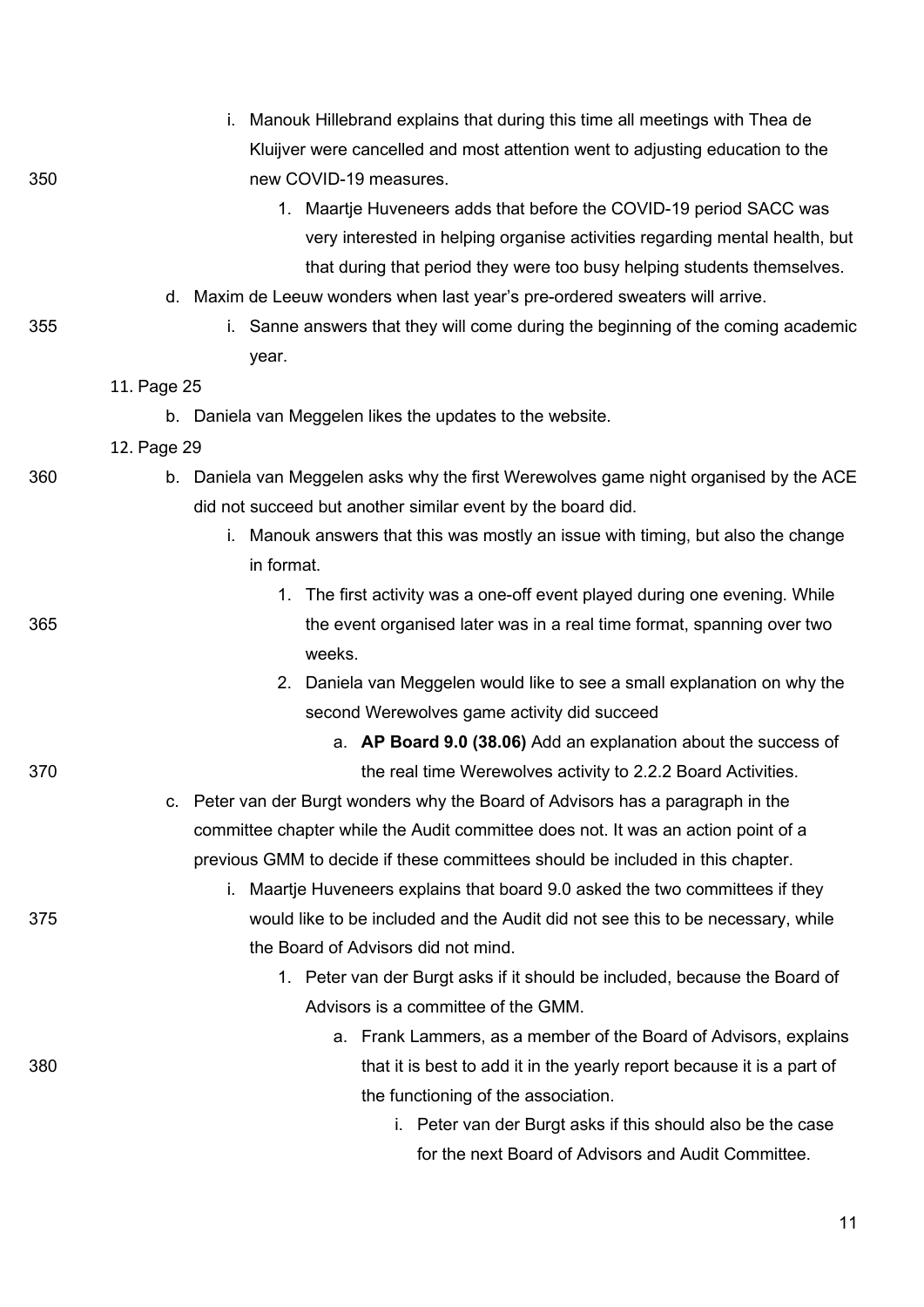| 385 |             | 1. Frank Lammers advises to keep them in the yearly<br>report.                             |
|-----|-------------|--------------------------------------------------------------------------------------------|
|     |             | 2. Manouk Hillebrand would also recommend                                                  |
|     |             | keeping it in the yearly report.                                                           |
|     |             | 3. AP Board 10.0 (38.07) Discuss with the Audit                                            |
|     |             | Committee and Board of Advisors if they would                                              |
| 390 |             | like to be evaluated in the yearly report.                                                 |
|     |             | b. Daniela van Meggelen wonders if it would be better to add the                           |
|     |             | Board of Advisors and the Audit Committee to the chapter Other                             |
|     |             | Organisation, because it is not a committee of the association,                            |
|     |             | but the GMM.                                                                               |
| 395 |             | i. Most members of the GMM think that would be very                                        |
|     |             | confusing.                                                                                 |
|     | 13. Page 34 |                                                                                            |
|     |             | b. Daniela van Meggelen thinks the Weizen draft course was a very good idea and            |
|     |             | recommends Board 10.0 to organise it again. Even though it was not very well visited       |
| 400 |             | last year.                                                                                 |
|     | 14. Page 35 |                                                                                            |
|     |             | b. Frank Lammers thinks the Integration Week Committee is a very good idea, but that it is |
|     |             | weird that he and some other members did not hear of it before reading the GMM             |
|     |             | documents.                                                                                 |
| 405 |             | i. Sebastiaan van Loon explains that it is not meant for older years students. It is       |
|     |             | especially focused on integrating all new first years members with each other              |
|     |             | and the association. The activities will be promoted to these members first. If            |
|     |             | any spots on activities are still left after that the events will also be promoted to      |
| 410 |             | older years.<br>1. Frank Lammers still wonders why the existence of the committee is       |
|     |             | unknown by some members.                                                                   |
|     |             | a. Manouk Hillebrand explains that the members of the committee                            |
|     |             | were personally requested to join and that the committees                                  |
|     |             | helping organise events during the committee week were also                                |
| 415 |             | involved.                                                                                  |
|     |             | b. If you had not heard of the committee it is probably because you                        |
|     |             | are not an active member of the association or do not belong to a                          |
|     |             | committee that was requested to help organise activities during                            |
|     |             | the integration week                                                                       |
|     |             |                                                                                            |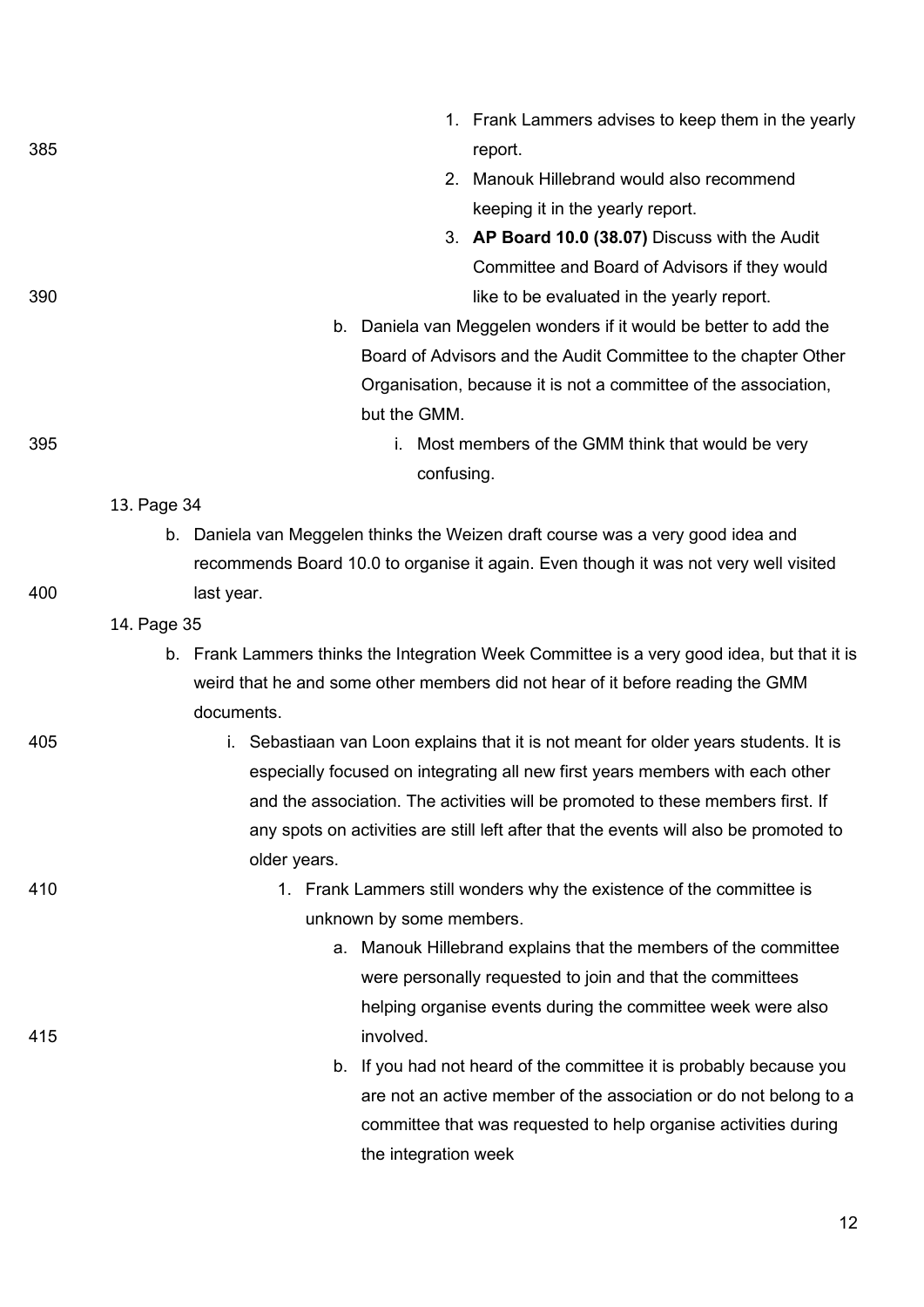| 420 | c. Maartje Huveneers also adds that it is not a very interesting                           |
|-----|--------------------------------------------------------------------------------------------|
|     | committee to promote to the rest of the association because they                           |
|     | already have enough members and are just organising activities                             |
|     | for new first year students.                                                               |
|     | d. Manouk Hillebrand also explains that the committee is a last                            |
| 425 | resort to replace the camp that cannot continue at the start of the                        |
|     | year.                                                                                      |
|     | e. Renkse Mulders adds that these members might also not have                              |
|     | heard about the committee because of the lack of casual                                    |
|     | conversation and get-togethers after the closing of all campus                             |
| 430 | buildings due to COVID-19.                                                                 |
|     | 2. Frank Lammers would have liked to see things like this in the weekly                    |
|     | newsletter or communicated to the members in some way.                                     |
|     | a. Manouk Hillebrand advises board 10.0 to communicate anything                            |
|     | that can be of interest to the members through the weekly                                  |
| 435 | newsletter or social media.                                                                |
|     | 3. Sebastiaan van Loon would like to add that if there had been promotion                  |
|     | to all members that the number of older years that would have liked to be                  |
|     | involved would have been a lot more than desired by the committee.                         |
|     | a. Manouk replies that it did not need to be promotion in that sense,                      |
| 440 | but just an update on what the board was working on.                                       |
|     | 4. Harald Eversmann mentions that this is just like four years ago when the                |
|     | same discussion took place regarding the first years' camp. And that the                   |
|     | committee should not get too worked up about it because the older years                    |
|     | just want to be a part of everything.                                                      |
| 445 | c. Philippe Tuinman wonders when the integration week will take place                      |
|     | Sebastiaan van Loon is not sure but thinks it is planned for the week of<br>i.             |
|     | September 28th.                                                                            |
|     | 1. The GMM replies: "Da is!"                                                               |
|     | d. Philippe Tuinman is confused why Sebastiaan van Loon just mentioned that the            |
| 450 | integration week is not for the integration of older members with the new first years,     |
|     | while 3.24 Integration Week Committee mentions that this is a goal of the committee.       |
|     | i. Renske Mulder explains that this is mostly regarding the committee members of           |
|     | the organising committees, just like camp.                                                 |
|     | e. Philippe Tuinman also wonders if the GraphiCie will be involved in the promotion of the |
| 455 | integration week                                                                           |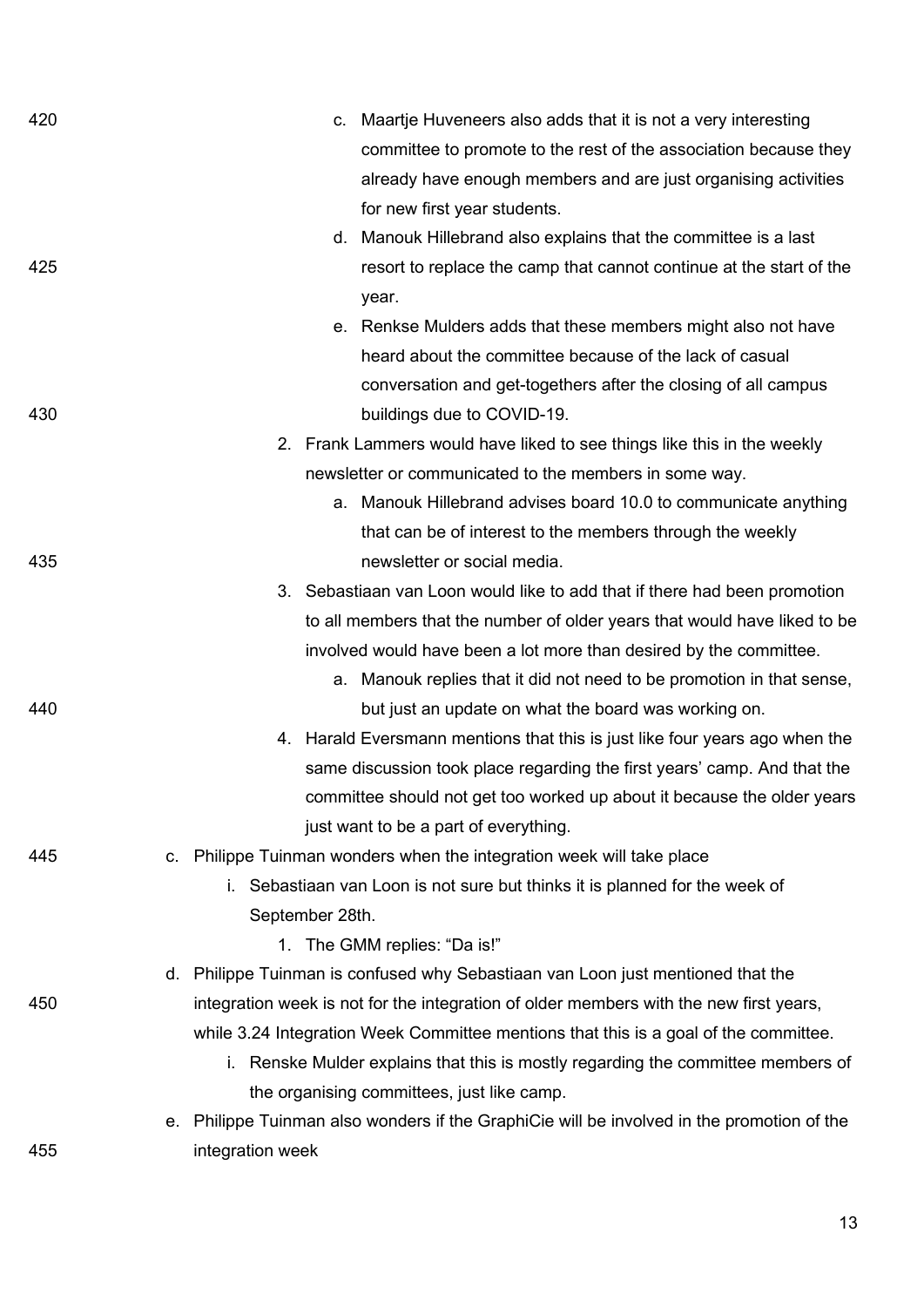|     |             | i. Sebastiaan van Loon answers that they will be asked to design a promotional                |
|-----|-------------|-----------------------------------------------------------------------------------------------|
|     |             | image in the coming week.                                                                     |
|     | f.          | Ellis Dijkstra would like an addition to make clear if the committee will continue after this |
|     |             | year.                                                                                         |
| 460 |             | i. Renske Mulder answers that this is completely up to board 10.0.                            |
|     |             | 1. AP Board 10.0 (38.08) See if the integration week should be kept as an                     |
|     |             | activity and permanent committee.                                                             |
|     | 15. Page 37 |                                                                                               |
|     |             | b. Daniela van Meggelen asks why Protographers were not always requested by                   |
| 465 |             | organising committees.                                                                        |
|     |             | i. Sanne Bouman answers that this is up to the committees and that some                       |
|     |             | committees did not often request Protographers even after many reminders from                 |
|     |             | their board responsible.                                                                      |
|     |             | Maartje Huveneers also adds that board 9.0 found it hard to distinguish between<br>ii.        |
| 470 |             | events that should have a Protographer and that do not need one. Which                        |
|     |             | resulted in not many activities having a Protographer.                                        |
|     |             | Manouk Hillebrand also adds that there were not a lot of active members in the<br>iii.        |
|     |             | Protography that reacted to the committee requests.                                           |
|     | 16. Page 48 |                                                                                               |
| 475 |             | b. Frank Lammers wonders if the 10% of members that thought the board acts superior to        |
|     |             | members also left any specific feedback.                                                      |
|     |             | i. Maartje Huveneers answers that they did not.                                               |
|     | 17. Page 54 |                                                                                               |
|     |             | b. Frank Lammers thinks that his additional comment to the survey was wrongly                 |
| 480 |             | interpreted.                                                                                  |
|     |             | i. His comment was meant to note that "well organised" does not mean an activity              |
|     |             | cannot be fun. A well organised activity is not by definition a good activity.                |
|     | C.          | Philippe Tuinman also mentions that it would have been nice for members to be able to         |
|     |             | explain why they gave certain answers. For example, why they thought the board acted          |
| 485 |             | superior.                                                                                     |
|     |             | 18. Voting: approval of Yearly Report 2019-2020                                               |
|     |             | b. Vote passes unanimously                                                                    |
|     |             | i. AP Board 9.0 (38.09) Correct Yearly Report 2019-2020 and upload it to the                  |
|     |             | DokuWiki.                                                                                     |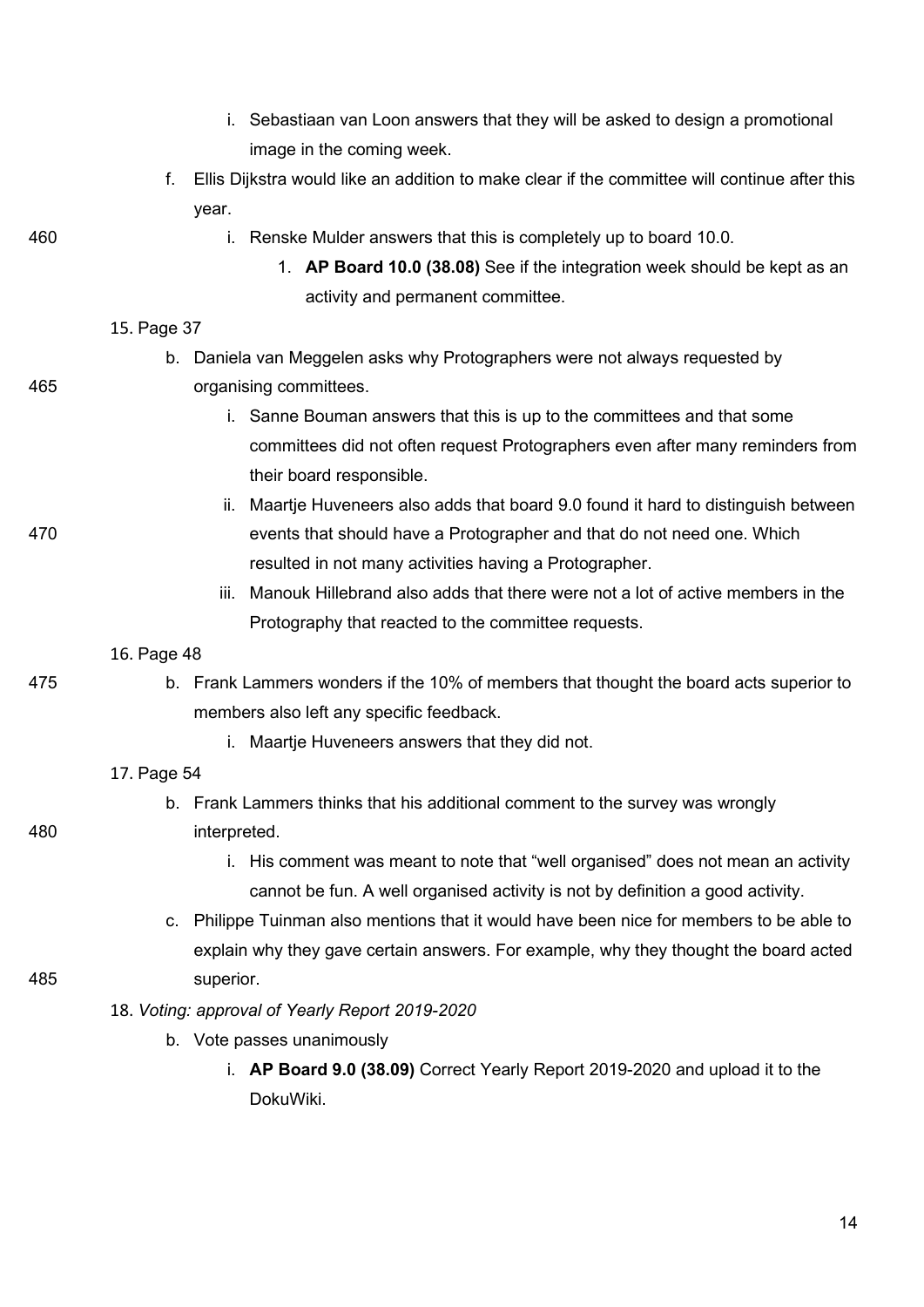#### 490 **[Current state of affairs SBZ](https://wiki.proto.utwente.nl/_media/proto/gmmdocs/gmm_-_current_state_of_affairs_sbz_1_.pdf)**

- 1. Laura Kester wonders how long the discussion about this document will take because she really needs to pee but has comments about the next document.
	- c. Maartje Huveneers answers that this totally depends on the GMM
		- i. Laura Kester asks the GMM if they think this will take longer than five minutes.
- 
- 495 **1.** The GMM answers yes.
	- 2. Maartje Huveneers explains that this document states that the SBZ Loan Proposal will only be approved if all GMMs of the SBZ associations approve the document. Because at least one of the SBZ associations has already denied the document it will not be approved. The GMM will still vote on the document to indicate the opinion of the GMM.
- 500 3. General remarks
	- a. A lot of people stand up to walk to the microphone.
	- b. Jur van Geel: "koffiedik kijken is een sport, maar dit is echt nog een stap verder."
		- i. He is convinced that this document and the SBZ Loan Proposal is a lot of doom thinking and focuses on a lot of things that are very uncertain.

#### 505 **[SBZ Loan Proposal](https://wiki.proto.utwente.nl/_media/proto/gmmdocs/sbz_loan_proposal.pdf) (for Approval)**

- 1. Jur van Geel advises the GMM to vote blank on the SBZ Loan Proposal.
	- c. He continues to explain that the document does not use any realistic or known costs and that it is unsure how much loss will be made the coming year.
- d. He believes that Grolsch would never lower the hectolitre-discount for every company in 510 the Netherlands that did not sell as much beer because of COVID-19 risking them to go bankrupt.
	- e. He does agree that SBZ has made some losses and will probably make more losses in the coming year.
		- i. He also agrees that we should not compensate that by increasing the beer cost.
- 515 f. He prefers to see concrete numbers before voting on the document and believes a blank vote will clarify to SBZ that we do not agree with the way the loan proposal is constructed.
	- 2. Sebastiaan van Loon replies that the document is indeed very speculative and because of that speaks of margins instead of real costs.
- 520 a. He continues to explain that the reason the GMM needs to vote on this document now is because all SBZ associations have a GMM around this time and it is easier to do it now than to wait for every association to plan another GMM to vote on a new proposal.
	- 3. Sebastiaan van Loon advices the GMM to not vote blank.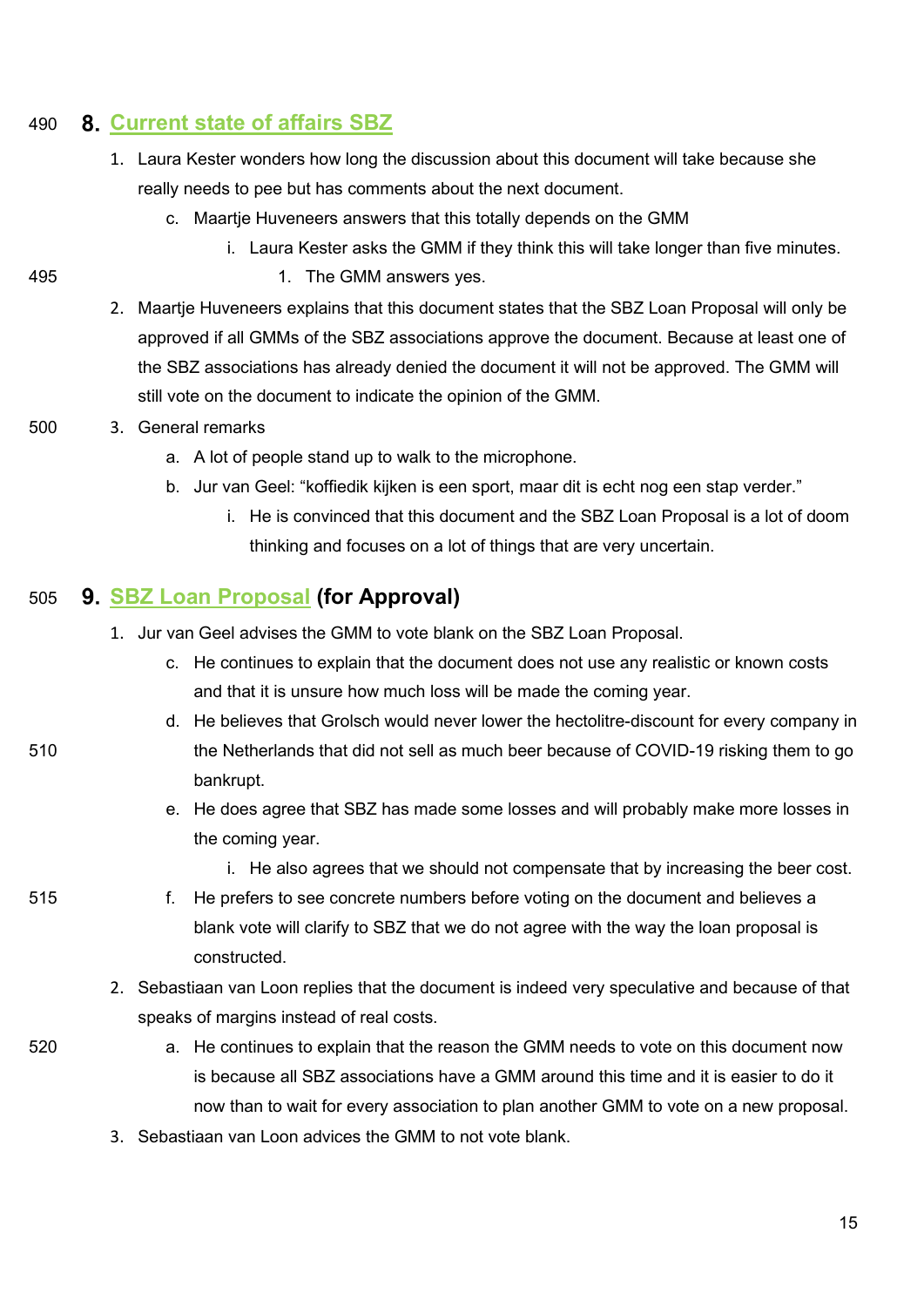|     | a. Jur van Geel replies that it is better to vote blank because that will mean we are |
|-----|---------------------------------------------------------------------------------------|
| 525 | approving the margins and costs presented in the proposal. Which the GMM might not    |
|     | agree with anymore when there is more clarity about the potential losses.             |
|     | i. Sebastiaan van Loon adds that a clear vote on the document will give our           |
|     | association a better position in future negotiations about the form of the payment    |
|     | being a loan instead of a donation.                                                   |
| 530 | Sebastiaan van Loon continues to explain that the numbers presented in the<br>Ш.      |
|     | loan proposal are the worst case scenario and if the GMM approves the                 |
|     | document the payment can only end up being less.                                      |
|     | 1. Jur van Geel agrees, but still advises the GMM to vote blank, because              |
|     | approving the document means agreeing with the possible worst case                    |
| 535 | scenario which we do not want.                                                        |
|     | 2. Jur van Geel also adds that if the costs end up being very little it would         |
|     | be better to gift the amount instead of making it a small loan. Which is              |
|     | another reason why we need more clear information than is given in the                |

proposal.

- 540 4. Sebastiaan van Loon notes that when the TipCie starts organising drinks again, even if the document is not approved, the beer cost will still be increased.
	- a. Mick Tijdeman adds that because the situation is uncertain it is better to not make any more losses and increase the beer cost.

*Editor's note: The discussion is shortly interrupted to give Puck Kemper a band-aid because she has*  545 *somehow cut herself.*

- 5. Mick Tijdeman wonders what will happen when SBZ really makes a lot of losses.
	- a. Jur van Geel explains that it is a foundation and can simply go bankrupt without costing the associations any money apart from the initial investments.

|     | i. Frank Lammers asks how much losses the association will make if SBZ goes |
|-----|-----------------------------------------------------------------------------|
| 550 | bankrupt.                                                                   |

- 1. Sanne Bouman replies that this is only the initial loan of €2,000,
	- a. Mick replies that that is only the monetary value, the major loss will be emotionally.
- b. Jur van Geel also notes that the initial loan should be seen as 555 spent money and will most likely never be paid back.
	- i. Maxim van Leeuw adds that in the past years the Audit committee of SBZ has not been successful in raising the liquidity of the foundation. Which means the foundation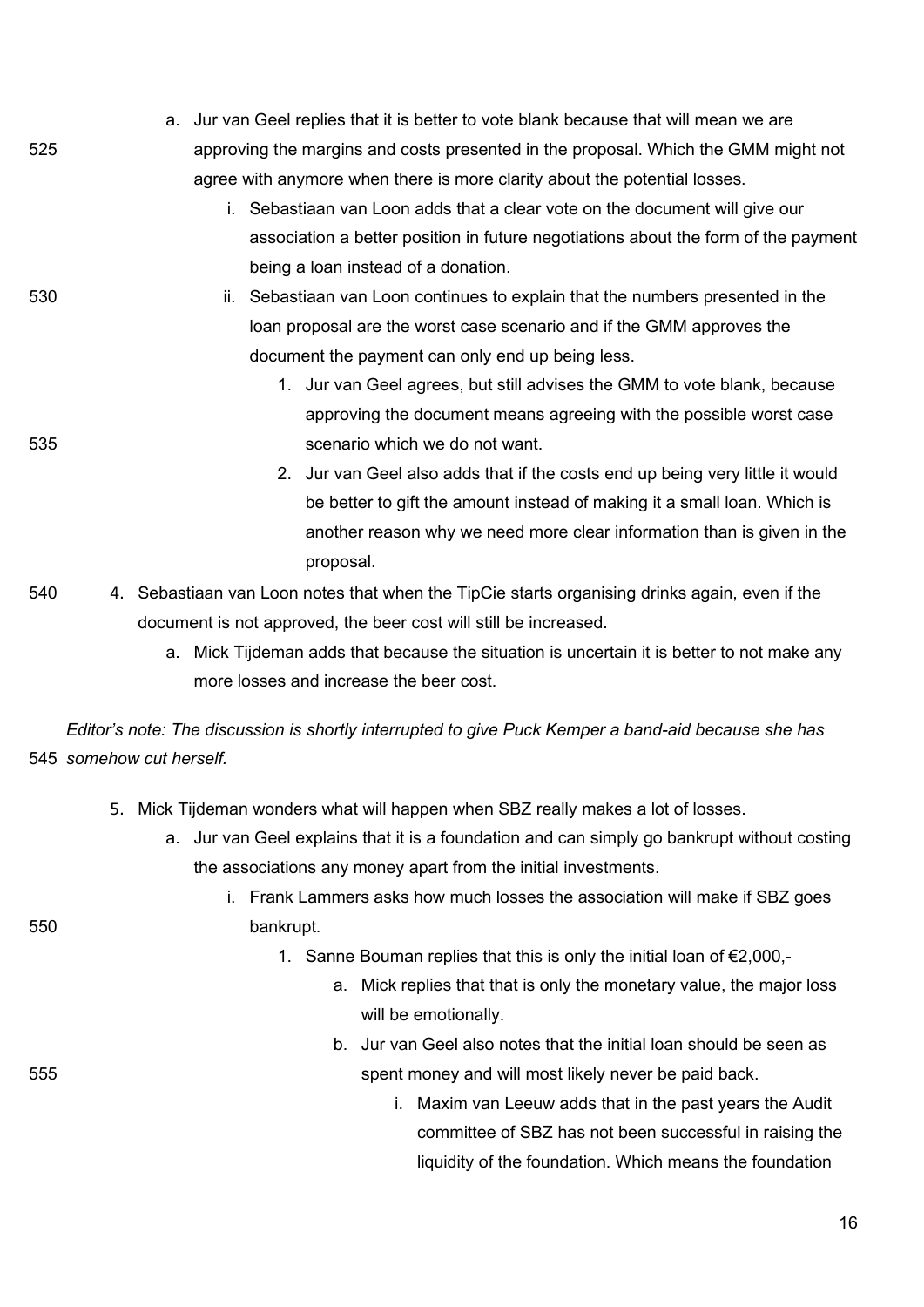|     |    | 1. Mick Tijdeman does not agree, because SBZ has                                                 |
|-----|----|--------------------------------------------------------------------------------------------------|
|     |    | written a plan on how to pay back its loans.                                                     |
|     |    | Thomas Rebel asks why the initial loan to SBZ has not yet been<br>C.                             |
|     |    | paid back and if we should trust them to pay back any new loans.                                 |
| 565 |    | i. Sanne Bouman explains that the initial loan is a buy-in for                                   |
|     |    | the foundation to build up initial liquidity. She adds that                                      |
|     |    | there are many reasons why the liquidity of SBZ has not                                          |
|     |    | been enough to pay back any of the initial loans to its                                          |
|     |    | member associations.                                                                             |
| 570 |    | ii. Mick Tijdeman also notes that it was never the intention to                                  |
|     |    | try to pay back these initial loans, unless SBZ would stop                                       |
|     |    | for some other reason than bankruptcy. It is more of a                                           |
|     |    | deposit than an actual loan.                                                                     |
|     |    | 2.<br>Jur van Geel adds that we might also lose some value in a newly signed                     |
| 575 |    | contract with Grolsch when we establish a replacement for SBZ.                                   |
|     |    | 6. Frank Lammers wonders how expensive the beer will be in the worst case scenario.              |
|     |    | a. Sebastiaan van Loon answers that one beer will cost around $\epsilon_1$ , in the coming year. |
|     |    | 7. Jur van Geel also has the important note that if we end up with a new loan to SBZ he would    |
|     |    | like to see a loan structure so we will not have a discussion every year on how SBZ will pay     |
| 580 |    | back their loans.                                                                                |
|     |    | a. Sebastiaan van Loon also agrees that most of the member associations of SBZ will              |
|     |    | probably want their loans back and would therefore also prefer a clear loan structure.           |
|     |    | b. Jur van Geel would advise to make the payment a donation, just so there will be no            |
|     |    | need for discussion in the future.                                                               |
| 585 | 8. | Daniela van Meggelen suggests splitting the vote of the document into the different suggested    |
|     |    | options to get a clear opinion from the GMM on the different options.                            |
|     |    | a. Mick Tijdeman agrees and proposes to vote on the ratio of the payment between the             |
|     |    | associations and the form of payment, being either a loan or a donation.                         |
|     |    | i. Sebastiaan van Loon adds that only the form of payment is interesting for our                 |
| 590 |    | association because the ratio of the payment between the association is very                     |
|     |    | small and not very relevant.                                                                     |
|     |    | 1. Peter van der Burgt advices to make the payment a donation even if it                         |
|     |    | ends up being the proposed $\epsilon$ 1,400,- because the association will                       |
|     |    | survive such a small impact.                                                                     |
|     |    |                                                                                                  |
|     |    | 17                                                                                               |

560 member associations.

will most likely not be able to pay back the loans to its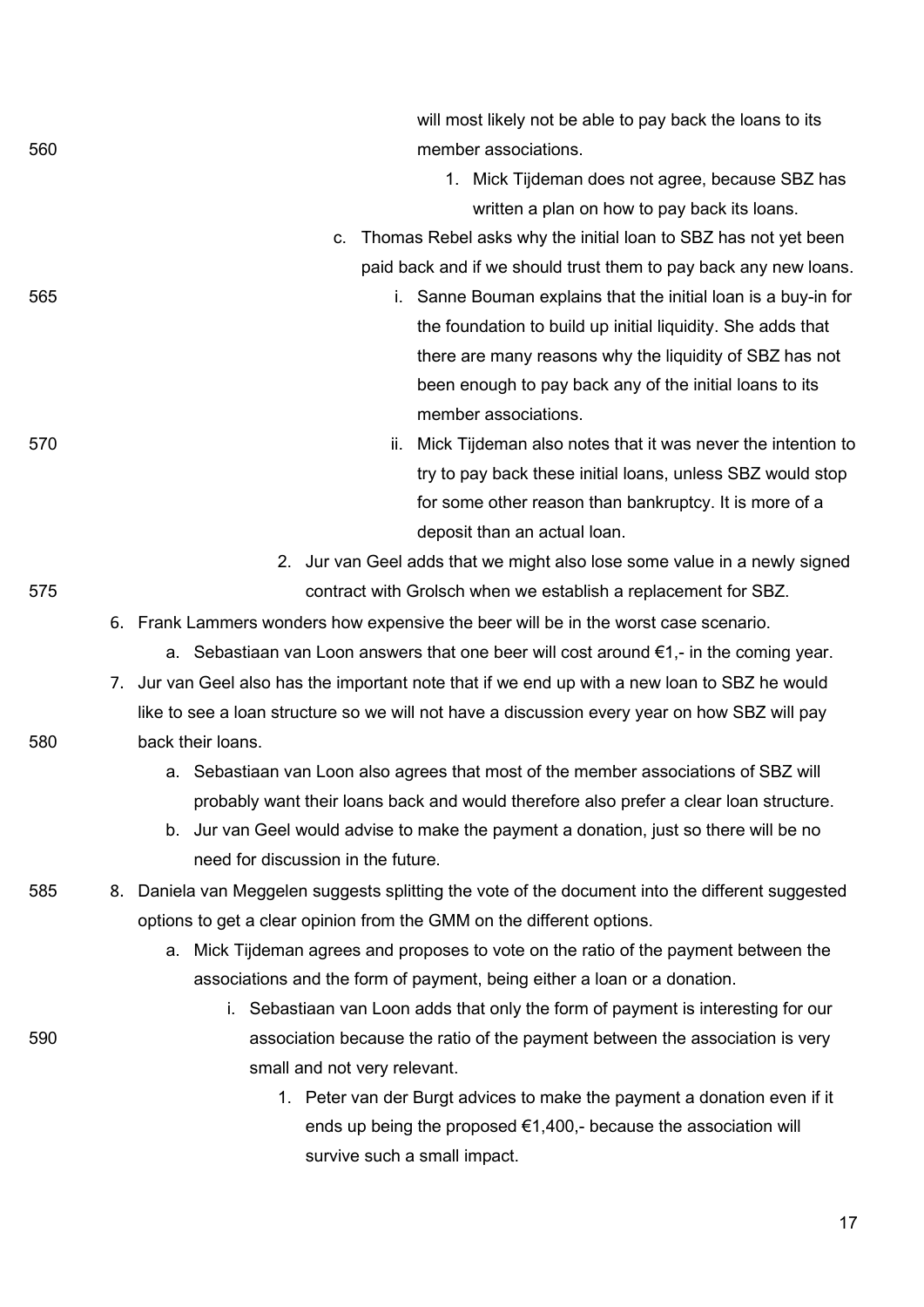- 595 a. Daniela van Meggelen would still like to split the voting into voting on the ratio of the payment and the form of the payment
	- i. Maartje Huveneers agrees that the GMM will first vote on the form of the payment and then on the ratio of the payment to SBZ.
- 600 9. *Voting: The association gives a loan to SBZ for the losses made due to COVID-19.*
	- a. 7 people vote in favour.
	- b. 6 people vote against.
	- c. 11 people vote blank.
	- d. 2 people refrain from voting.
- 605 10. *Voting: The association pays 12.2% of the losses made by SBZ due to COVID-19.*
	- a. 18 people vote in favour.
	- b. 0 people vote against.
	- c. 5 people vote blank.
	- d. 3 people refrain from voting.
- 610 11. *Poll: Does the GMM prefer a donation over a loan to SBZ?*
	- a. 6 people vote in favour.
	- b. 1 person votes against.
	- c. 14 people vote blank.
	- d. 4 people refrain from voting
- 615 e. One vote is missing, but this is just an informal poll.

*Editor's note: No real conclusion is reached as the GMM has voted blank on the document. Due to one or more of the SBZ member associations already voting against the document it is not that important if the document passes through our GMM. The consensus of the GMM is that we need more information before a loan or donation can be given to SBZ.*

620

*A short bathroom break is allowed after this long winded discussion.*

## **[Yearly Financial Report 2019-2020](https://wiki.proto.utwente.nl/_media/proto/gmmdocs/annual_financial_report_19_20.pdf) (for Approval)**

- 1. General remarks
- a. Peter van der Burgt wants to remind the GMM of the letter sent in by the Audit 625 committee.

i. He advices the members of the GMM to asks questions any time they think "hè?" while reading the financial report.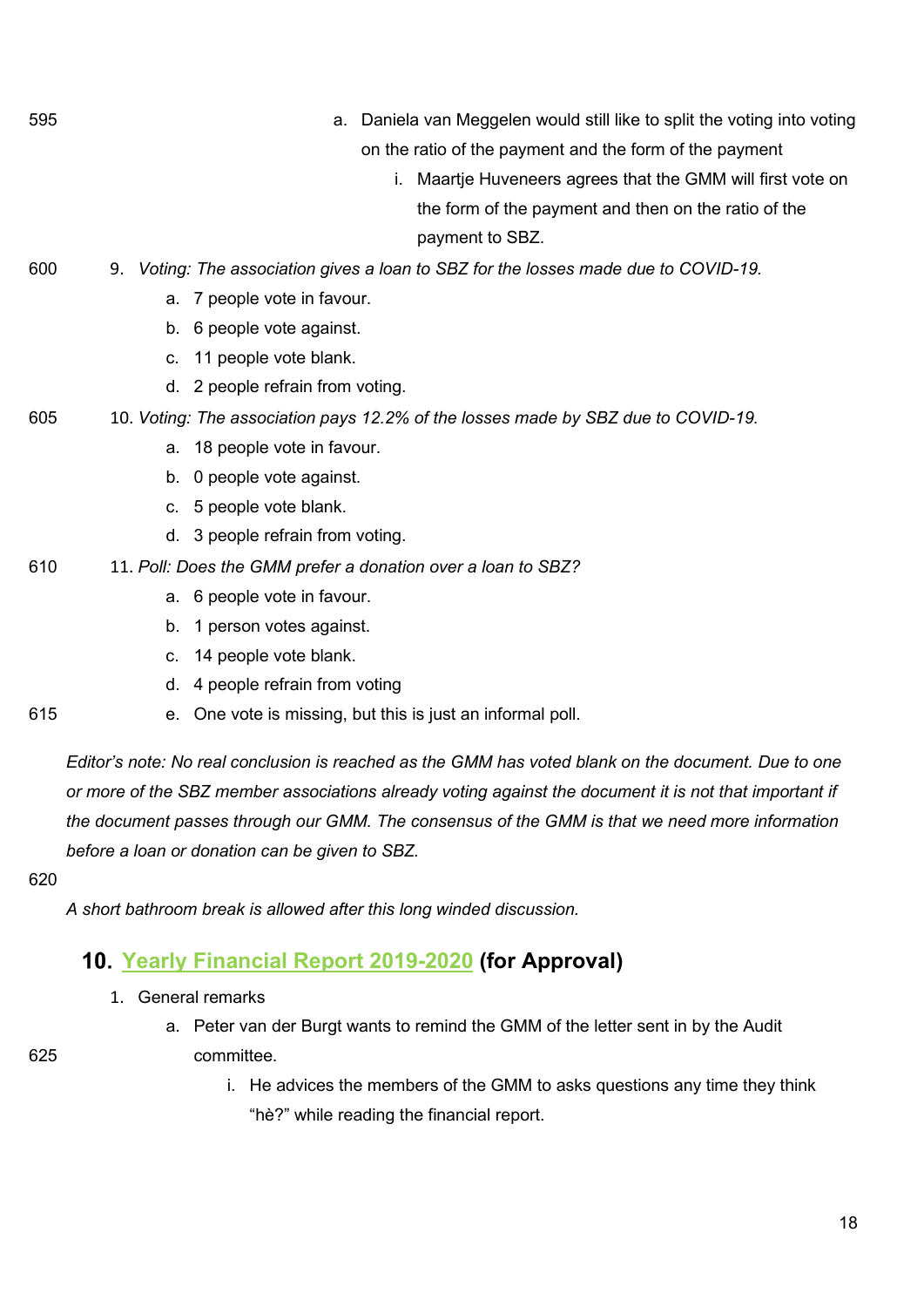|     |           | b. Daniela van Meggelen would like to see some more transparency in the financial       |
|-----|-----------|-----------------------------------------------------------------------------------------|
|     |           | documents. She would like to see some more details on the cash-flow of the              |
| 630 |           | association.                                                                            |
|     |           | i. Sanne Bouman is afraid that the documents will become less clear when more           |
|     |           | numbers are added to the tables. But it is definitely something to try.                 |
|     |           | 1. Daniela van Meggelen advises to look at the financial documents of                   |
|     |           | other associations to see if the financial documents could be improved.                 |
| 635 |           | 2. Hannah Ottenschot suggests adding the settlements of the different                   |
|     |           | committees as an appendix to the yearly financial report.                               |
|     |           | a. Sanne Bouman replies that this might not be relevant for all                         |
|     |           | committees but might work for some of the ones organising larger                        |
|     |           | activities such as the Kick-In or Camp committee.                                       |
| 640 |           | b. Manouk Hillebrand adds that if these settlements are added as                        |
|     |           | an appendix it would be preferable to have them formatted in the                        |
|     |           | same way.                                                                               |
|     |           | 3. AP Jonathan Matarazzi (38.10) Look into the possibility of creating                  |
|     |           | more transparency in the financial documents of Proto.                                  |
| 645 | f.        | Mick Tijdeman plays: Boss Bitch by Famke Louise ("one of the Netherlands' best          |
|     |           | poets")                                                                                 |
|     |           | i. "Ik zit in een meeting over money enzo"                                              |
|     |           | g. Sanne Bouman wants to mention the errata of the yearly financial report 2019-2020.   |
|     |           | Maartje Huveneers reads them to the GMM as they had not been published on               |
| 650 |           | time for the GMM.                                                                       |
|     | 2. Page 1 |                                                                                         |
|     |           | a. Daniela van Meggelen noticed that the title page says "semi-annual" financial report |
|     |           | instead of "annual".                                                                    |
|     |           | AP Sanne Bouman (38.11) Change the title of the Yearly Financial Report 2019-           |
| 655 |           | 2020 from semi-annual to annual.                                                        |
|     | 3. Page 4 |                                                                                         |
|     |           | a. Laura Kester asks if the dash under the balance of 1550 Take Away Dinners on 01-08-  |
|     |           | 2019 is just a zero.                                                                    |
|     |           | i. Sanne explains that a dash does not equal zero, but instead indicates that the       |
| 660 |           | account did not exist yet at 01-08-2019.                                                |
|     |           | 1. Sanne does have to correct this because 1550 Take Away Dinners did                   |
|     |           | already exist at that moment.                                                           |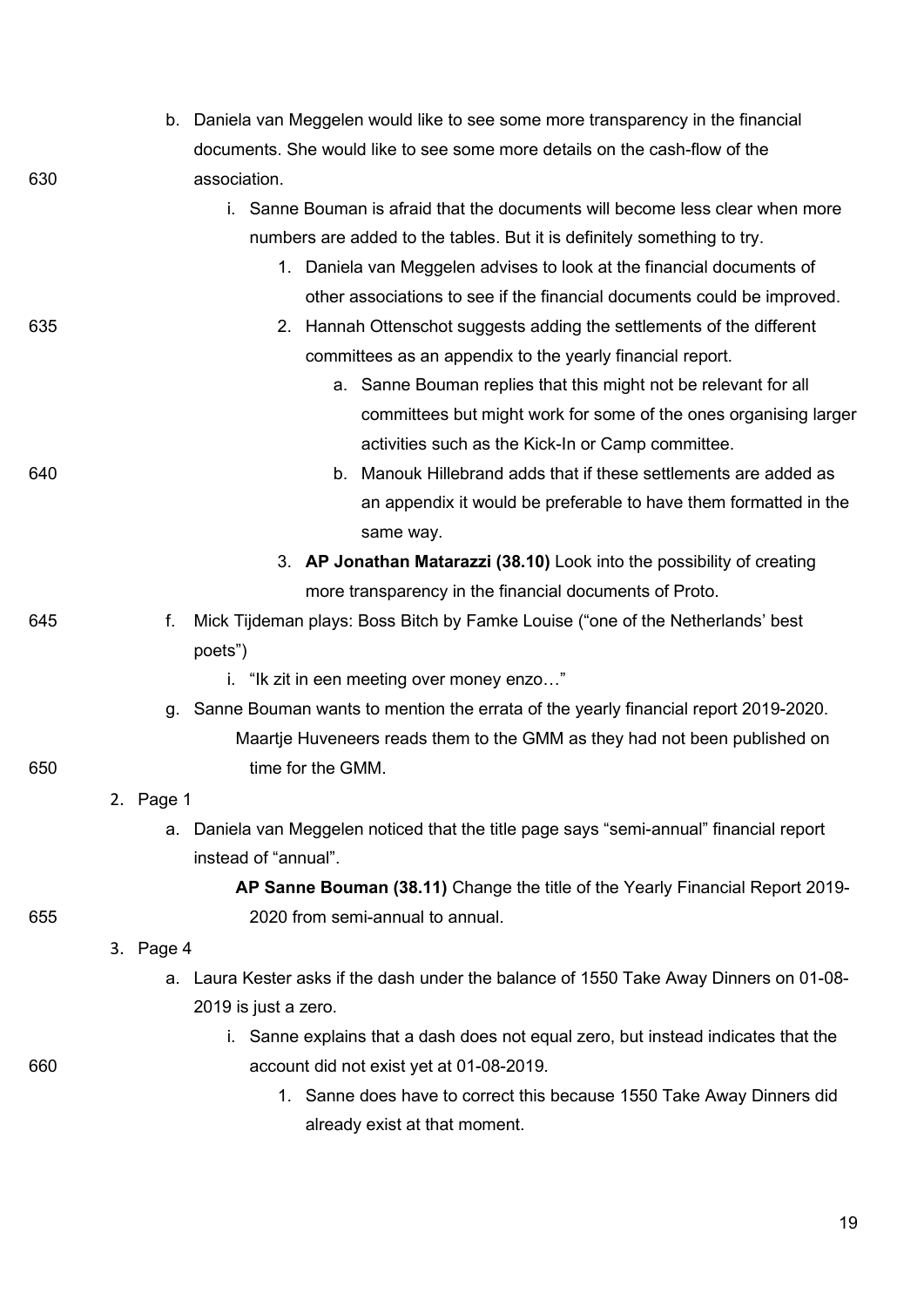|     |           | a. AP Sanne Bouman (38.12) Change the dash under 1550 Take                              |
|-----|-----------|-----------------------------------------------------------------------------------------|
|     |           | Away Dinners in to a zero in the balance sheet of the yearly                            |
| 665 |           | financial report 2019-2020.                                                             |
|     |           | b. Laura Kester wonders why no more money is reserved for the Lustrum reservation       |
|     |           | because the association has quite a lot of money left at the end of book year 2019-     |
|     |           | 2020.                                                                                   |
|     |           | i. Sanne explains that unfortunately there was not a lot of communication about         |
| 670 |           | this and that it will probably no longer be possible to allocate more money to the      |
|     |           | Lustrum reservation.                                                                    |
|     |           | c. Frank Lammers wonders why 1704 Reservation BonCie differs from the expenses in       |
|     |           | 4444 BonCie while the BonCie has not been active in the past year.                      |
|     |           | Sanne Bouman explains that the BonCie has collected a total of $\epsilon$ 18.50 through |
| 675 |           | OmNomCom donations while not spending anything.                                         |
|     |           | d. Laura Kester is surprised by how much merchandise is sold despite of COVID-19 and    |
|     |           | wonders what was sold.                                                                  |
|     |           | i. Sanne Bouman explains that most of this is sold before the COVID-19 period           |
|     |           | and that this amount also includes the pre-ordered sweaters, which have not yet         |
| 680 |           | been ordered.                                                                           |
|     |           | e. Daniela van Meggelen wonders why there are two different accounts for the            |
|     |           | reservations of the board weekend.                                                      |
|     |           | i. Sanne Bouman explains that one is an assets account and the other is a               |
|     |           | liabilities account.                                                                    |
| 685 |           | 1. Daniela van Meggelen is still confused why one reservation has account               |
|     |           | number 1640 while the other has 1602.                                                   |
|     |           | a. Sanne Bouman replies that this is indeed a mistake.                                  |
|     |           | i. AP Sanne Bouman (38.13) Fix the account number of                                    |
|     |           | the Reservation Board Weekend on the Liabilities side of                                |
| 690 |           | the balance sheet in the Yearly Financial Report 2019-                                  |
|     |           | 2020.                                                                                   |
|     | 4. Page 5 |                                                                                         |
|     | a.        | Laura Kester wonders if anyone has gone after all the income that still has to be       |
|     |           | received.                                                                               |
| 695 |           | i. Sanne Bouman answers that that is one of her action points from the last Audit       |
|     |           | committee meeting, so that will happen soon.                                            |
|     | b.        |                                                                                         |
|     | 5. Page 7 |                                                                                         |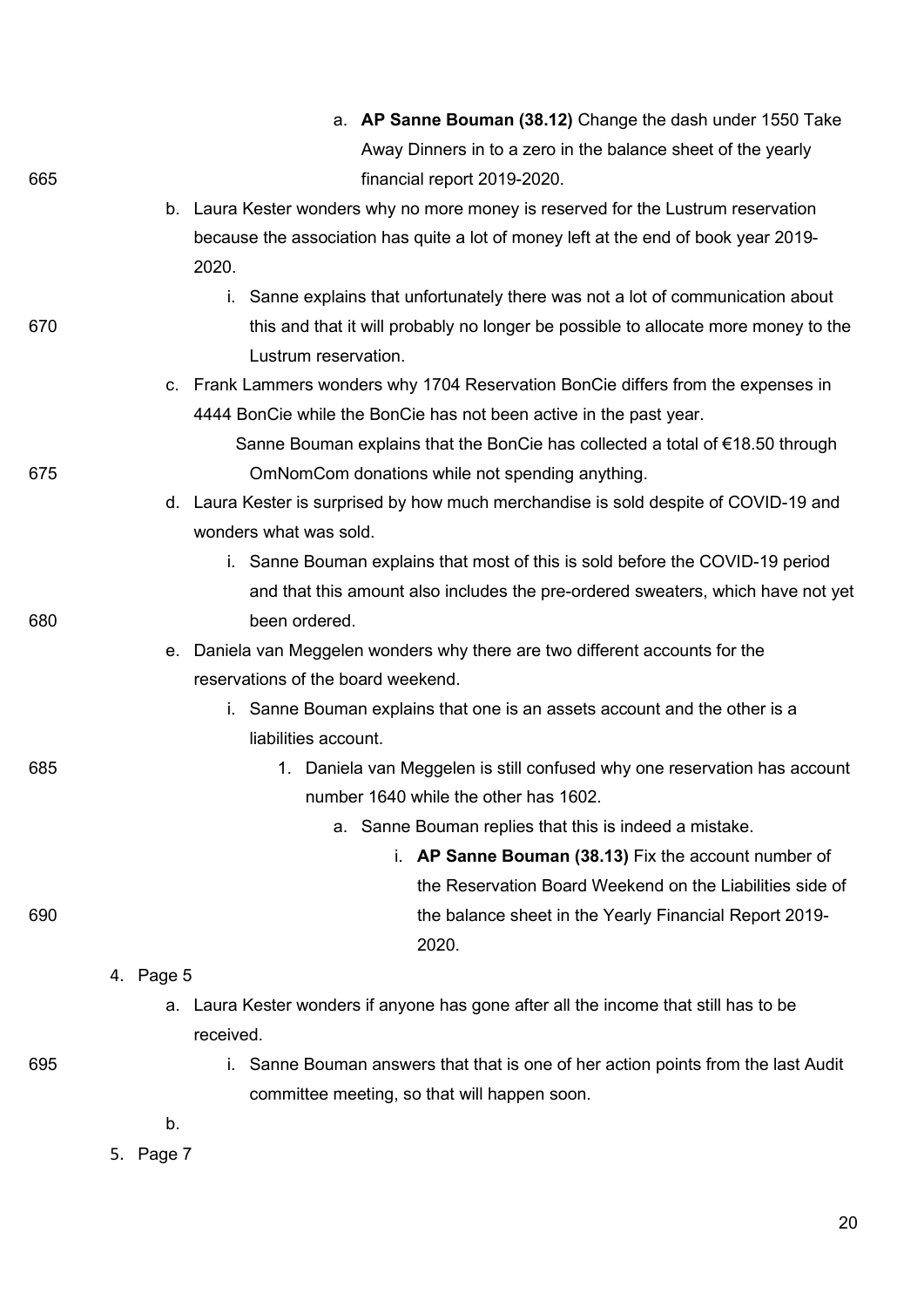|     |           | a. Peter van der Burgt mentions that the third column in the reservations miscellaneous |
|-----|-----------|-----------------------------------------------------------------------------------------|
| 700 |           | table should say 31-07-2020 instead of 31-01-2020.                                      |
|     |           | i. It is later noticed that more tables have this error.                                |
|     |           | ii. AP Sanne Bouman (38.14) Check the dates in the tables of the Yearly                 |
|     |           | Financial Report 2019-2020                                                              |
|     |           | b. Laura Kester asks why 1602 – 1770 are grouped in one paragraph because it is         |
| 705 |           | currently very confusing to read.                                                       |
|     |           | i. Sanne Bouman explains that all these accounts are made for the same reason           |
|     |           | because there are things that must be paid in the book year 2020-2021 from the          |
|     |           | budget of book year 2019-2020. Therefore, they are grouped together.                    |
|     |           | 1. Laura Kester would still like to see them split up in some way to make               |
| 710 |           | this part easier to read.                                                               |
|     |           | a. AP Sanne Bouman (38.15) Split up the explanations of the                             |
|     |           | assets and liabilities reservations in the Yearly Financial Report                      |
|     |           | 2019-2020 to make it easier to read.                                                    |
|     |           | c. Daniela van Meggelen noticed that there are still open reservations from 2016 and    |
| 715 |           | wonders if anyone has already gone after these invoices.                                |
|     |           | i. Sanne Bouman explains that some previous treasurers have gone after these            |
|     |           | invoices but were not successful.                                                       |
|     |           | ii. Sanne Bouman also explains that if these companies do not send an invoice           |
|     |           | they will expire after 5 years.                                                         |
| 720 |           | 1. This means that some reservations can be removed from the                            |
|     |           | Reservations Miscellaneous table.                                                       |
|     |           | a. AP Jonathan Matarazzi (38.16) Check if any of the Reservations                       |
|     |           | Miscellaneous have expired and can be removed from future                               |
|     |           | financial reports.                                                                      |
| 725 |           | d. Sanne Bouman noticed that the Apple Developers License should not be in the          |
|     |           | reservations miscellaneous table, because it will be paid in the coming year.           |
|     |           | Jesse Visser also noticed that the Apple Developers License does not cost<br>i.         |
|     |           | €100,- but \$99,-.                                                                      |
|     |           | e. Maxim de Leeuw wondered what the reservation Sustainable Solution KICC 2018-19       |
| 730 |           | was.                                                                                    |
|     |           | After looking it up it turns out to be a reservation that was not used during the<br>İ. |
|     |           | KICC 2018-19 but can still be used by the board or the KICC for sustainable             |
|     |           | solutions.                                                                              |
|     | 6. Page 8 |                                                                                         |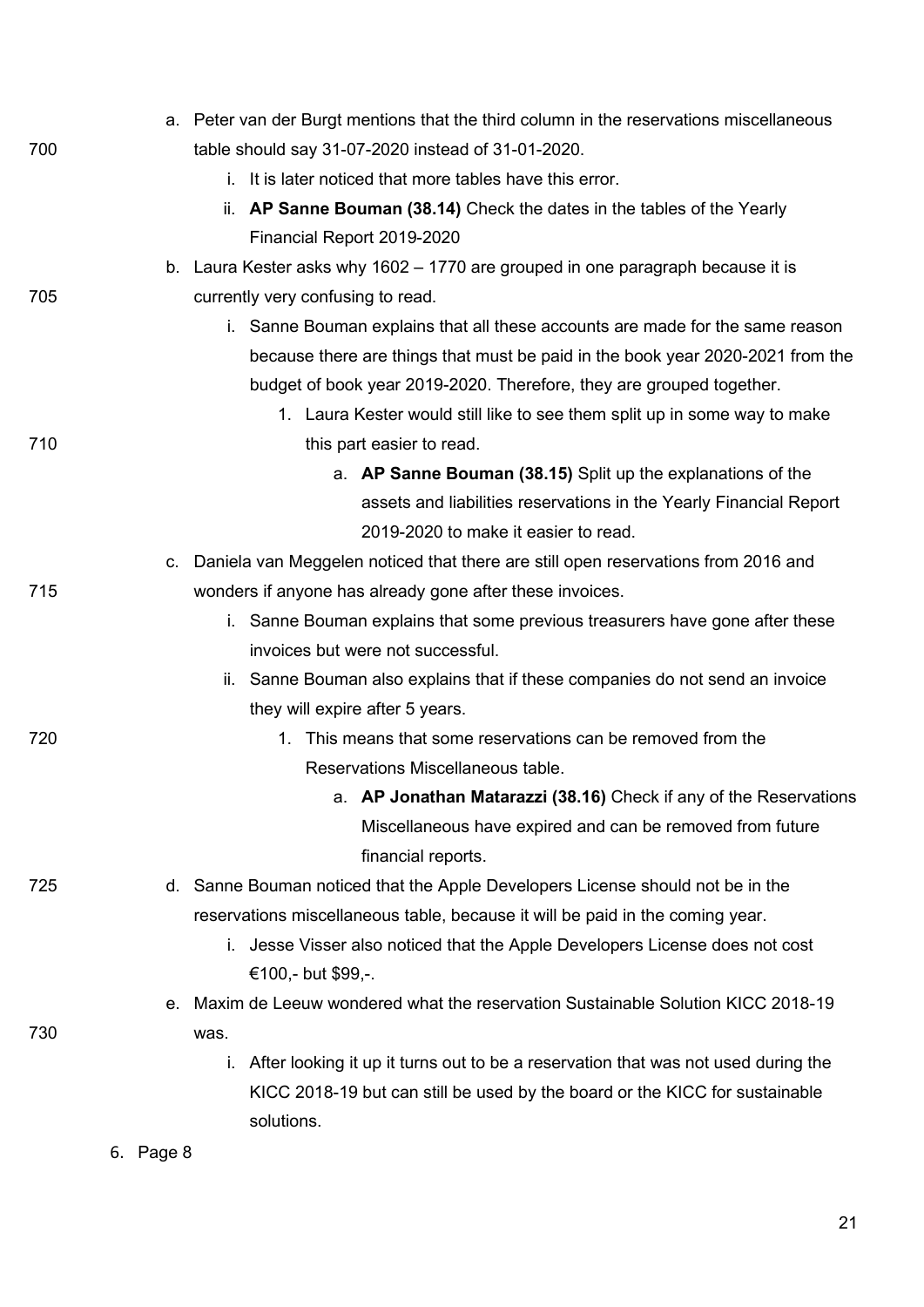| 735 |            | a. Laura Kester asks when the hardware of the Have You Tried Turning It Off And On      |
|-----|------------|-----------------------------------------------------------------------------------------|
|     |            | Again committee needs to be replaced. So, when will the reservations be used.           |
|     |            | i. Sanne Bouman explains that the reservations will be capped when enough               |
|     |            | money for new hardware has been reserved.                                               |
|     |            | ii. Jesse Visser adds that the Budget Plan of 2020-2021 has more clarity on what        |
| 740 |            | reservations for the Have You Tried Turning It Off And On Again committee will          |
|     |            | be needed for the coming years.                                                         |
|     |            | 1. He also explains that there have been some changes to the hardware of                |
|     |            | the Have You Tried Turning It Off And On Again committee and that                       |
|     |            | there have been some changes to the reservations because of that.                       |
| 745 |            | b. Laura Kester wonders what the OmNomCom Random Reservation covers.                    |
|     |            | i. Sanne explains that this reservation covers anything not covered by the other        |
|     |            | reservations.                                                                           |
|     |            | 1. This could for example be a freezer drawer, because you would not want               |
|     |            | to take money from the reservation for a whole new freezer just to                      |
| 750 |            | replace one drawer in the current one with the change of the whole                      |
|     |            | freezer still breaking down.                                                            |
|     | 7. Page 9  |                                                                                         |
|     |            | a. Frank Lammers wonders why the Profit/Loss Summary table does not mention the         |
|     |            | Liquidity Increase at the end of the year.                                              |
| 755 |            | i. Sanne Bouman explains that this is because there is no separate account for          |
|     |            | liquidity, it is just a part of the overall balance of the association's bank account.  |
|     |            | In the same table you can see that in the end the liquidity of the association has      |
|     |            | increased by more than €7,000,-                                                         |
|     | 8. Page 10 |                                                                                         |
| 760 |            | a. Frank Lammers asks why a lot of the printing costs made at the public Xerox printers |
|     |            | were not invoiced by board 9.0.                                                         |
|     |            | Maartje Huveneers answers that the costs were so low that the board did not<br>i.       |
|     |            | see it necessary to invoice any of it.                                                  |
|     |            | 1. Frank Lammers advices board 10.0 to invoice any printing costs they                  |
| 765 |            | make.                                                                                   |
|     |            | 2. Jur van Geel mentions that it might be possible to request a Xerox                   |
|     |            | printing pass from LISA and connect this to the Proto bank account.                     |
|     |            | a. AP Board 10.0 (38.17) Look into the possibility of requesting a                      |
|     |            | Xerox printing pass from LISA.                                                          |
| 770 |            | b. Frank Lammers wonders why only 21.99% of 3130 – Good Idea Budget is used,            |
|     |            | despite there being a lot of good ideas on the good idea board in the Protopolis.       |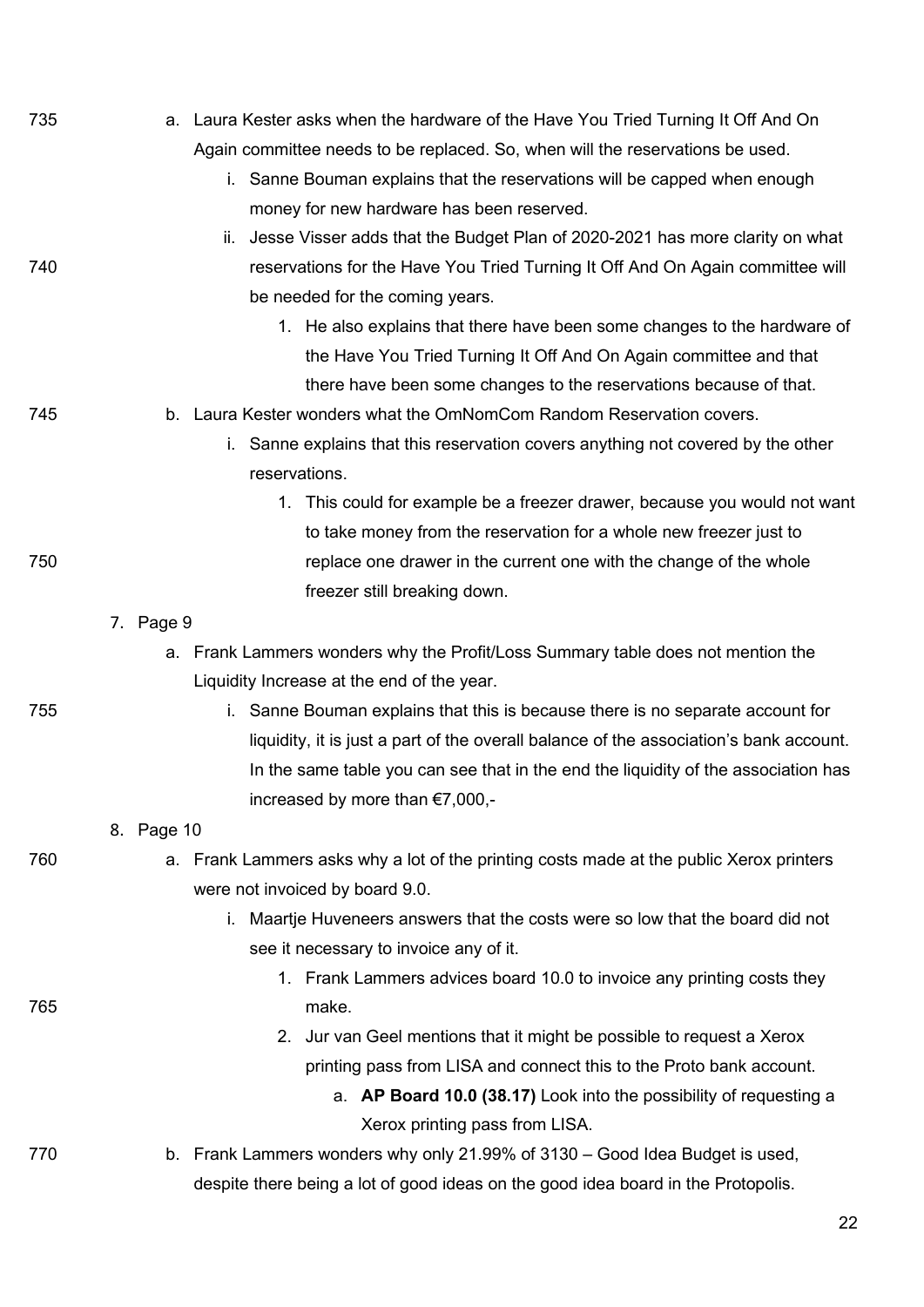|     | "Over there", Frank Lammers says while pointing at the Protopolis<br>i.                       |
|-----|-----------------------------------------------------------------------------------------------|
|     | ii.<br>Maartje Huveneers replies that most of the good ideas did not cost any money           |
|     | to implement. The good ideas that did cost money were not very practical and                  |
| 775 | did not get implemented.                                                                      |
|     | 9. Page 12                                                                                    |
|     | Laura Kester does not understand why $\epsilon$ 920,- was spent on 3140 – Board Weekend<br>a. |
|     | while no board weekend was organised that year.                                               |
|     | i. Sanne Bouman replies that this is a reservation made for the board weekend                 |
| 780 | that will still happen the weekend after this GMM.                                            |
|     | 1. The board weekend that was planned earlier did also have some                              |
|     | cancellation fees. These costs are determined unforeseen due to                               |
|     | COVID-19.                                                                                     |
|     | 2. Laura Kester would like these costs to be split up in the description of                   |
| 785 | 3140 – Board Weekend, to make clear what part is unforeseen.                                  |
|     | a. AP Sanne Bouman (38.18) Split up the cost of $3140 -$ Board                                |
|     | Weekend in the Yearly Financial Report 2019-2020 to make clear                                |
|     | what costs were unforeseen.                                                                   |
|     | b. Ellis Dijkstra is very annoyed by the "visits" between the descriptions of account 3180    |
| 790 | and 3190.                                                                                     |
|     | 10. Page 13                                                                                   |
|     | a. Daniela van Meggelen wonders when the subsidy for the statute changes will be              |
|     | received from the Student Union.                                                              |
|     | i. Sanne Bouman notes that the Student Union often takes quite long to pay out                |
| 795 | subsidies and that there has not been an indication on when the subsidy will be               |
|     | paid out.                                                                                     |
|     | 11. Page 14                                                                                   |
|     | a. Laura Kester recommend making a reservation for a future symposium because it can          |
|     | get quite expensive.                                                                          |
| 800 | i. Manouk Hillebrand replies that the symposium does not need much more                       |
|     | money than they get normally.                                                                 |
|     | b. Frank Lammers notes that the SportCie was one of the view committees that could            |
|     | organise activities during the COVID-19 period and he wonders why they did not do so.         |
|     | Maartje Huveneers replies that at first the board and the committee preferred to              |
| 805 | not organise any activities for the safety of the members. Later they tried to                |
|     | organise some activities in collaboration with other organisations, which turned              |
|     | out the be very difficult due to the COVID-19 measures.                                       |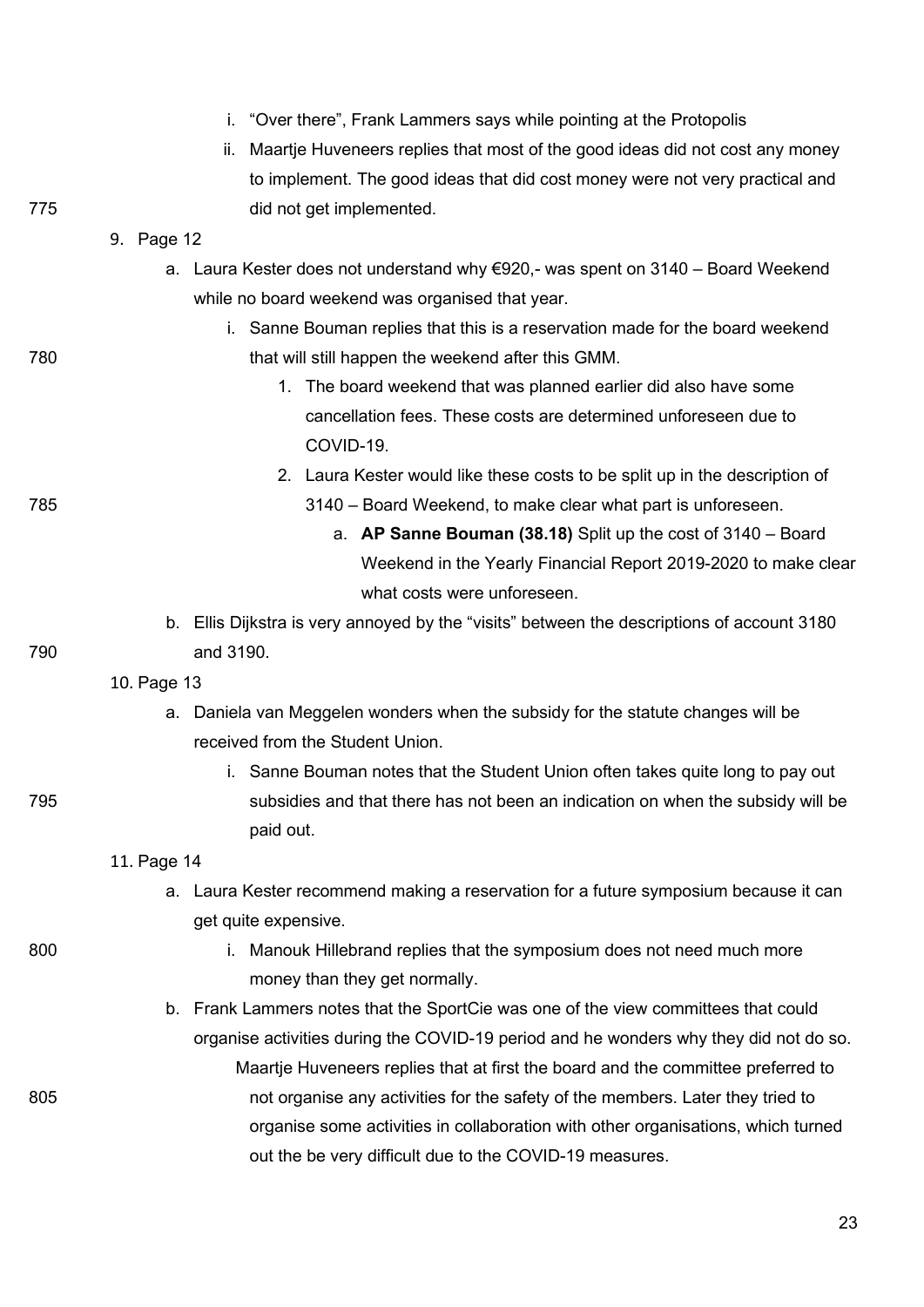- 12. Page 17
- a. Laura Kester misses a plan on what will happen with the DIYCie materials if one of the 810 activities cannot be held.
- 

- i. Sanne Bouman replies that there is a very high change that the activity will be held so there is no need for an alternative plan for the materials.
- *1. Editor's note: By now the activity of DIYCie 1.0 has finally taken place, after 3 years of planning and postponing. It was a lot of fun and everyone*  815 *enjoyed it a lot!*
	- 13. *Voting: approval of Yearly Financial Report 2019-2020 on 2020-09-02*
		- a. Vote passes unanimously
			- i. **AP Sanne Bouman (38.19)** Correct Yearly Financial Report 2019-2020 and upload it to the DokuWiki.

#### 820 **Break**

1. Because there has already been a break and there will also be a break after the change of boards this break is skipped.

#### **[COVID-19 Policy Plan 2020-2021](https://wiki.proto.utwente.nl/_media/proto/gmmdocs/covid19_policy_plan_2020-2021.pdf) (for Approval)**

- 1. General remarks
- 825 a. Puck Kemper notes that a virus is a fluid as water and the measures around COVID-19 will have to change throughout the year.

#### 2. Page 4

- a. Frank Lammers wonders if it is allowed for Protopeners and board members to make tostis for other members.
- 

830 i. Imke Verschuren replies that it was not the intention to create a "tostifeut" and it is therefore not allowed to make tostis for other members.

- 1. Frank Lammers asks if the GMM agrees with privatising the tosti iron.
	- a. The GMM is fine with this.
- b. Frank Lammers wonders why the government Corona tracker app is not used to keep 835 **track of the people in the Protopolis.** 
	- i. Imke Verschuren explains that not every member will have the Corona tracker installed and the board cannot enforce this either.
	- 3. Page 5
		- a. Frank Lammers really hopes the association can take back the boardroom.
- 840 4. Page 7
	- a. Peter van der Burgt misses the TIPCie in the committee division.
	- b. Philippe Tuinman wonders why DIYCie 1.0 is in category two instead of one.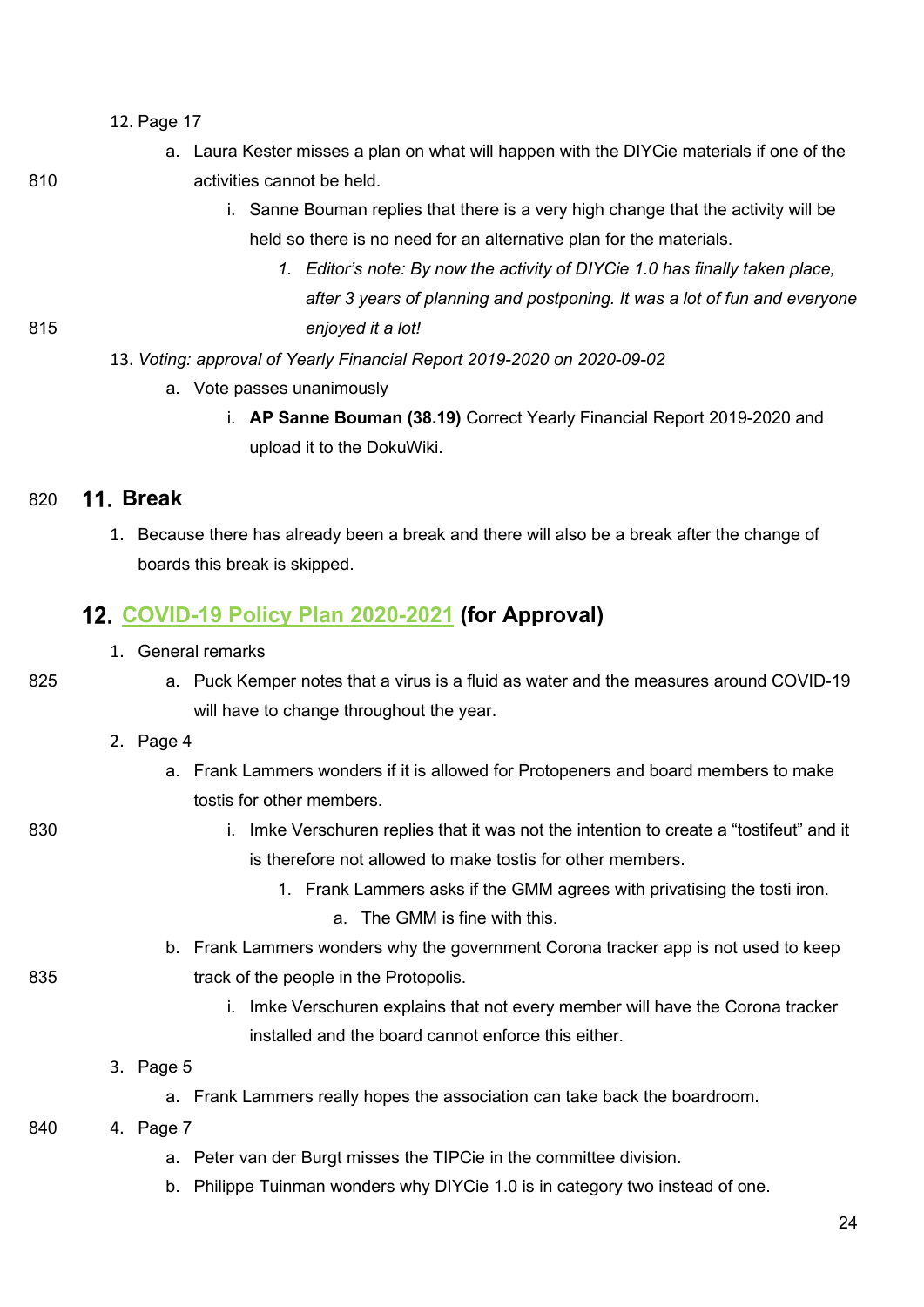|     | i. Jonathan Matarazzi answers that the committee is ready for their activity and        |
|-----|-----------------------------------------------------------------------------------------|
|     | does not need many in person work moments anymore.                                      |
| 845 | c. Sanne Bouman wonders why the Audit Committee is in category two instead of one.      |
|     | i. Imke Verschuren replies that this is because the Audit committee should be able      |
|     | to function without being physically on campus, unlike for example the                  |
|     | Handyman.                                                                               |
|     | 1. Sanne Bouman mentions that the Audit committee often prints the                      |
| 850 | bookkeeping to be able to better collaborate during meetings.                           |
|     | a. Board 10.0 agrees and will move the Audit committee to category                      |
|     | one.                                                                                    |
|     | i. AP Board 10.0 (38.20) Move the Audit committee to                                    |
|     | category one in the COVID-19 Policy Plan.                                               |
| 855 | d. Manouk Hillebrand wonders why the Activity Committee Extraordinaire is in category   |
|     | three. Because this committee is very creative and would function better if the members |
|     | can brainstorm in person.                                                               |
|     | i. Imke Verschuren replies that many committees would function better in person,        |
|     | but that this categorisation is made to not let every committee meet on campus          |
| 860 | at the same time. There is simply not enough room.                                      |
|     | e. Hannah Ottenschot wonders why the Acquisition and EducaCie are in category two       |
|     | instead of three.                                                                       |
|     | i. Imke Verschuren replies that Acquisition has introduced a work moment which          |
|     | made the committee a lot more productive.                                               |
| 865 | Jesse Visser replies that the EducaCie meetings can be very long and<br>ii.             |
|     | complicated and it can be beneficial for the members to be present on campus.           |
|     | 1. Manouk Hillebrand mentions that the EducaCie functions just as well                  |
|     | online.                                                                                 |
|     | 2. Ellis Dijkstra mentions that most contact with teachers and staff happens            |
| 870 | through email anyway.                                                                   |
|     | 3. Jur van Geel also mentions that the staff and teachers will not be present           |
|     | on campus very much.                                                                    |
|     | Sebastiaan van Loon replies that both these committees are function specific<br>iii.    |
|     | and therefore more essential to running the association.                                |
| 875 | 1. Hannah Ottenschot replies that many committees would benefit from an                 |
|     | in-person work moment and that this is not a good reason to give the                    |
|     | Acquisition or EducaCie more priority over other committees.                            |
|     | 2. Hannah Ottenschot also does not agree that function specific                         |
|     | committees should have more priority over other committees.                             |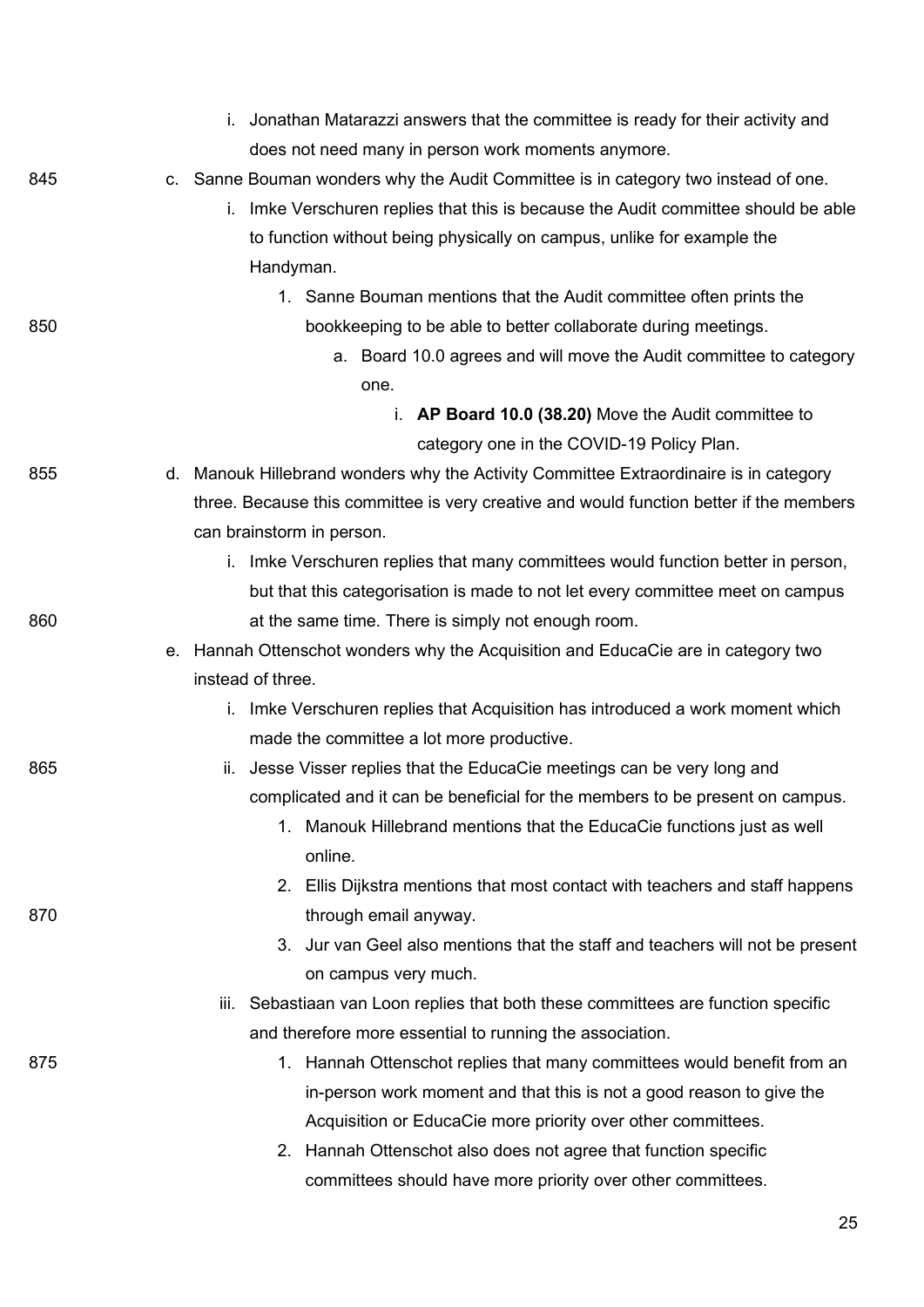| 880 | iv. Board 10.0 agrees and will move the Acquisition and EducaCie to category                 |
|-----|----------------------------------------------------------------------------------------------|
|     | three.                                                                                       |
|     | 1. AP Board 10.0 (38.21) Move the Acquisition and EducaCie to category                       |
|     | three in the COVID-19 Policy Plan.                                                           |
|     | Frank Lammers still wonders how Board 10.0 will integrate the first years with all the<br>f. |
| 885 | older years students. This is not only a question for the board but also the other           |
|     | members and committees.                                                                      |
|     | i. Imke Verschuren replies that the first years are very actively seeking social             |
|     | interactions and the association will try to be there for the new students to                |
|     | connect them and integrate them with other members.                                          |
| 890 | ii. Jesse Visser mentions that the first years have already found the Protopolis and         |
|     | are actively coming by to get coffee and say hi.                                             |
|     | Peter van der Burgt mentions that the do-groups could also help integrate<br>iii.            |
|     | students with the association.                                                               |
|     | g. Daniela van Meggelen wonders if board 10.0 is planning on visiting lectures               |
| 895 | i. Jesse Visser replies that most lectures will be online and that the board plans on        |
|     | visiting some of these.                                                                      |
|     | h. Philippe Tuinman wonders why the Integration Week Committee is in category three,         |
|     | despite being such an important committee this year.                                         |
|     | i. Sebastiaan van Loon replies that although the committee is important, they do             |
| 900 | not require physical meetings and can function perfectly fine with online                    |
|     | meetings.                                                                                    |
|     | Voting: approval of COVID-19 Policy Plan 2020-2021 on 2020-09-02<br>5.                       |
|     | a. Vote passes unanimously                                                                   |
|     | i. AP Board 10.0 (38.22) Correct COVID-19 Policy Plan 2020-2021 and upload it                |
| 905 | to the DokuWiki.                                                                             |
|     |                                                                                              |
|     | 13. Policy Plan 2020-2021 (for Approval)                                                     |
|     | 1. General remarks.                                                                          |
|     | a. Peter van der Burgt again mentions he would have liked to see the committee pieces        |
|     | earlier through WhatsApp or another channel.                                                 |
| 910 | b. Philippe Tuinman likes the addition of clickable links in the document.                   |
|     | 2. Page 5                                                                                    |
|     | a. Philippe wonders what board 10.0 looks like, because there are no pictures included in    |
|     | the Policy Plan.                                                                             |
|     | i. AP Board 10.0 (38.23) Add pictures of the board members to the board                      |
| 915 | member introductions in the Policy Plan 2020-2021.                                           |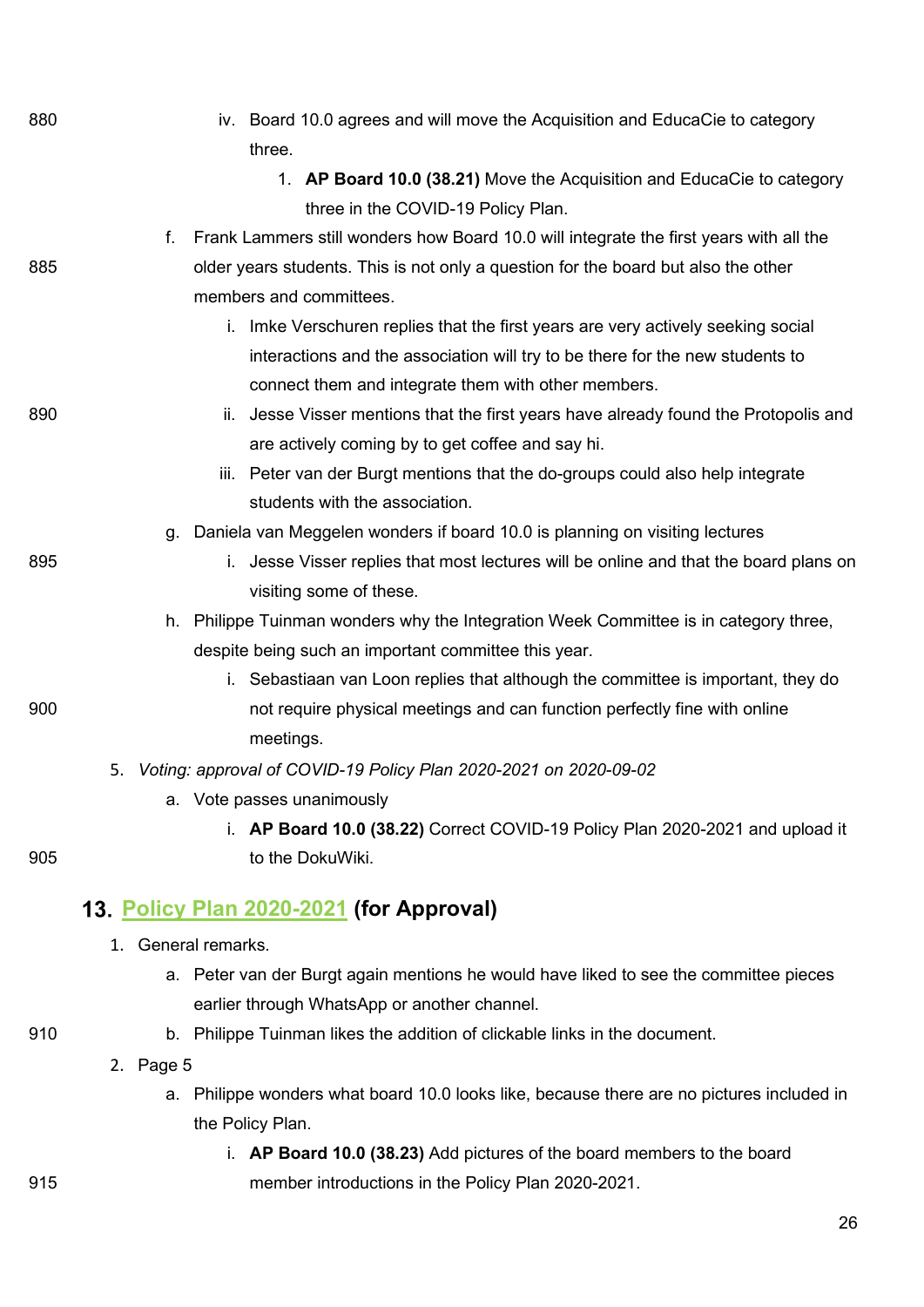- 3. Page 8
	- a. Laura Kester wonders what the view of Board 10.0 is on the number of committees of the association.
- i. Sebastiaan van Loon replies that this is mentioned in the committee chapter of 920 the Policy Plan and that Board 10.0 has considered disbanding some committees but concluded that all current committees have added value to association and should be kept. b. Philippe Tuinman notes that Sebastiaan van Loon has taken on a lot of committees and thinks this is a bad idea. 925 i. Imke Verschuren replies that Board 10.0 has considered this but concluded that some of the committees are only active for a short period during the year which do not overlap, lowering the workload substantially. The other board members are also able to take over any committees if the workload is too much. ii. Sebastiaan van Loon also mentions that quite some of his committees, such as 930 Symposium or ENTROPcY are self-sufficient or not very active and do not need a lot of steering by a board responsible. 1. Manouk Hillebrand wants to note that Sebastiaan van Loon should not wait too long with organising the next symposium and that it should not be regarded as a low effort committee. 935 c. Maxim de Leeuw wants Board 10.0 to communicate to Sjoerd Visser who the Health and Safety (ARBO) responsible is. 4. Page 9 a. Philippe wonders who will update the opening hours on the website. i. Imke Verschuren replies that this will be done by the person opening the 940 **Protopolis.** b. Hannah Ottenschot recommends including the Board Meetings in the standard opening hours of the Protopolis. To make sure members know that they cannot come to the Protopolis during board meetings. c. Ellis Dijkstra wonders if the Protopolis will always be open on Wednesdays until 22:00, 945 even when there are no members around. i. Jesse Visser answers that this will not be the case and that this mostly counts for ProtoNights. 5. Page 10 a. Philippe wonders if the secretary function training will include a workshop in active 950 minute taking. As was discussed during a previous GMM. i. This was also an action point of Hannah Ottenschot and which would have been
	- communicated to Jesse Visser.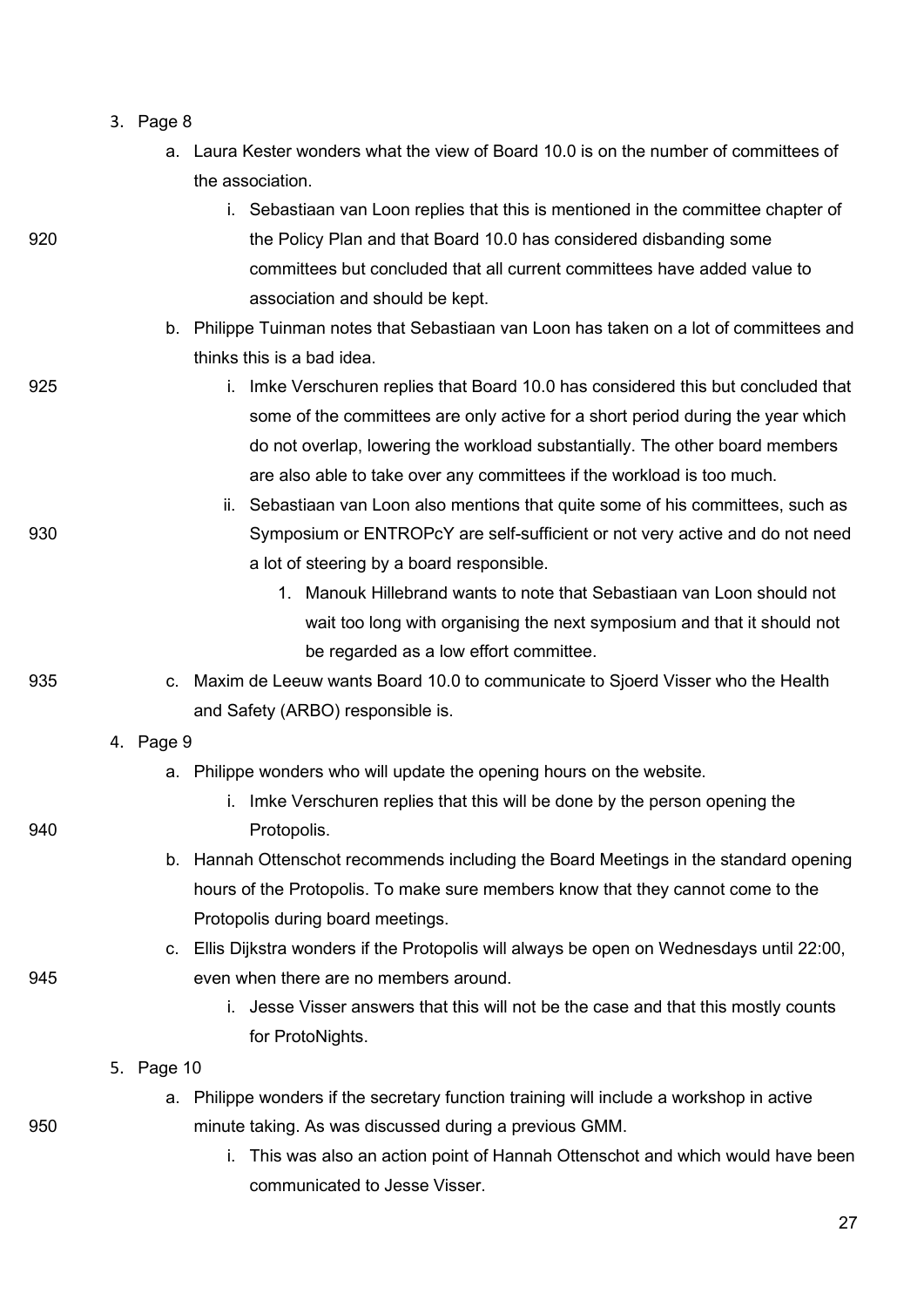|     | 1. Jesse Visser replies that he is not sure if Hannah Ottenschot has talked             |  |
|-----|-----------------------------------------------------------------------------------------|--|
|     | to him about this point.                                                                |  |
| 955 | a. Hannah Ottenschot replies that she has thought about it and                          |  |
|     | decided it was not needed.                                                              |  |
|     | b. Jesse Visser notes that he is not sure on how to implement this in                   |  |
|     | the training, because writing down what someone says is very                            |  |
|     | different from following along with a heated argument during a                          |  |
| 960 | committee meeting.                                                                      |  |
|     | i. Mick Tijdeman would like to volunteer to roleplay an                                 |  |
|     | argument during a committee meeting for the secretary                                   |  |
|     | function training.                                                                      |  |
|     | ii. Maartje Huveneers also recommends using a recording of                              |  |
| 965 | an actual committee meeting to practice with.                                           |  |
|     | ii. Philippe Tuinman would still recommend including an active minute taking            |  |
|     | workshop in the secretary training.                                                     |  |
|     | 1. AP Jesse Visser (38.24) Look into including an active minute taking                  |  |
|     | workshop in the secretary function training.                                            |  |
| 970 | b. Sanne Bouman wonders how a group session for the treasurer function training would   |  |
|     | work, because before most treasurer trainings were given one-on-one.                    |  |
|     | i. Jonathan Matarazzi has not though about this too much yet but will be sure to        |  |
|     | figure something out.                                                                   |  |
|     | 1. Sanne Bouman would recommend keeping doing one-on-one treasurer                      |  |
| 975 | function trainings.                                                                     |  |
|     | c. Philippe Tuinman thinks it is great that Board 10.0 wants to draw attention to the   |  |
|     | DokuWiki and the How To Committee 101 page.                                             |  |
|     | 6. Page 12                                                                              |  |
|     | a. Mick Tijdeman wonders how the member acquisition during the Kick-In went, compared   |  |
| 980 | to what was planned and described in 4.3.1 Member acquisition.                          |  |
|     | Imke Verschuren replies that the association has already gained around 90 new<br>i.     |  |
|     | members during the Kick-In, which is pretty much all first years that were              |  |
|     | present during the Kick-In.                                                             |  |
|     | b. Hannah Ottenschot is worried that Board 10.0 is focussing too much on the first year |  |
| 985 | students and that the older year students are being forgotten.                          |  |
|     | Hannah Ottenschot adds that she is not sure on how to fix this, but it is<br>i.         |  |
|     | important for the board to think about reintroducing the older year students to         |  |
|     | the association and integrate them with the new members.                                |  |
|     | 1. Sebastiaan van Loon is also not sure on how to fix this issue.                       |  |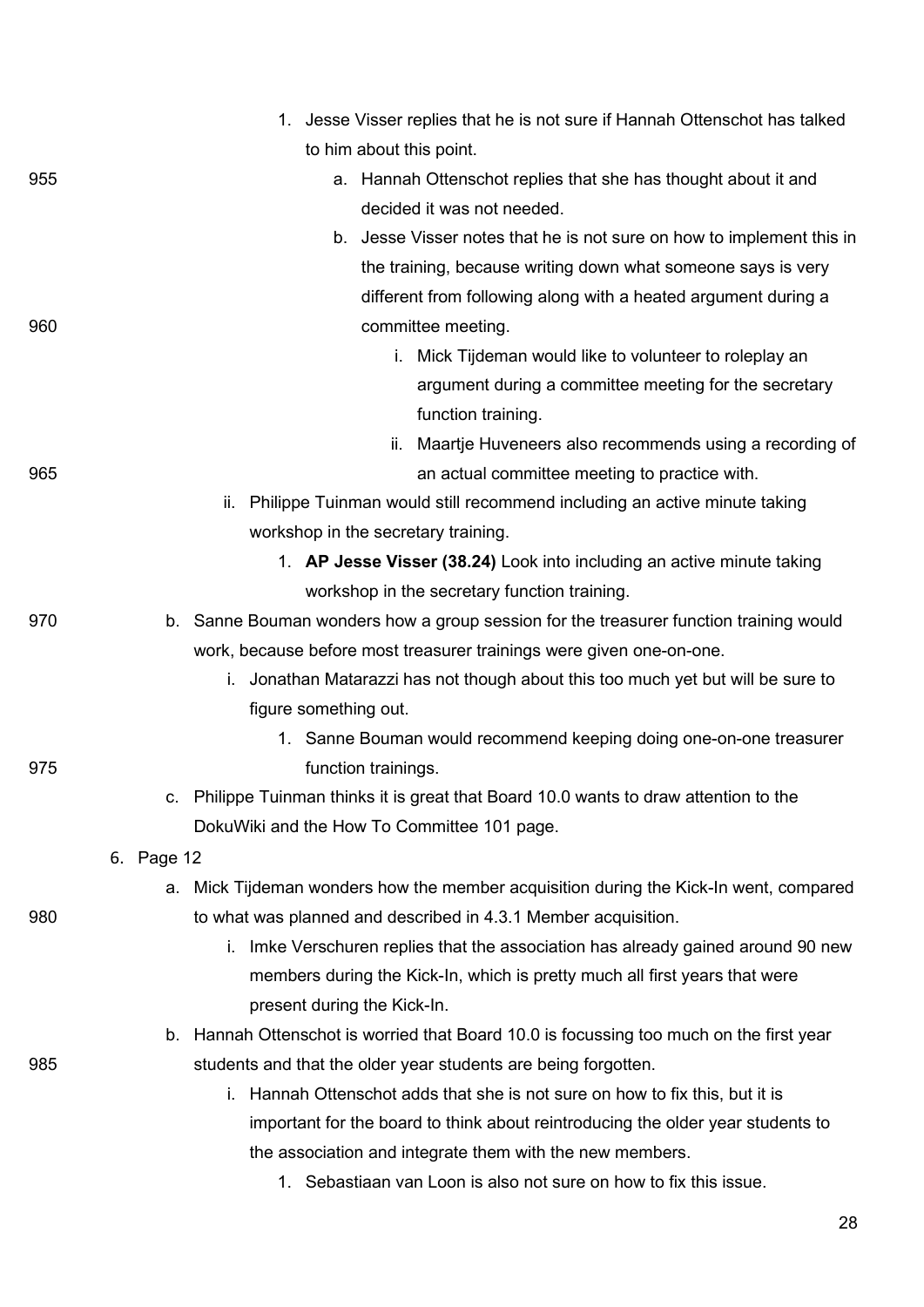| 990  | 2. Jesse Visser replies that the committees are very important to keep the                |
|------|-------------------------------------------------------------------------------------------|
|      | older years active within the association.                                                |
|      | 3. Hannah van Ottenschot suggests keeping in touch with the older years                   |
|      | and make sure they keep coming to activities.                                             |
|      | 7. Page 16                                                                                |
| 995  | a. Frank Lammers would like to see a Proto podcast.                                       |
|      | i. Puck Kemper recommends asking the board of Daedalus how they have                      |
|      | organised their podcast.                                                                  |
|      | Laura Kester adds that she would also love to listen to a Proto podcast.<br>ii.           |
|      | iii. AP Board 10.0 (38.25) Look into the possibility of starting a Proto podcast.         |
| 1000 | 8. Page 17                                                                                |
|      | a. Frank Lammers notes that other committees have a whole committee for the book          |
|      | sales.                                                                                    |
|      | i. Jesse Visser is aware of this and will ask for help if the workload is too much.       |
|      | b. Philippe Tuinman wonders why CRITEEC is spelled with two E's and what the second       |
| 1005 | E stands for.                                                                             |
|      | i. Jesse Visser does not know what the second E stands for but is pretty sure it          |
|      | should be there.                                                                          |
|      | Jeroen Ritmeester replies that he is the one that created the name and that<br>II.        |
|      | back then no one really liked it. He adds that the committee was never officially         |
| 1010 | named CRITEEC, but no one is sure what the official name is anymore.                      |
|      | c. Laura Kester notes that the CRITEEC has been inactive for quite a while and wonders if |
|      | they will become active again.                                                            |
|      | i. Jesse Visser replies that he is not sure, because the CRITEEC has not updated          |
|      | anyone on their activities.                                                               |
| 1015 | 9. Page 19                                                                                |
|      | Mick Tijdeman wonders why the collaboration with other association as mentioned in<br>а.  |
|      | 4.5.4 External promotion policy should be limited to only EEMCS.                          |
|      | Sebastiaan van Loon replies that if other associations are open to collaboration,<br>ı.   |
|      | he does not mind contacting them.                                                         |
| 1020 | 10. Page 20                                                                               |
|      | a. Sanne Bouman notes that the distribution of surplus sponsorship as mentioned in the    |
|      | static policy plan has been quite ineffective in previous years. She wonders if Jonathan  |
|      | Matarazzi has another distribution in mind.                                               |
|      | Jonathan Matarazzi replies that he does not.<br>Ĺ.                                        |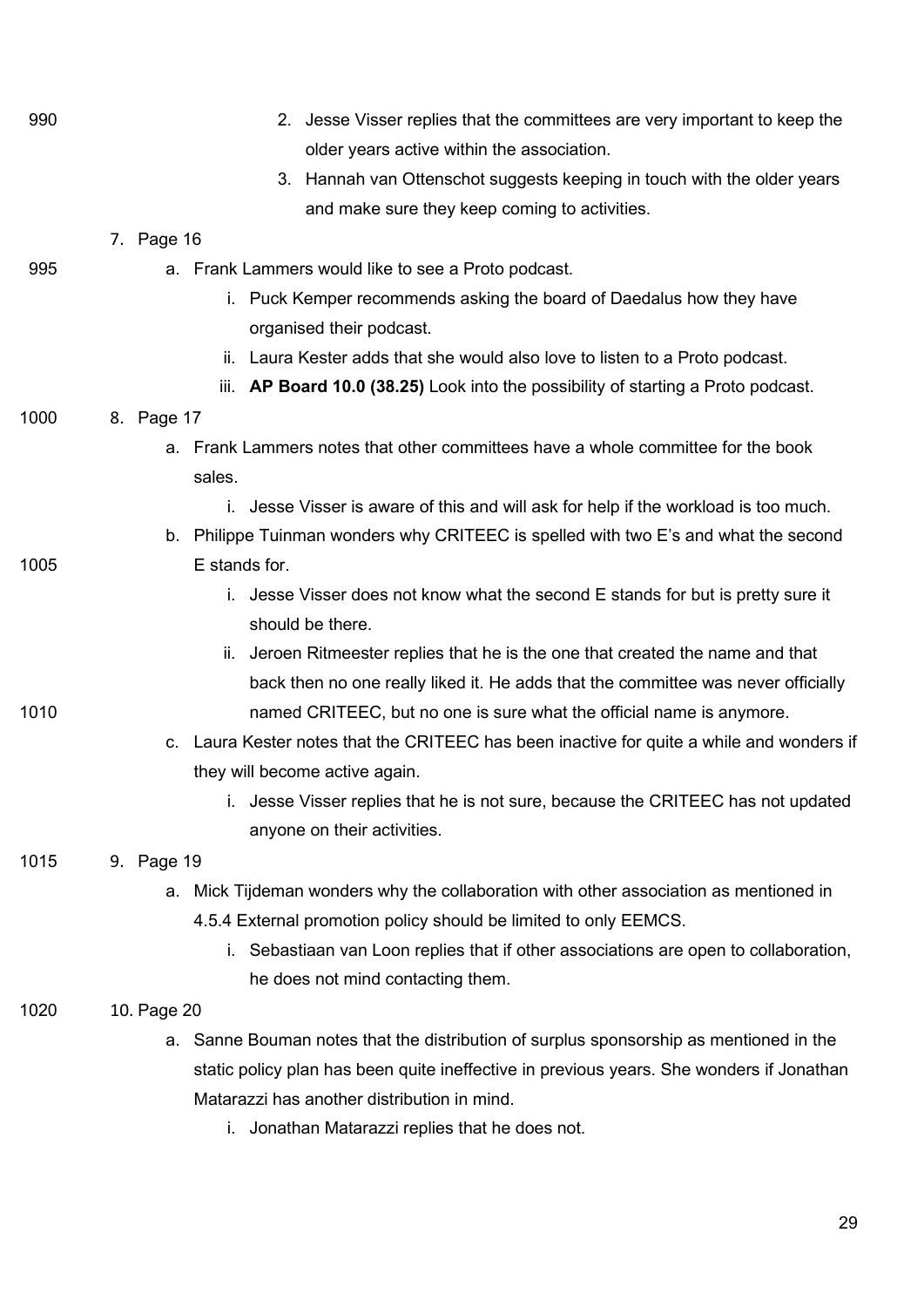| 1025 | 1. Sanne Bouman asks if Jonathan Matarazzi is planning on putting any of                     |
|------|----------------------------------------------------------------------------------------------|
|      | the money in the good idea budget, like previous years.                                      |
|      | a. Jonathan Matarazzi replies that if the surplus sponsorship put in                         |
|      | the good idea budget is not being used it could better be                                    |
|      | distributed over other accounts.                                                             |
| 1030 | i. Sanne Bouman recommends creating a different                                              |
|      | distribution than mentioned in the static policy plan for the                                |
|      | usage of surplus sponsorship.                                                                |
|      | 1. AP Jonathan Matarazzi (38.26) Create a different                                          |
|      | distribution for the usage of surplus sponsorship.                                           |
| 1035 | 2. Maartje Huveneers notes that putting this extra money towards the                         |
|      | Lustrum will not work because the surplus sponsorship will only be                           |
|      | known at the end of the year.                                                                |
|      | b. Thomas Rebel suggests creating a committee to enforce sustainability.                     |
|      | i. Jesse Visser replies that it is probably more effective to make the committee             |
| 1040 | responsible or another person enforce sustainability within each committee.                  |
|      | ii. Daniela van Meggelen recommends creating a workgroup to research                         |
|      | sustainable solutions for the association. But keep the enforcement of these                 |
|      | solutions to the board responsible.                                                          |
|      | c. Mick Tijdeman wonders if board 10.0 will not only look at the sustainability but also the |
| 1045 | ethics of the products used by Proto.                                                        |
|      | i. Imke Verschuren replies that this was indeed the intention.                               |
|      | d. Philippe Tuinman recommends to also clearly communicate with the committees that          |
|      | they should keep sustainability in mind when organising activities.                          |
|      | e. Peter van der Burgt wonders what the policy is for food for helping committees.           |
| 1050 | i. Imke Verschuren replies that this will be the same as was discussed during the            |
|      | previous GMM. Board 10.0 will be more lenient and any committees helping at                  |
|      | an activity during dinner time will receive compensation for food.                           |
|      | Renske Mulder wonders what type of achievements are meant in the last sentence of<br>f.      |
|      | 4.7.2 Social media.                                                                          |
| 1055 | i. Imke Verschuren replies that these are achievements like when members                     |
|      | participated in the Dutch Design Week or started their own company.                          |
|      | g. Renske Mulder is also worried there will be too much promotion on the social media        |
|      | channels.                                                                                    |
|      | i. Sebastiaan van Loon replies that there will be a healthy balance of "fun" posts           |
| 1060 | and promotion.                                                                               |
|      | 11. Page 23                                                                                  |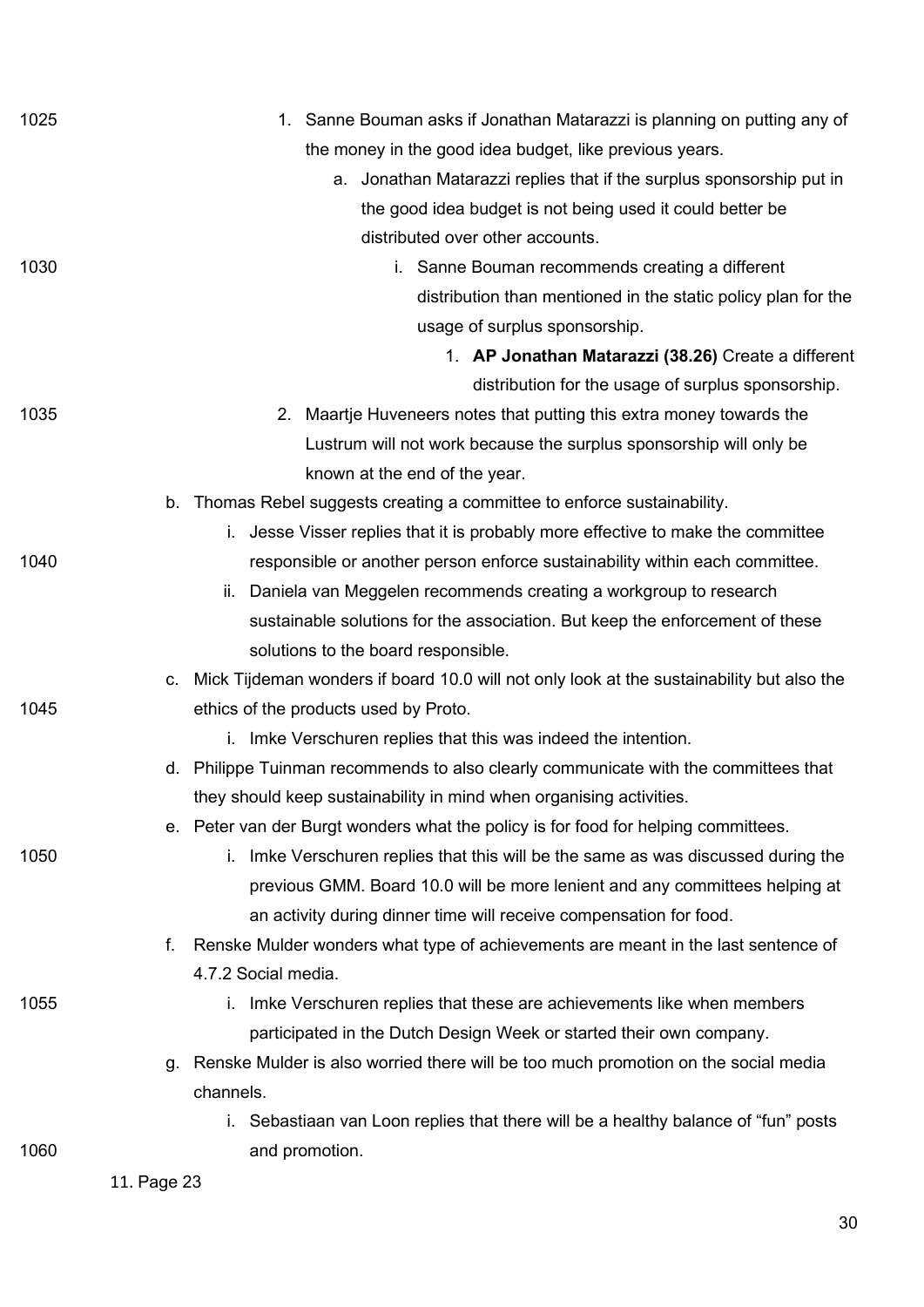|      |             | a. Philippe Tuinman wonders if Board 10.0 will do committee introduction.               |
|------|-------------|-----------------------------------------------------------------------------------------|
|      |             | i. Sebastiaan van Loon answers that he has not thought about that yet but will          |
|      |             | investigate the possibility.                                                            |
| 1065 |             | Maxim de Leeuw suggests making small video introductions to share on social<br>ii.      |
|      |             | media for example.                                                                      |
|      | b.          | Thomas Rebel wonders what will happen to the plants in the Protopolis now that the      |
|      |             | BonCie has been discontinued.                                                           |
|      |             | i. Imke Verschuren replies that if the board members are okay with watering the         |
| 1070 |             | plants, they will try to keep them alive. She also adds that Board 10.0 will not        |
|      |             | actively look for new BonCie members.                                                   |
|      | 12. Page 24 |                                                                                         |
|      |             | a. Sanne Bouman wants Board 10.0 to keep the possibility in mind that the DIYCie 1.0    |
|      |             | activity can still not happen this year.                                                |
| 1075 |             | Jonathan Matarazzi replies that the chances are very high that the activity will<br>L.  |
|      |             | finally happen.                                                                         |
|      |             | Sanne Bouman suggests that in case the activity can still not continue the parts<br>ii. |
|      |             | can be sold to members.                                                                 |
|      |             | Philippe Tuinman suggests that the parts can also be brought to the members or<br>iii.  |
| 1080 |             | picked up at the SmartXp so the activity can be held online.                            |
|      |             | 1. The committee would not prefer this solution, mainly because many of                 |
|      |             | the participants do not possess the right equipment to fully assemble the               |
|      |             | project.                                                                                |
|      |             | b. Renske Mulders is confused by the second condition for a request for the DisCo. She  |
| 1085 |             | does not get why the minimum amount is €30,- because it could also be that a            |
|      |             | committee would want to organise a very basic party without budget.                     |
|      |             | Imke Verschuren replies that these types of parties are not what the DisCo is<br>i.     |
|      |             | meant to organise and that this minimum of €30,- is set to make sure the DisCo          |
|      |             | members can be proud of the parties they organise.                                      |
| 1090 | 13. Page 27 |                                                                                         |
|      | a.          | Thomas Rebel wonders how the drafters will be protected from COVID-19 during            |
|      |             | drinks.                                                                                 |
|      |             | Sebastiaan van Loon replies that Board 10.0 has written a separate document<br>i.       |
|      |             | regarding COVID-19 regulations at drinks which describes a floorplan, walking           |
| 1095 |             | routes and other measures against COVID-19.                                             |
|      |             | 1. Puck Kemper adds that if it is needed, she can also look over the                    |
|      |             | document because she has quite some experience organising drinks at                     |
|      |             | the Vesting Bar.                                                                        |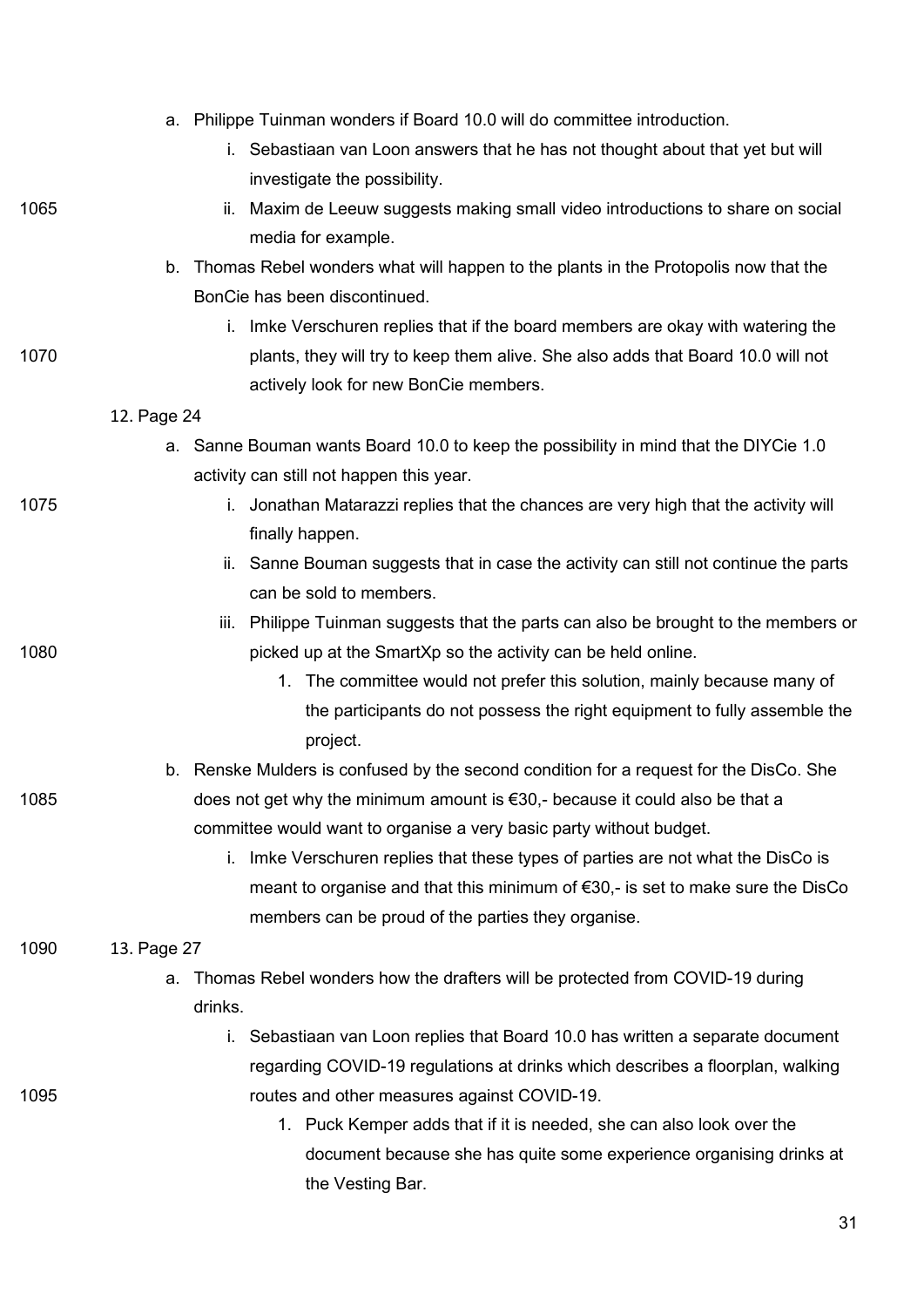|      | 2. Editor's note: There is now also a COVID-19 plan from SBZ.                                |
|------|----------------------------------------------------------------------------------------------|
| 1100 | b. Ellis Dijkstra thinks the text describing two members of the board being part of the Have |
|      | You Tried Turning It Off And On Again committee to be confusing.                             |
|      | i. It seems like the text describes three members of the board as part of the                |
|      | committee, because one of them is both the board responsible and system                      |
|      | administrator.                                                                               |
| 1105 | ii. Peter van der Burgt adds that this paragraph might be unnecessary overall                |
|      | because the GMM should be able to trust the board members to keep their                      |
|      | board tasks separate from their system administration tasks and not abuse their              |
|      | power in either one of these positions.                                                      |
|      | 14. Page 28                                                                                  |
| 1110 | a. Ellis Dijkstra notes that it might be a problem to plan the committee market during a     |
|      | break because at this point it is not clear if the first year and older year students will   |
|      | have breaks at the same time.                                                                |
|      | b. Sanne Bouman wonders what will happen with the Kick-In committee if the Kick-In must      |
|      | be organised differently again due to COVID-19.                                              |
| 1115 | i. Jonathan Matarazzi admits that Board 10.0 has not put too much thought into               |
|      | that yet and will discuss this with the future Kick-In committee.                            |
|      | 1. Philippe Tuinman recommends being transparent about the fact that the                     |
|      | Kick-In committee will likely have to organise an alternative Kick-In                        |
|      | again. Which might not be as much fun as a regular edition.                                  |
| 1120 | a. Philippe Tuinman would also recommend evaluating how the                                  |
|      | online faculty Kick-In has been received by the new first year                               |
|      | students.                                                                                    |
|      | c. Sanne Bouman recommends not promoting the OmNomCom on the first committee                 |
|      | market, because the committee is currently inactive and does not need more members.          |
| 1125 | i. Daniela van Meggelen does note that the OmNomCom has had a brainstorm on                  |
|      | activities they could organise despite COVID-19. This might also be fun for new              |
|      | members.                                                                                     |
|      | At 00:15 Ellis Dijkstra left the GMM, decreasing the total number of votes to 24.            |
|      | Maxim de Leeuw notes that the automated order toolie cannot be used during this time,<br>d.  |
| 1130 | because the orders will differ from the normal situation.                                    |
|      | Jonathan Matarazzi replies that he is aware of this and that he is also looking<br>L.        |
|      | into ordering together with other associations.                                              |
|      | 15. Page 29                                                                                  |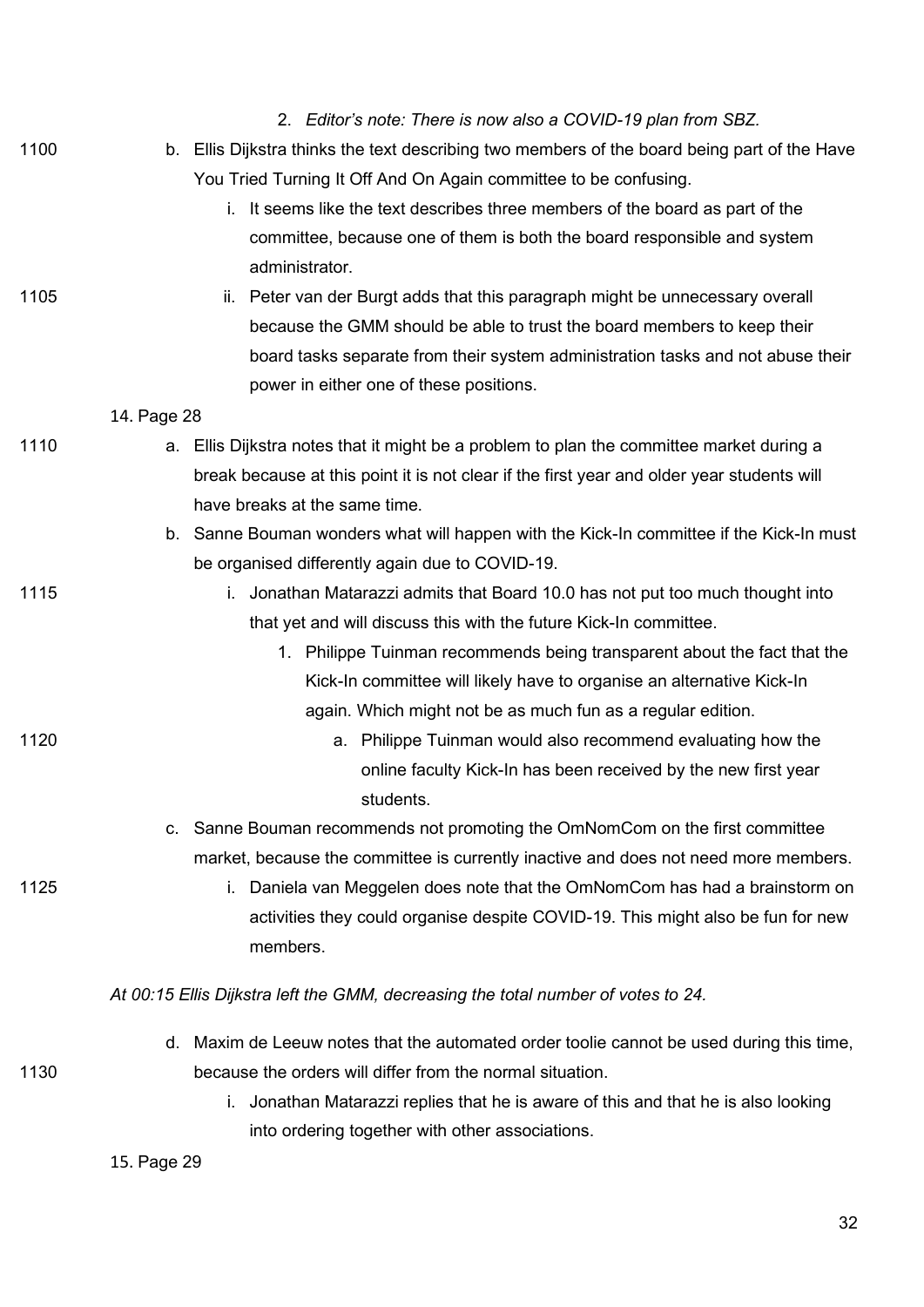- a. Thomas Rebel wonders if the pLAN will still have in-person activities.
- 
- 1135 **i.** Jesse Visser replies that this is discussed during the last meeting and the pLAN has made plans on how to organise COVID-19 safe in-person activities.
	- b. Philippe Tuinman recommends Jesse Visser to seek help with the ProtoTrip if he is not sure on how to start organising it because he has not organised such a trip before.

16. Page 31

- 1140 a. Sanne Bouman thinks the final words are a cute addition.
	- 17. *Voting: approval of Policy Plan 2020-2019 on 2020-09-02*
		- a. Vote passes unanimously.

#### **Discharge Board 9.0 and charge Board 10.0**

- 1. Voting: discharge Maartje Huveneers, Hannah Ottenschot, Sanne Bouman, Renske Mulder,
- 1145 Mick Tijdeman and Manouk Hillebrand as the Board of S.A. Proto and charge Imke Verschuren, Jesse Visser, Jonathan Matarazzi and Sebastiaan van Loon as the new Board of S.A. Proto.
	- a. Vote passes unanimously.

#### **[Budget Plan 2020-2021](https://wiki.proto.utwente.nl/_media/proto/gmmdocs/budget_plan_2020-2021_1_.pdf) (for Approval)**

- 1150 1. General remarks
	- b. Mick Tijdeman plays: Boss Bitch by Famke Louise
		- i. "Ik zit in een meeting over money enzo…"
	- c. Peter van der Burgt would like to advise Jonathan Matarazzi to let the Audit committee review his documents earlier, instead of a week before the deadline.

#### 1155 2. Page 3

- a. Sanne Bouman, Jur van Geel, Frank Lammers, Jonathan Matarazzi and Daniela van Meggelen participate in this discussion.
	- i. The GMM notes that there is no liquidity budgeted in.

1. Jonathan Matarazzi defends this choice by explaining that Proto has 1160 already gained a large amount of liquidity which in his opinion should be enough to keep the association afloat if needed.

- a. In return Jur van Geel notes that the association needs significantly more liquidity to keep afloat in case the income of the association is belated.
- 1165 i. Jur van Geel gives a short lecture about liquidity to make clear to the GMM what liquidity is used for and why it should be more than we have now.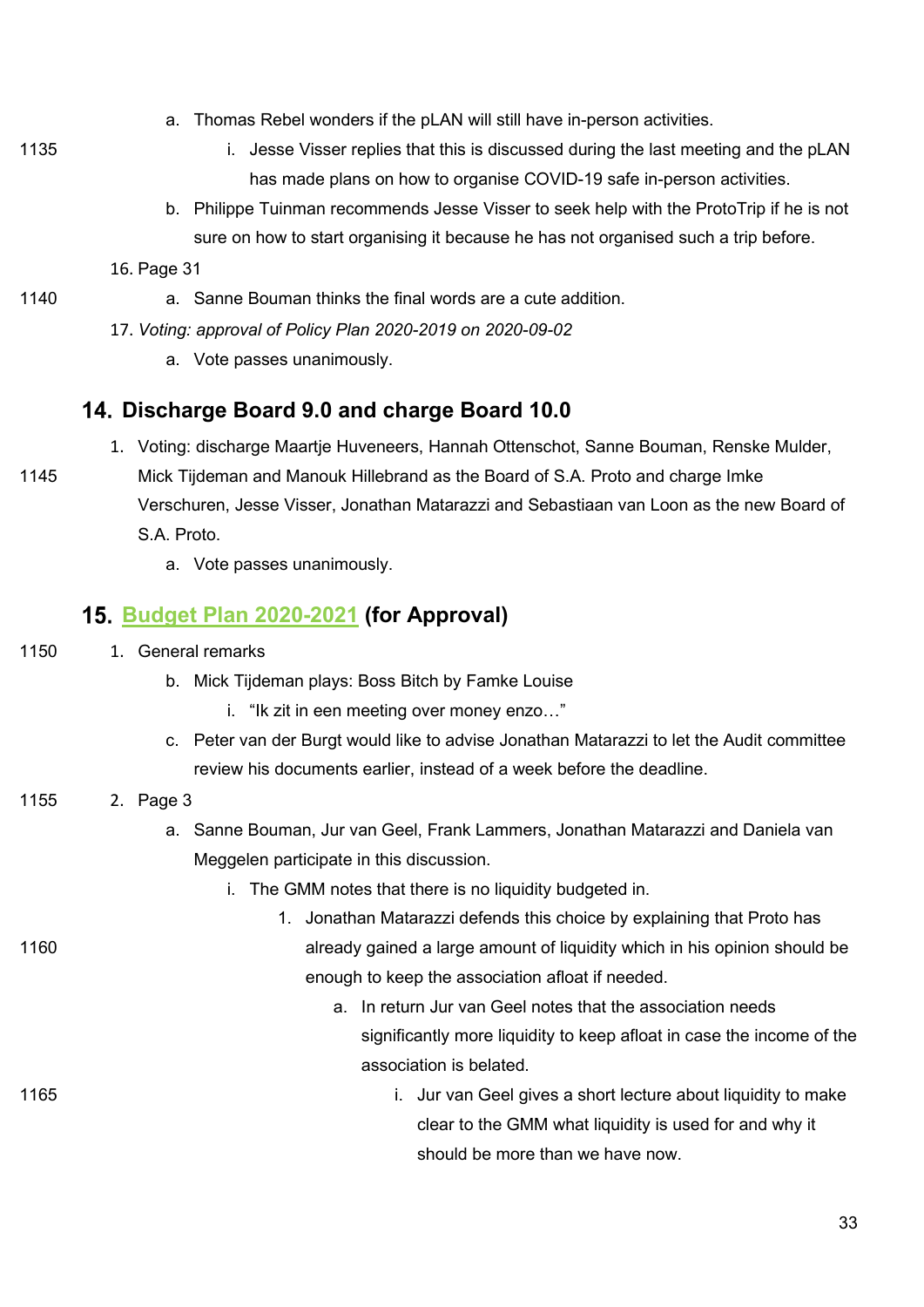|      | b. As well as that, three years ago the Audit committee decided that                    |
|------|-----------------------------------------------------------------------------------------|
|      | for the duration of at least 5 years the treasurer would put a                          |
| 1170 | minimum of a thousand euros into the liquidity of the association.                      |
|      | i. Jonathan Matarazzi was not aware of this agreement.                                  |
|      | ii. Daniela van Meggelen advices the Audit committee to                                 |
|      | write a strategic plan for these kinds of agreements to                                 |
|      | avoid confusion in the future.                                                          |
| 1175 | iii. AP Audit Committee (38.27) Write a strategic plan                                  |
|      | regarding the liquidity of Proto for the coming years.                                  |
|      | c. AP Jonathan Matarazzi (38.28) Budget a minimum of $€1.000, -$                        |
|      | for the liquidity of Proto.                                                             |
|      | b. Frank Lammers thinks more people should donate to proto.                             |
| 1180 | i. He would like for the Alumni to start donating more money to the association.        |
|      | 1. Which could possibly give them certain perks such as for example a                   |
|      | newsletter or a free seat at the symposium.                                             |
|      | a. AP Board 10.0 (38.29) Look into the possibility of promoting                         |
|      | donations to Alumni.                                                                    |
| 1185 | Jeroen Ritmeester has the wise questions: "Why?"<br>Ш.                                  |
|      | 1. The GMM answers: "Money"                                                             |
|      | a. Jeroen Ritmeester again asks: "Why? We already have so                               |
|      | much."                                                                                  |
|      | i. The GMM answers: "More Money!"                                                       |
| 1190 | iii. Peter van der Burgt wonders why the Total of Reservations is €2,850.00, which      |
|      | is a lot less than the $\epsilon$ 7,550.43 of the previous year.                        |
|      | 1. Sanne Bouman explains that this difference is due to some reservations               |
|      | that are not included in this balance sheet but will be in the financial                |
|      | reports.                                                                                |
| 1195 | These reservations include only those that are new at the start of<br>а.                |
|      | the year.                                                                               |
|      | 2. It turns out to be a structural issue with the budget plan as it has been for        |
|      | the past years, not a fault in the budgeting.                                           |
|      | 3. AP Audit Committee (38.30) Make clear which reservations should be                   |
| 1200 | included in the budget plan and which should be in the financial report.                |
|      | 3. Page 5                                                                               |
|      | a. Peter van der Burgt noticed that there is no explanation for 3200 - Take Away Dinner |
|      | Costs.                                                                                  |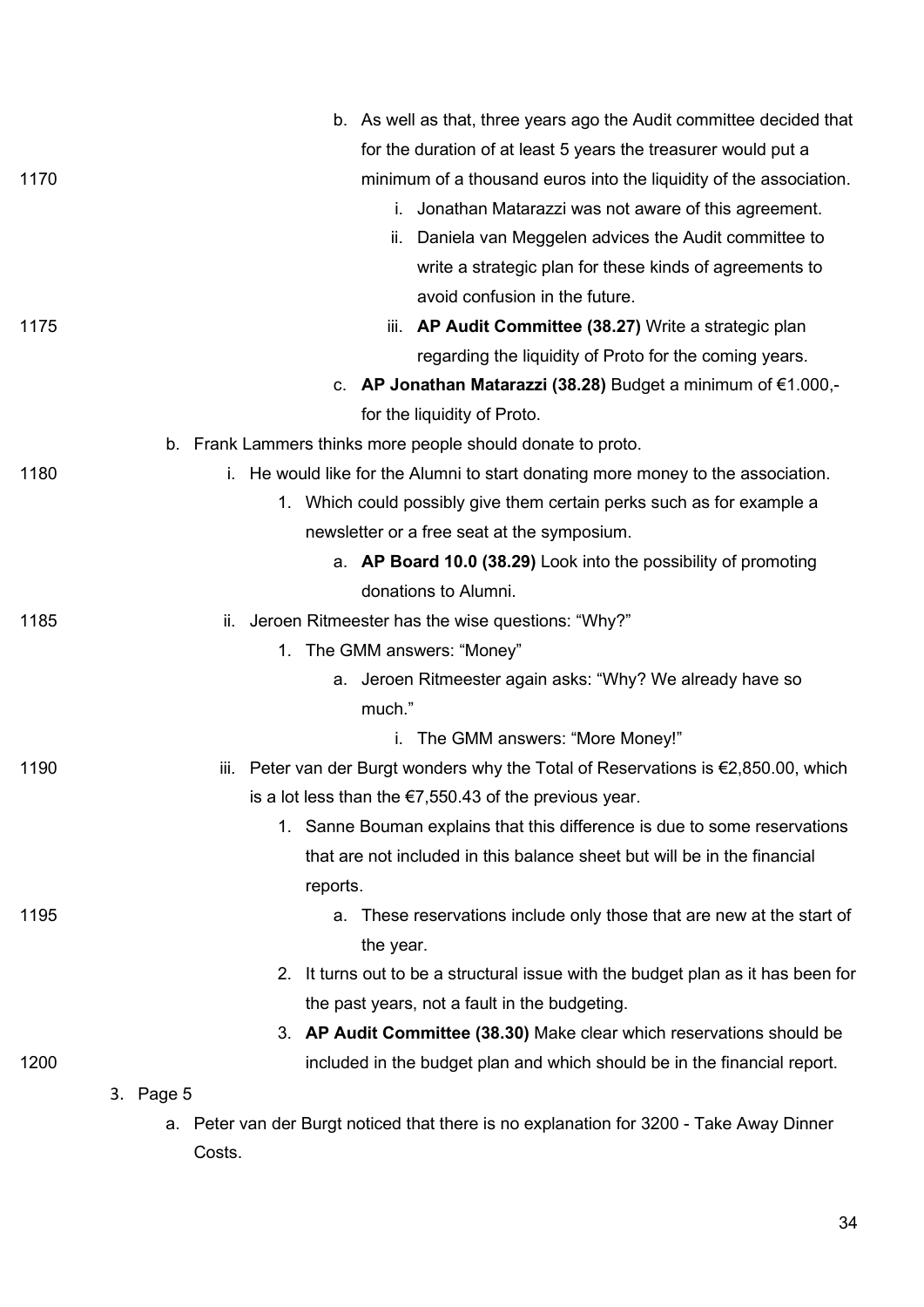|      |    | i. AP Jonathan Matarazzi (38.31) Add an explanation for 3200 - Take Away                 |
|------|----|------------------------------------------------------------------------------------------|
| 1205 |    | Dinner Costs.                                                                            |
|      |    | b. Peter van der Burgt continues to ask why the budget of the constitution drink is      |
|      |    | increased, instead of ending it when the beer is finished.                               |
|      |    | i. Peter van der Burgt does note that he does not mind the increased budget.             |
|      |    | Jonathan Matarazzi explains that this choice was mainly made because there<br>ii.        |
| 1210 |    | was enough money to spend, especially when no liquidity is budgeted in.                  |
|      |    | iii. Peter van der Burgt also notes that it will take a while anyways before we can      |
|      |    | host constitution drinks, so Jonathan Matarazzi has enough time to consider the          |
|      |    | budget.                                                                                  |
|      |    | c. Jur van Geel mentions that it would be better change the SBZ reservation to be income |
| 1215 |    | on the Income Statement General Expenses to balance it against the expected              |
|      |    | expenses in 3650 - SBZ losses.                                                           |
|      |    | i. AP Jonathan Matarazzi (38.32) Change the TIPCie and SBZ reservation to                |
|      |    | income on 3650 - SBZ losses.                                                             |
|      |    | d. Peter van der Burgt noticed that 3120 – Activities by the Board has more expenses, so |
| 1220 |    | a higher budget.                                                                         |
|      |    | i. He asks why the board wants to spend more money, indicating they want to              |
|      |    | organise more activities, because they are with less people.                             |
|      |    | Jonathan Matarazzi explains that the board wants to spend this money to help<br>ii.      |
|      |    | new students integrate, because this will be harder due to the ongoing                   |
| 1225 |    | pandemic.                                                                                |
|      |    | e. Peter van der Burgt continues to ask why there is more budget for 3160 – Committee    |
|      |    | Clothing.                                                                                |
|      |    | i. This is also due to the lustrum year having some extra committees and the old         |
|      |    | budget not completely covering the cost of committee clothing.                           |
| 1230 | f. | Daniela van Meggelen asks why the expenses in 3170 – Posters was only dropped by         |
|      |    | €50.                                                                                     |
|      |    | Because in the policy plan the board mentioned that they would want to use less<br>i.    |
|      |    | posters as they will not be as effective due to students not being present on            |
|      |    | campus.                                                                                  |
| 1235 |    | Daniela van Meggelen believes this amount could be lowered even more,<br>II.             |
|      |    | because of the policies of the board.                                                    |
|      |    | 1. AP Jonathan Matarazzi (38.33) Look into the possibility of lowering the               |
|      |    | expenses of 3170 – Posters even more.                                                    |
|      |    | Daniela van Meggelen also noticed that the ERO courses are missing from the<br>iii.      |
| 1240 |    | General Expenses table.                                                                  |
|      |    |                                                                                          |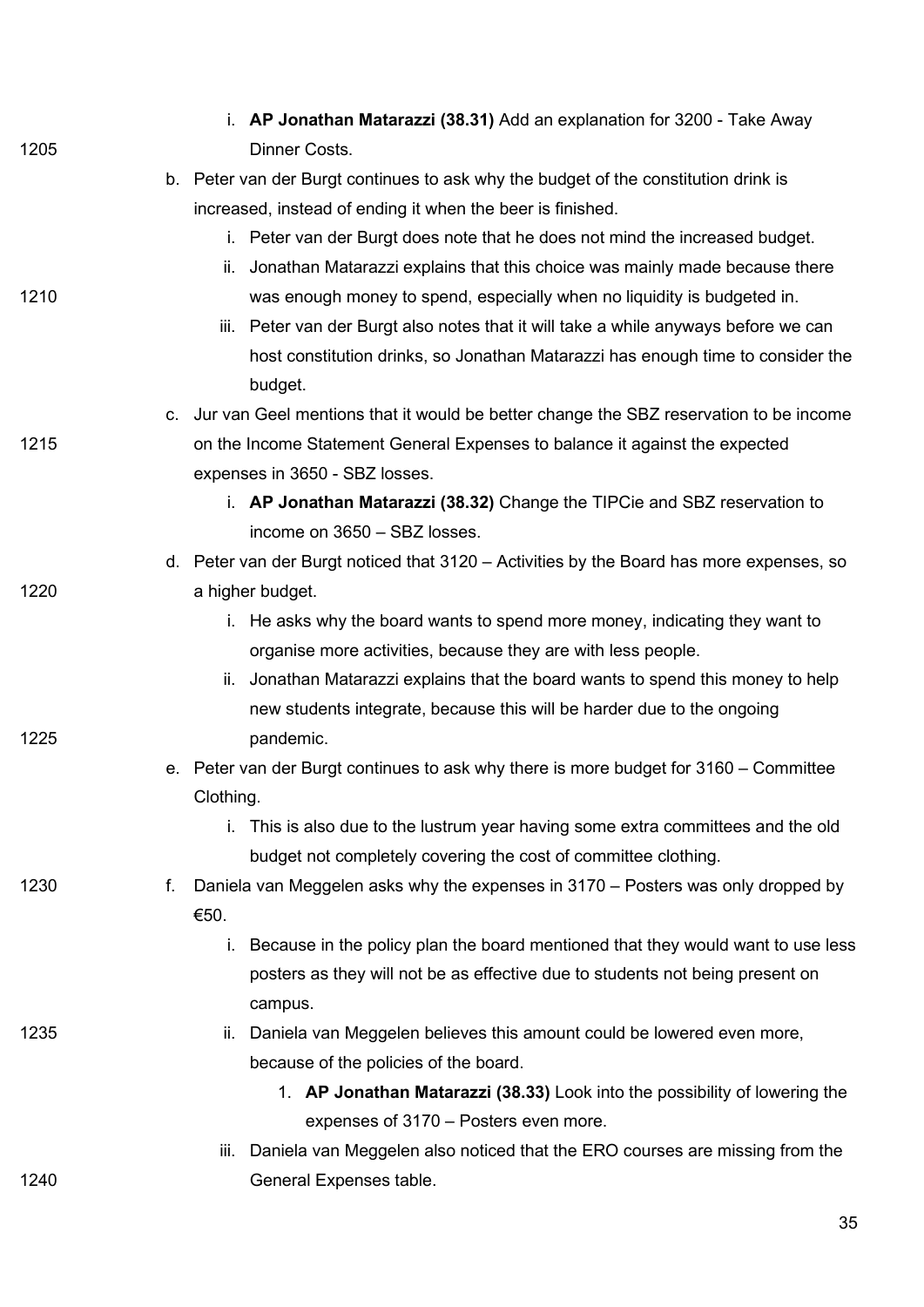|      | Jonathan explains that if everything goes right this should be completely<br>1.                   |
|------|---------------------------------------------------------------------------------------------------|
|      | covered by the university.                                                                        |
|      | At 01:00 Laura Kester left the GMM, decreasing the total number of votes to 23.                   |
|      | g. Frank Lammers misses 3175 – Book Fee from the General Expense table.                           |
| 1245 | It is unclear if this fee was payed to IAPC<br>i.                                                 |
|      | 1. If this is the case it is unclear if the fee still needs to be paid because                    |
|      | they do not provide the books for CreaTe and I-Tech during the coming                             |
|      | year.                                                                                             |
|      | 2. Frank Lammers is convinced this fee was directly payed to StudyStore.                          |
| 1250 | a. Jesse Visser contradicts this, because the contract with                                       |
|      | StudyStore does not mention any fee or expenses to be made by<br>our association.                 |
|      | No matter to whom the fee needs to be paid, we have not received an invoice<br>ii.                |
|      | last year.                                                                                        |
| 1255 | h. Sanne noticed that the expenses of 3150 – Board Clothing has stayed $\epsilon$ 600 despite the |
|      | board consisting of less members. She mentions that in previous years the association             |
|      | has budgeted in €100 per board member instead of a flat rate of €600.                             |
|      | i. Jonathan Matarazzi explains that because the association has grown in the past                 |
|      | years, it is okay to spend more money on the representation of the association.                   |
| 1260 | 1. Jur van Geel does not agree with this statement because he finds that                          |
|      | simply having more money is not a good argument to spend more                                     |
|      | money on board clothing.                                                                          |
|      | 2. Emiel Steegh agrees with Jonathan Matarazzi, because the board is with                         |
|      | less members and because of that has a higher workload. He thinks it                              |
| 1265 | should not be a problem to change the policy to have €600 for the whole                           |
|      | board instead of €100 per person.                                                                 |
|      | a. Jur van Geel does not agree, because this would mean that                                      |
|      | smaller boards get more money than larger boards.                                                 |
|      | i. He mentions that committee clothing is also bound to the                                       |
| 1270 | number of people in a committee.                                                                  |
|      | ii. Emiel Steegh notes that this is not true.                                                     |
|      | Sanne agrees that it should not be a problem to increase the<br>b.                                |
|      | budget for board clothing. Even if there were six board members                                   |
|      | it would be fine to increase the budget to $€150$ per person.                                     |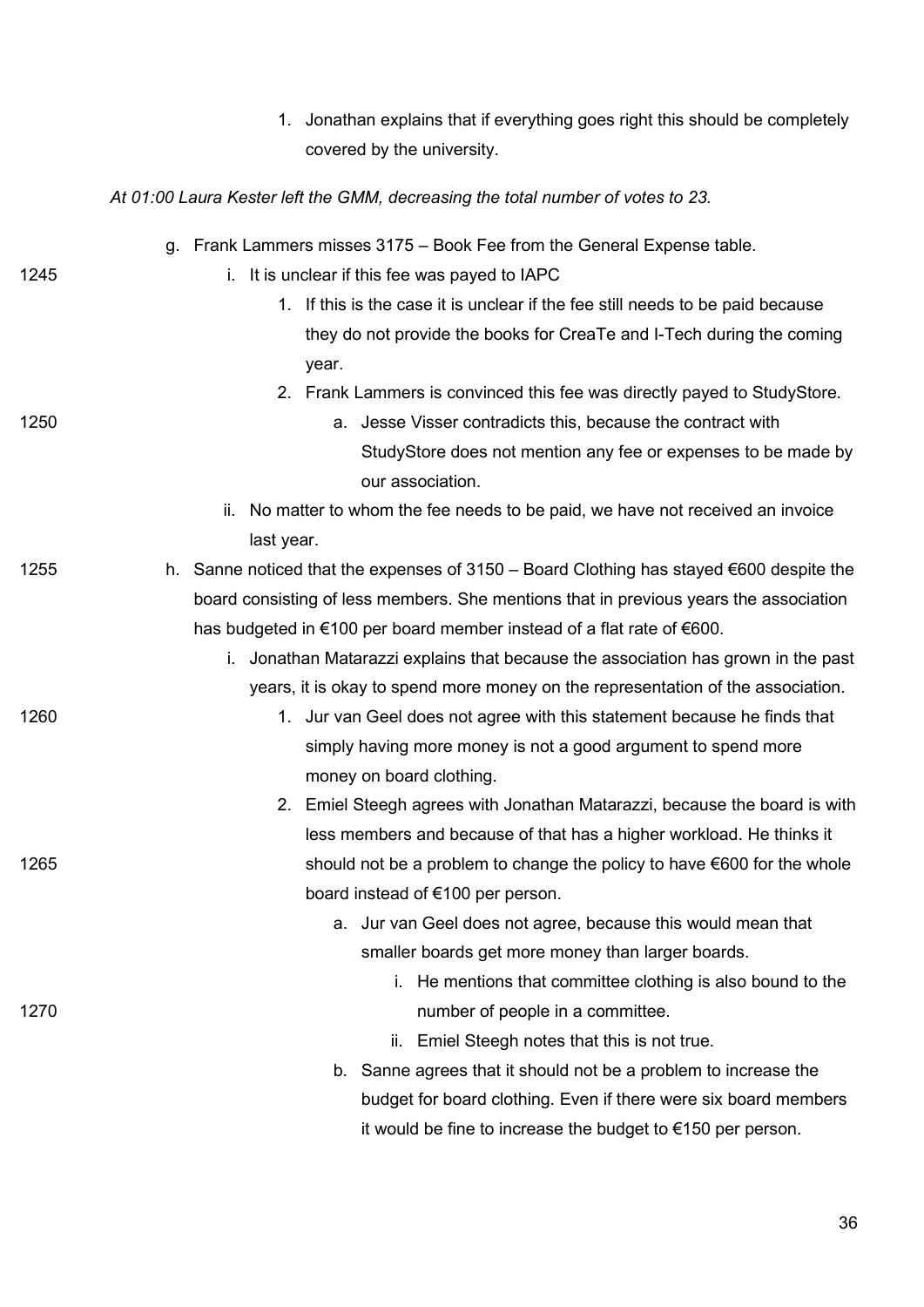| 1275 | Jur van Geel still does not agree but would at least like the<br>C.                      |
|------|------------------------------------------------------------------------------------------|
|      | description of 3150 – Board Clothing to be changed, to reflect a                         |
|      | change in policy instead of simply keeping the same budget as                            |
|      | last year without mentioning that more money is made available                           |
|      | per board member.                                                                        |
| 1280 | i. AP Jonathan Matarazzi (38.34) Change the description                                  |
|      | of 3150 – Board Clothing to reflect a change in policy to                                |
|      | spend €150 per board member.                                                             |
|      | 4. Page 9                                                                                |
|      | a. There is some shuffling and arguing on who can go first.                              |
| 1285 | i. Peter van der Burgt mentions he was a chairman and therefore should go first.         |
|      | b. Sanne Bouman wants to note that because the committees have mostly been budgeted      |
|      | in as if it was a normal year the committees will have to spend more money.              |
|      | She advises to stimulate the committees to spend their budget as it is also not<br>i.    |
|      | good to go under budget and have a lot of money left at the end of the year.             |
| 1290 | 1. She noticed that a lot of committees tend to not spend much money on                  |
|      | their activities to save it for a final larger activity.                                 |
|      | c. Peter van der Burgt thinks it is great that we will receive a sponsorship for the     |
|      | integration week of €1,000 from the CreaTe study programme but would also like the       |
|      | association to spend some money on these activities.                                     |
| 1295 | Jonathan Matarazzi explains that the integration week committee has already<br>i.        |
|      | made their budget plan and does not think they will need more than the $\epsilon$ 1,000. |
|      | 1. Peter van der Burgt would still like for Jonathan Matarazzi to investigate            |
|      | the possibility of spending some money on the integration week. Even if                  |
|      | it is just to show that the association wants to put effort into integrating             |
| 1300 | the new students.                                                                        |
|      | 2. Editor's note: Unfortunately, the integration week has largely been                   |
|      | cancelled due to new regulations put in place by the government                          |
|      | regarding the ongoing pandemic. Some costs were already made, and it                     |
|      | is now unclear if we will still receive the sponsorship from the CreaTe                  |
| 1305 | study programme.                                                                         |
|      | 5. At 01:09 Emiel Steegh left the GMM, decreasing the total number of votes to 22.       |

a. Frank Lammers noticed that the income of 4140 – Gala Committee is €6,000, which would mean that with 100 participants the Gala would cost €100 per ticket. Which he finds quite expensive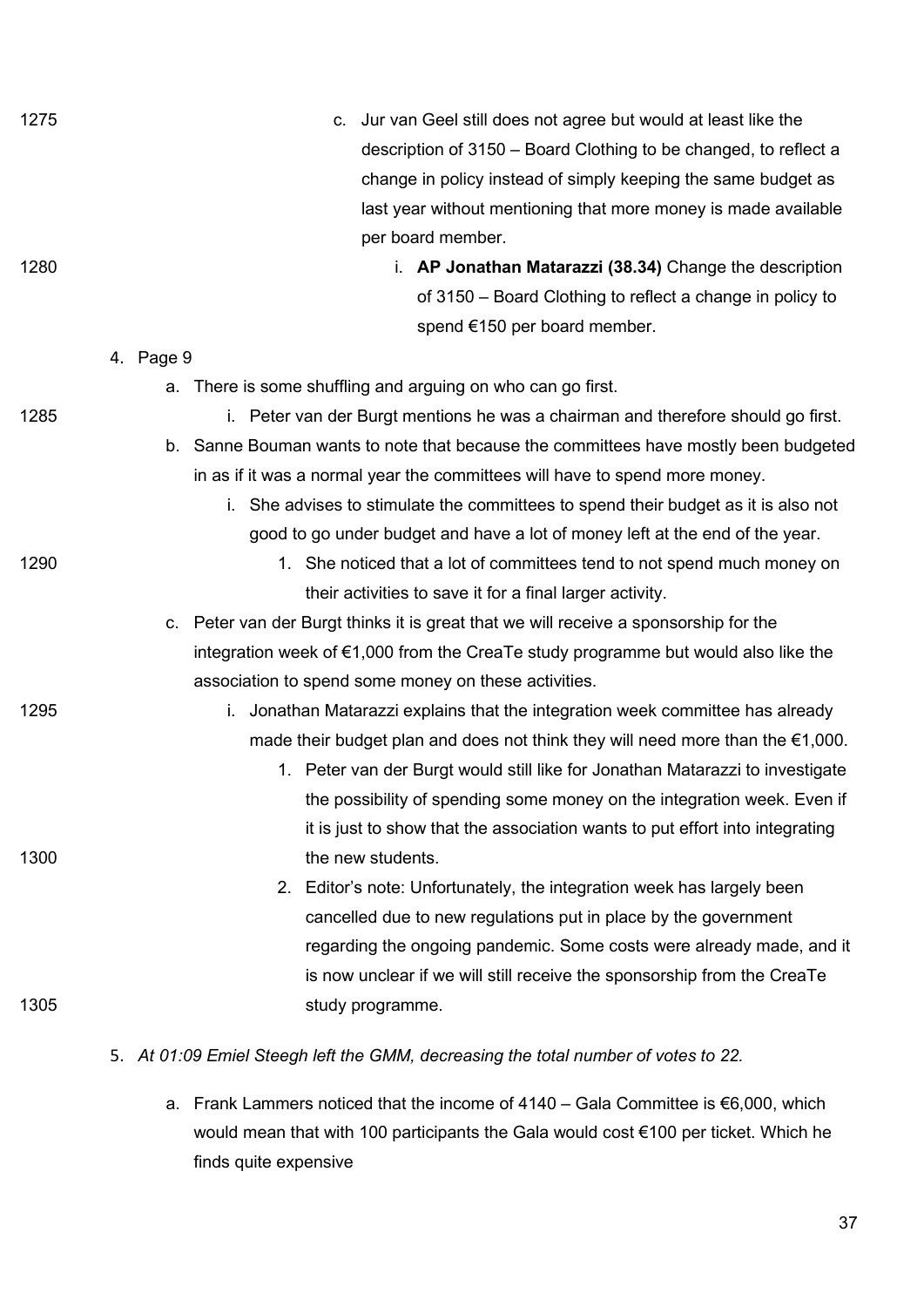| 1310 | i. Other members of the GMM mention that normally there are at least 175 people                   |
|------|---------------------------------------------------------------------------------------------------|
|      | at the Gala making the tickets a lot cheaper.                                                     |
|      | b. Frank Lammers also asks why Camp still has a budget as he thought it would not                 |
|      | continue due to COVID-19.                                                                         |
|      | i. Sebastiaan van Loon explains that the board still plans to organise a camp at                  |
| 1315 | the end of the academic year, if possible.                                                        |
|      | 1. Maxim de Leeuw notes that it might be a problem to receive subsidy                             |
|      | from the University if two camps are organised shortly after each other.                          |
|      | 6. Page 13                                                                                        |
|      | a. Sanne Bouman would like to see an addition to 4460 – DIYCie to make clear what                 |
| 1320 | happens if one of the DIYCie activities cannot continue as was discussed during the               |
|      | review of the Policy Plan of Board 10.0.                                                          |
|      | i. AP Jonathan Matarazzi (38.35) Add to the description of 4460 - DIYCie what                     |
|      | happens if one of the activities cannot continue.                                                 |
|      | 7. Page 14                                                                                        |
| 1325 | a. Peter van der Burgt noticed that the operating result for 4140 – Gala Committee and            |
|      | $4221$ – Lustrum committee is $\epsilon$ 2,500, while the reservations say there are no expenses. |
|      | This is the same issue as with the SBZ reservations, it states the income as<br>i.                |
|      | being the amount taken from the reservation.                                                      |
|      | b. Jur van Geel is confused by the division of the Lustrum reservation over the Lustrum           |
| 1330 | committee and Almanac committee.                                                                  |
|      | i. He thinks it is weird that the Almanac budget is doubled compared to the                       |
|      | previous Lustrum, while the Lustrum committee keeps the same budget.                              |
|      | 1. Jonathan Matarazzi explains that this is mainly because this year we                           |
|      | want to make the Almanac free, which was not possible during the                                  |
| 1335 | previous Lustrum. He also notes that the Lustrum committee did not                                |
|      | request more budget.                                                                              |
|      | a. Jur van Geel contradicts this by saying that the previous Almanac                              |
|      | cost at least €2,000.                                                                             |
|      | i. Jesse Visser continues by explaining that the Almanac                                          |
| 1340 | committee has made a great deal with GildePrint by                                                |
|      | threatening to print the Almanac at another printer, which                                        |
|      | made them lower the price to around $\epsilon$ 1,600.                                             |
|      | 1. Which will mean that the Almanac committee                                                     |
|      | needs to gather €600 in sponsoring.                                                               |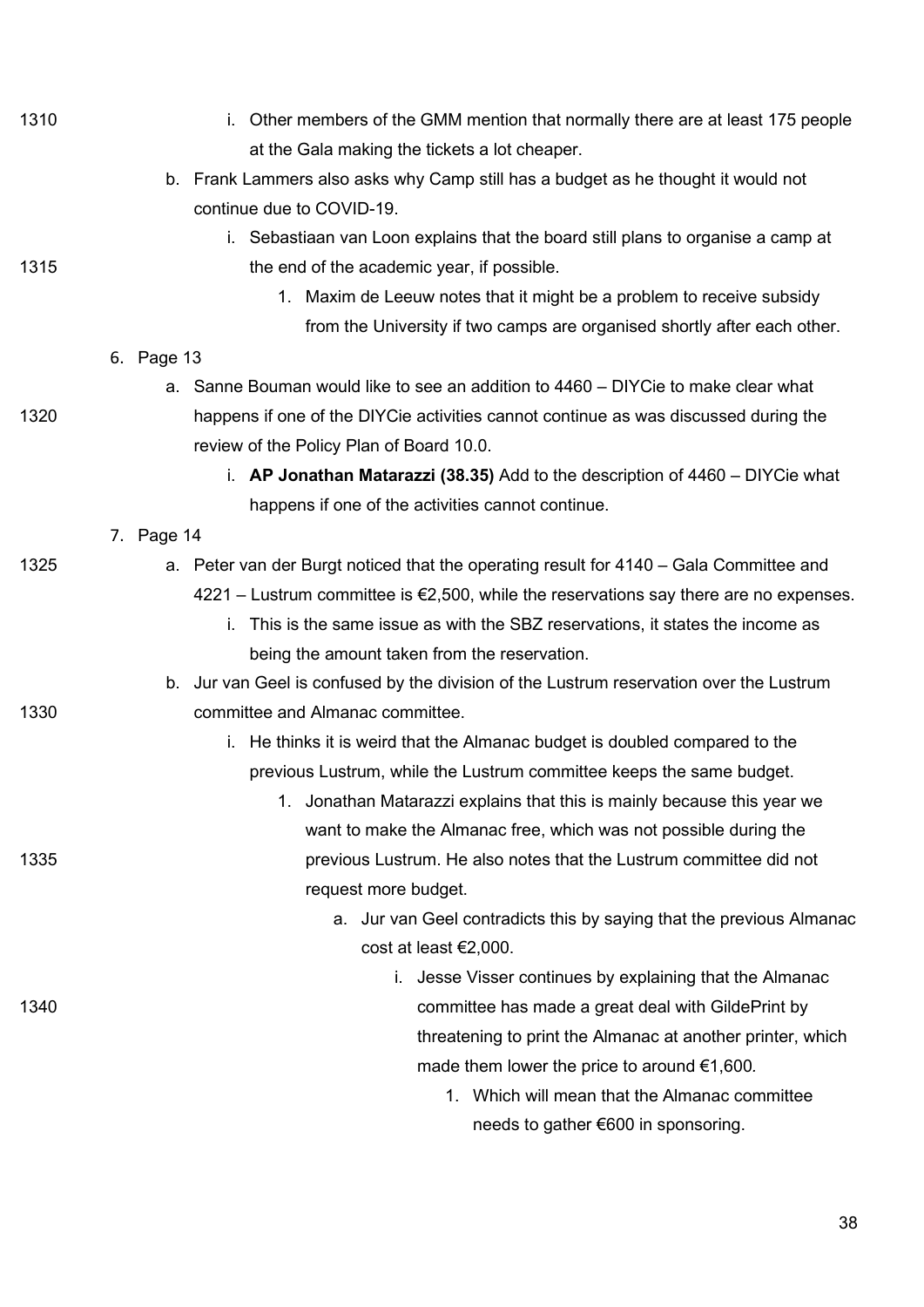| 1345 |                                                                                      | c. It is unclear to Hannah Ottenschot how much budget the Lustrum committee will                  |
|------|--------------------------------------------------------------------------------------|---------------------------------------------------------------------------------------------------|
|      |                                                                                      | receive because the description of $1630 -$ Lustrum only mentions $\epsilon$ 900, but the         |
|      | committee was told they would receive a budget of $\epsilon$ 1,500.                  |                                                                                                   |
|      |                                                                                      | i. This is because the $\epsilon$ 600 that is normally reserved for the Dies committee is         |
|      |                                                                                      | also part of the budget of the Lustrum committee, but this is not included in the                 |
| 1350 | description of 1630 - Lustrum.                                                       |                                                                                                   |
|      |                                                                                      | 1. AP Jonathan Matarazzi (38.36) Change the description of 1630 -                                 |
|      |                                                                                      | Lustrum to include the €600 normally reserved for the Dies committee.                             |
|      |                                                                                      | d. Frank Lammers misses the OmNomCom expenses on this page, but also in the rest of               |
|      | the document.                                                                        |                                                                                                   |
| 1355 |                                                                                      | i. Jonathan Matarazzi explains that the OmNomCom does not have a dedicated                        |
|      |                                                                                      | committee budget and that all income and expenses made by the OmNomCom                            |
|      |                                                                                      | can be found in the Result Accounts table and 3600 - OmNomCom.                                    |
|      |                                                                                      | e. Sanne wonders if it was discussed with the pLAN if they want another $\epsilon$ 50 put towards |
|      | their reservation.                                                                   |                                                                                                   |
| 1360 |                                                                                      | i. It has been discussed with the pLAN and the reservation will be capped after                   |
|      | this year, to a total of $€150$ .                                                    |                                                                                                   |
|      | At 01:26 Jeroen Ritmeester left the GMM, decreasing the total number of votes to 21. |                                                                                                   |
|      |                                                                                      | f. Peter van der Burgt would like to see the budget plan of the pLAN and Have You Tried           |
|      |                                                                                      | Turning It Off And On Again committee in the appendix, just like last year.                       |
| 1365 |                                                                                      | i. AP Jonathan Matarazzi (38.37) Add the budget plan of the pLAN and Have                         |
|      |                                                                                      | You Tried Turning It Off And On Again committee to the appendix.                                  |
|      |                                                                                      | g. Peter van der Burgt also wonders why the reservations for the Have You Tried Turning           |
|      |                                                                                      | It Off And On Again committee is only €200 instead of the €1,500 of last year.                    |
|      |                                                                                      | i. Sanne Bouman corrects Peter van der Burgt, because the reservation of $\epsilon$ 1,500         |
| 1370 |                                                                                      | last year was for both the OmNomCom and Have You Tried Turning It Off And                         |
|      |                                                                                      | On Again committee and was put under a general source called hardware.                            |
|      |                                                                                      | 1. Peter van der Burgt would again like to emphasise that it would be                             |
|      |                                                                                      | clearer if there was an appendix with the committee's respective budget                           |
|      | plans.                                                                               |                                                                                                   |
| 1375 |                                                                                      | h. Jur thinks the Reservations table is wrong as there should not be any mutations in this        |
|      | table.                                                                               |                                                                                                   |
|      | i.                                                                                   | Currently the table states that the pLAN and Have You Tried Turning It Off And                    |
|      |                                                                                      | On Again committee will only have expenses towards their reservations and the                     |
|      |                                                                                      | other committees only take money from the reservation and put nothing back.                       |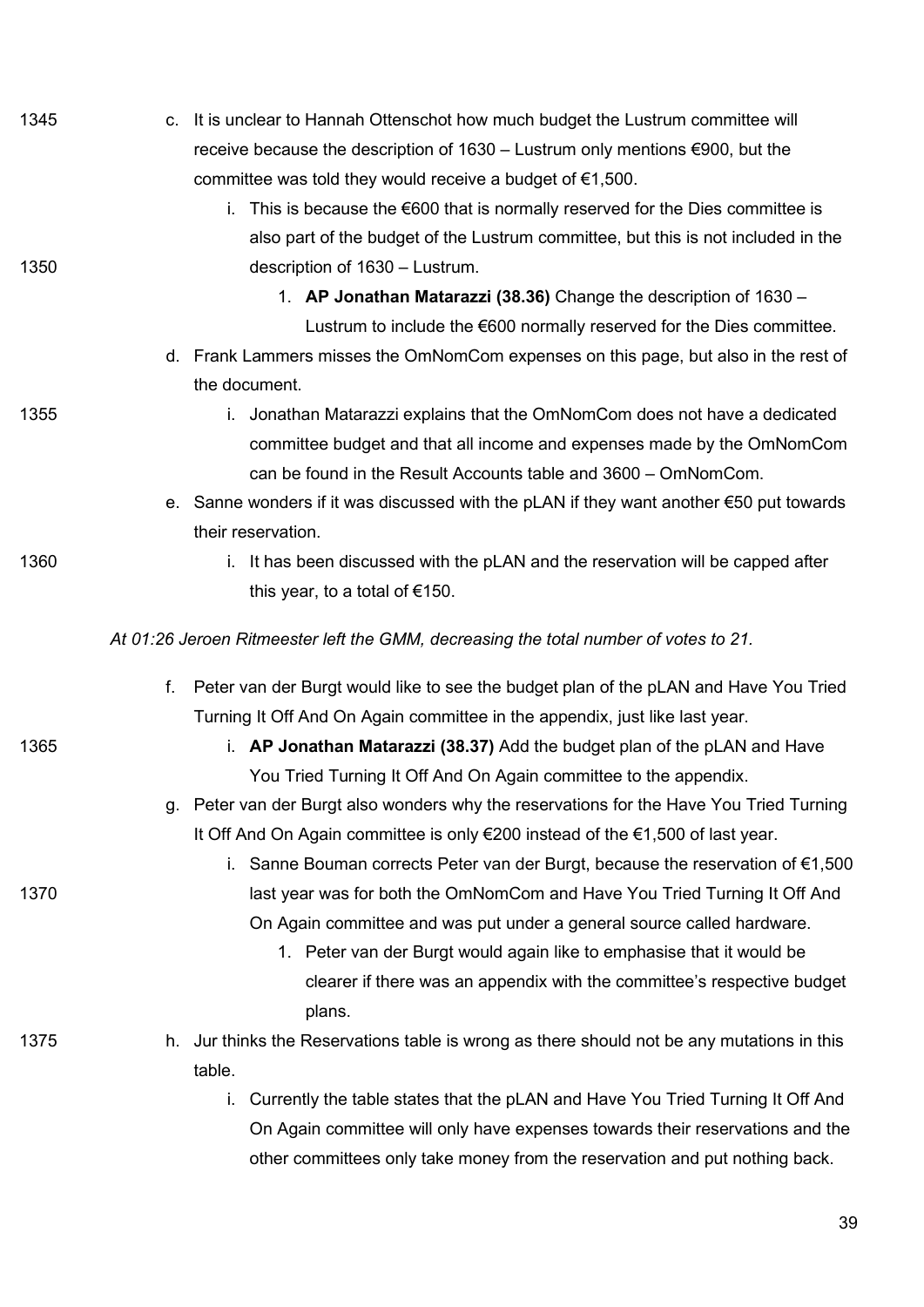|  | 1380 |  | 8. Page 15 |
|--|------|--|------------|
|--|------|--|------------|

|      | a. Sanne notes that currently the income of both 1410 – TIPCie and 3600 – OmNomCom                |
|------|---------------------------------------------------------------------------------------------------|
|      | are the same as last year, but with the new policies due to the ongoing pandemic this             |
|      | year will probably look a lot different.                                                          |
|      | i. She expects a decrease in income for both result accounts because the                          |
| 1385 | association will be selling a lot less from the OmNomCom and will have less                       |
|      | drinks throughout the year.                                                                       |
|      | 1. She continues to advise to reconsider the income for these result                              |
|      | accounts.                                                                                         |
|      | 2. She recommends to also consider the amount needed to keep the same                             |
| 1390 | reservations for the OmNomCom which would possibly mean an                                        |
|      | increased price margin on the items sold in the OmNomCom                                          |
|      | a. Jonathan Matarazzi does note that last year the resulting income                               |
|      | of the OmNomCom at the end of the year was significantly higher                                   |
|      | than was estimated which means that the amount currently                                          |
| 1395 | estimated might be more realistic for this year.                                                  |
|      | b. Peter van der Burgt finds it unclear if the <i>Display cupboards</i> in the table under 3600 – |
|      | OmNomCom refers to the display (monitor) in the OmNomCom cupboards or the                         |
|      | cupboard itself.                                                                                  |
|      | i. Sanne Bouman clarifies that it refers to the blue OmNomCom cupboards and                       |
| 1400 | that the monitor is part of the Have You Tried Turning It Off And On Again                        |
|      | hardware reservation.                                                                             |
|      | c. Peter van der Burgt asks Maxim de Leeuw why he did not finish the payment of the old           |
|      | tosti grill before buying a new one and throwing away the old one.                                |
|      | i. This is a misconception, the tosti grill mentioned under 3600 – OmNomCom is                    |
| 1405 | the current tosti grill and the new tosti grill mentioned is the reservation for a                |
|      | new tosti grill in case the current one breaks.                                                   |
|      | 1. Peter van der Burgt advises to add a note clarifying if an item in the table                   |
|      | under 3600 – OmNomCom is a reservation or a part-payment.                                         |
|      | 9. Voting: approval Budget Plan 2020-2021                                                         |
| 1410 | a. Peter van der Burgt would like to postpone voting on the Budget Plan 2020-2021 as              |
|      | there are several problems that need to be looked at together with the Audit committee.           |
|      | i. The GMM agrees, the voting is postponed and a new GMM will be planned.                         |
|      | 1. AP Jonathan Matarazzi (38.38) Meet with the Audit committee to                                 |
|      | discuss the changes that need to be made to the Budget Plan 2020-                                 |
| 1415 | 2021                                                                                              |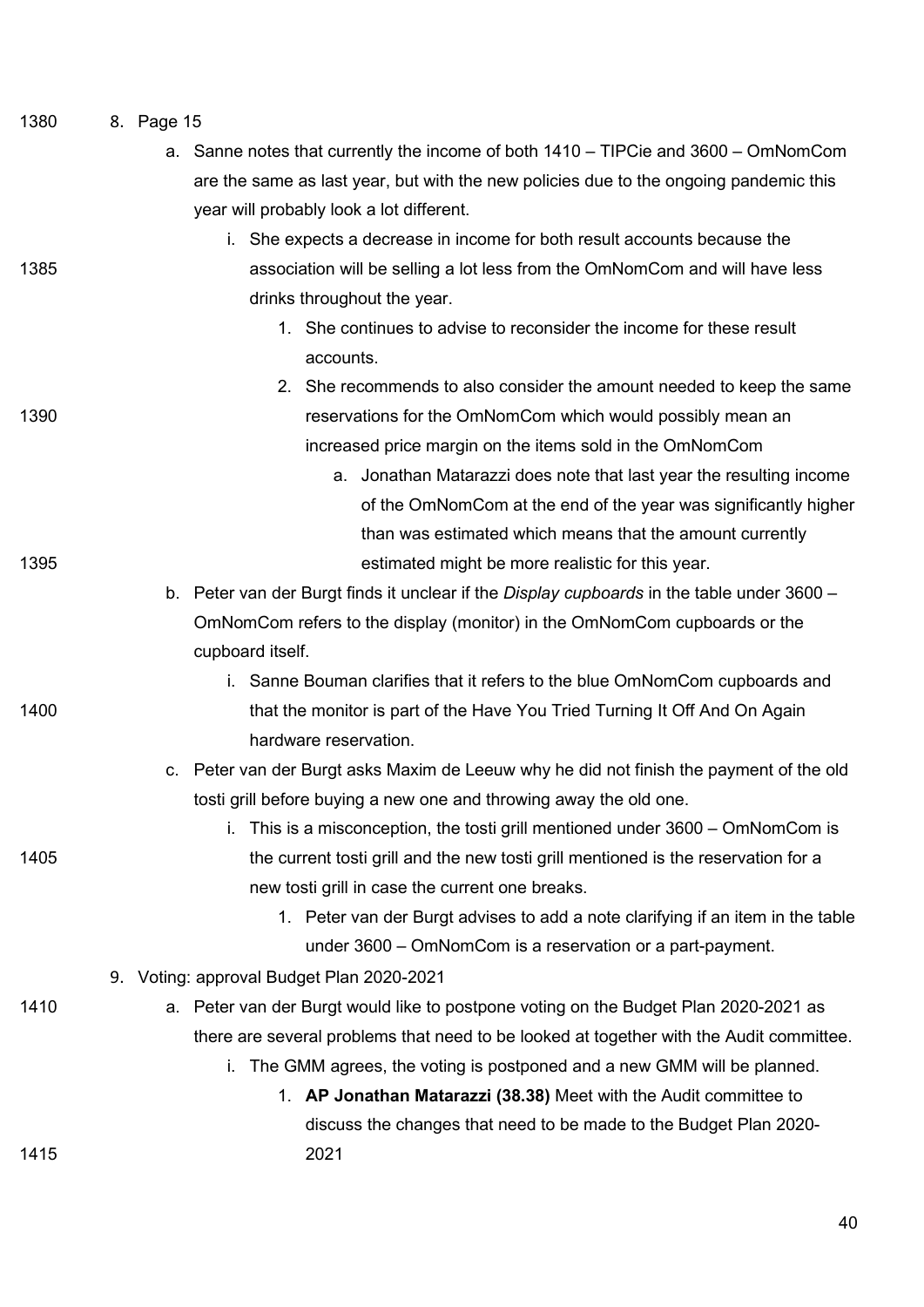2. **AP Jonathan Matarazzi (38.39)** Correct Budget Plan 2020-2021 and plan a new GMM to present the revised document.

# **Discharge and charge of the Board of Advisors**

|      |    | 1. Before the GMM votes, Jur van Geel wants to object the charge of a Board of Advisors and |                                                                                                |  |
|------|----|---------------------------------------------------------------------------------------------|------------------------------------------------------------------------------------------------|--|
| 1420 |    |                                                                                             | wants to emphasise that although it is allowed to charge the proposed Board of Advisors it is  |  |
|      |    |                                                                                             | strongly advised to look for a Board of Advisors with a variety of backgrounds. Unfortunately, |  |
|      |    |                                                                                             | the proposed Board of Advisors mainly consists of members of board 9.0.                        |  |
|      |    |                                                                                             | b. Jeroen Ritmeester asks if Jur van Geel would prefer a smaller Board of Advisors, so         |  |
|      |    |                                                                                             | that the members of board 9.0 do not have a majority.                                          |  |
| 1425 |    |                                                                                             | i. Jur van Geel does not think that would be the definitive solution, he would prefer          |  |
|      |    |                                                                                             | a diverse Board of Advisors.                                                                   |  |
|      |    |                                                                                             | ii. Frank Lammers also does not agree, because board 10.0 is only with four                    |  |
|      |    |                                                                                             | members and will need the advice of as many people as possible.                                |  |
|      |    |                                                                                             | c. Maartje Huveneers would like to note that it is a risk to charge a Board of Advisors with   |  |
| 1430 |    |                                                                                             | a majority of board 9.0 members, but that she believes that they can set their own             |  |
|      |    |                                                                                             | board year aside and give neutral advice.                                                      |  |
|      |    |                                                                                             | d. Jur van Geel asks if board 10.0 would consider looking for other members to join the        |  |
|      |    | Board of Advisors.                                                                          |                                                                                                |  |
|      |    |                                                                                             | i. Frank Lammers also asks what actions board 10.0 has taken to try to find a                  |  |
| 1435 |    |                                                                                             | more diverse Board of Advisors                                                                 |  |
|      |    |                                                                                             | 1. Imke Verschuren answers that every board member has tried to contact                        |  |
|      |    |                                                                                             | people they know that have done board years at other associations.                             |  |
|      |    |                                                                                             | Although some of the people asked did consider it none of them joined in                       |  |
|      |    |                                                                                             | the end.                                                                                       |  |
| 1440 |    |                                                                                             | 2. Frank Lammers agrees that the board has tried their best to find a                          |  |
|      |    |                                                                                             | diverse Board of Advisors and notes that this is possible in the Rules and                     |  |
|      |    |                                                                                             | Regulations by design.                                                                         |  |
|      |    |                                                                                             | e. Manouk Hillebrand would also like to mention that she would not like a second round of      |  |
|      |    |                                                                                             | acquiring members for the Board of Advisors, because the people asked might not be             |  |
| 1445 |    |                                                                                             | as motivated or feel forced to join.                                                           |  |
|      |    | i.                                                                                          | Manouk Hillebrand also notes that the members of board 9.0 have experience in                  |  |
|      |    |                                                                                             | dealing with COVID-19 measures during their board year.                                        |  |
|      | f. |                                                                                             | Philippe Tuinman proposes for one member of the Board of Advisors to be replaced               |  |

during the coming year if the possibility arises.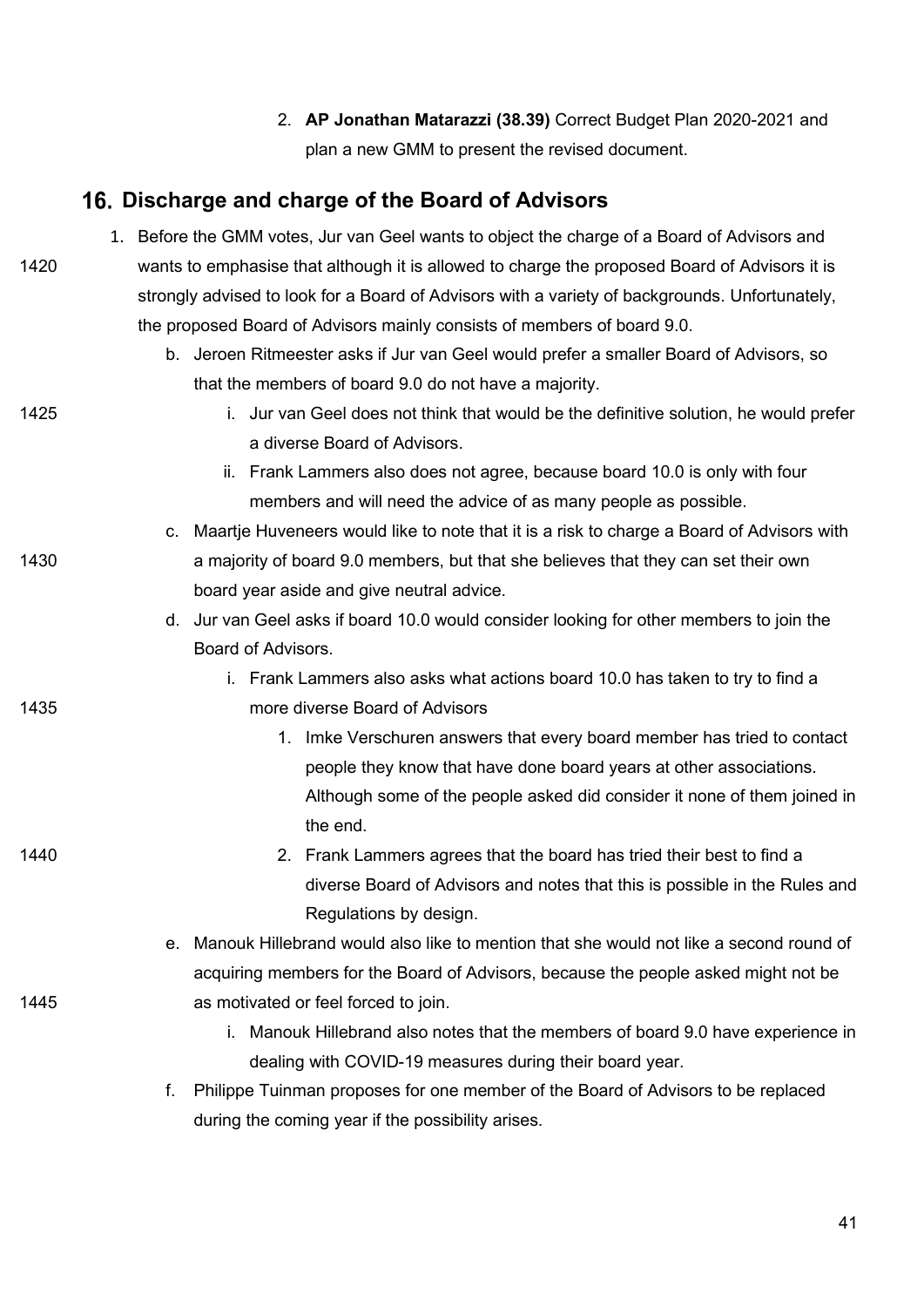- 1450 i. Manouk Hillebrand would like to note that this is a "kut" idea, because a Board of Advisors grows with the board throughout the year, so replacing a member halfway through the year would be counterproductive.
- 1. Board 10.0 agrees that the proposed Board of Advisors is consciously chosen and that if there were any members that they would not have 1455 **1455 I** and the included, they would have been rejected.
	- g. The GMM agrees to continue with the voting on the discharge and charge of the Board of Advisors
	- 2. *Voting: discharge Emiel Steegh, Frank Lammers, Philippe Tuinman, Sander Koomen, Thomas Rebel and Tom Onderwater as the Board of Advisors of S.A. Proto and charge Daniela van*
- 1460 *Meggelen, Hannah Ottenschot, Maartje Huveneers, Mick Tijdeman, Renske Mulder and Sander Koomen as the new Board of Advisors of S.A. Proto.* 
	- a. Imke Verschuren struggles to pronounce the discharge and charges
	- b. Vote passes unanimously

## **Discharge and charge of the Audit Committee**

- 1465 1. *Voting: discharge Jur van Geel, Maxim de Leeuw, Peter van der Burgt, Rens Kruining and Sarah Hoekstra as the Audit Committee of S.A. Proto and charge Jur van Geel, Maxim de Leeuw and Sanne Bouman as the new Audit Committee of S.A. Proto.*
	- c. Although Peter van der Burgt will be discharged he would still like to help revise the Budget Plan 2020-2021. This is allowed by the Rules and Regulations.
- 
- 1470 d. Vote passes unanimously

*At 01:51 Daan van der Veen left the GMM, decreasing the total number of votes to 19. At 01:51 Thomas Rebel left the GMM, decreasing the total number of votes to 18.*

#### **Any other business**

- 1. Maartje Huveneers wants to thank everyone who has given feedback on all the documents.
- 
- 1475 a. As well as the people who have participated in this very long GMM just for personal support.

#### **19. Survey**

- 1. Peter van der Burgt asks if there is a drink after the GMM
- a. Unfortunately, due to the current COVID-19 measures there will not be a drink after the 1480 GMM.
	- 2. Franks thing(s)?
		- a. Frank Lammers has a bottle cap and three cups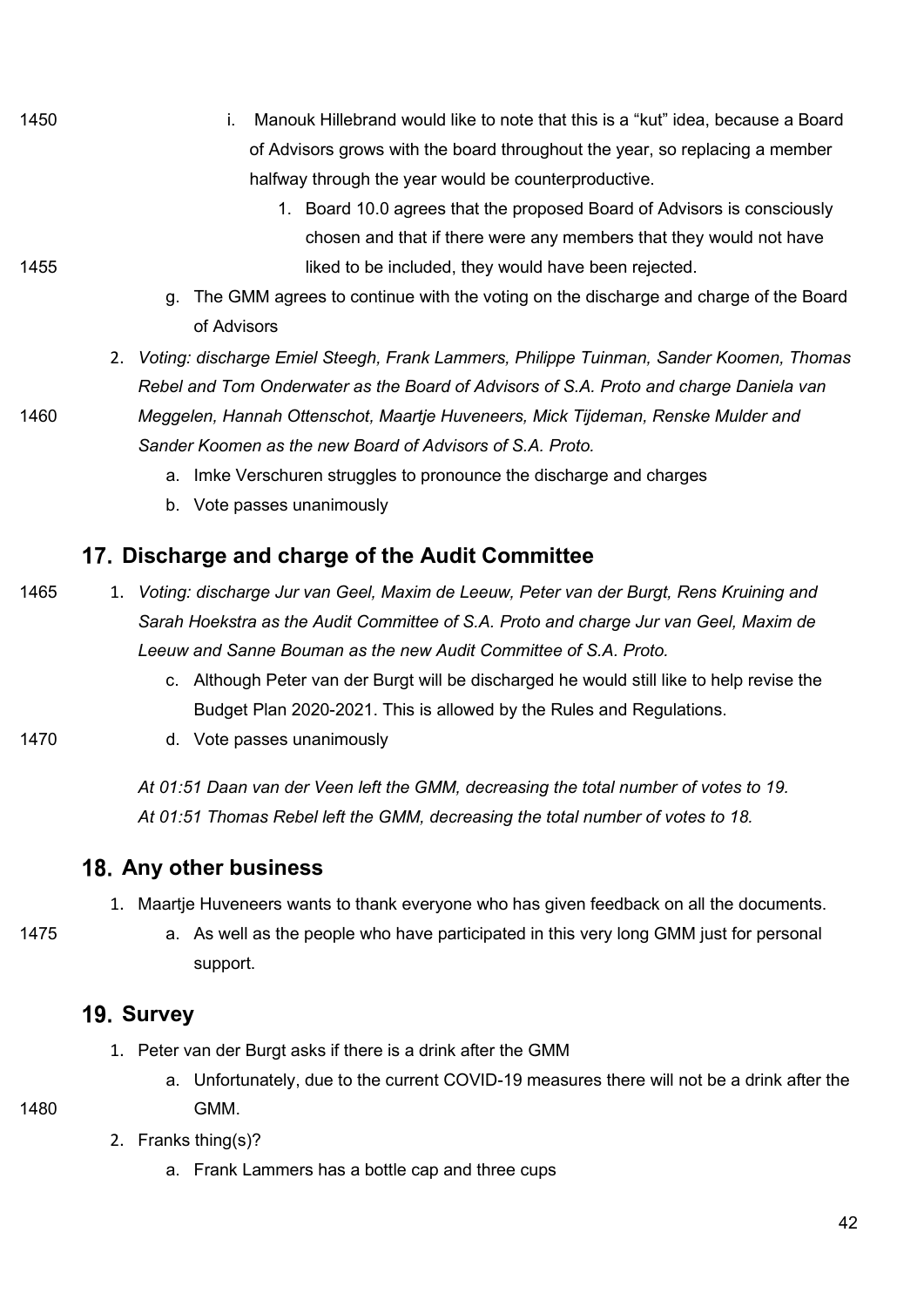|      | i. He will now play shell game with the GMM.                                                |
|------|---------------------------------------------------------------------------------------------|
|      | 1. He franticly shuffles the cups after which he asks the GMM under which                   |
| 1485 | cup the bottle cap ended up.                                                                |
|      | Daniela van Meggelen answers: "Under your finger".<br>а.                                    |
|      | i. To a perplexed GMM he reveals the bottle cap is under                                    |
|      | none of the cups.                                                                           |
|      | 1. To reveal the trick, he lifts a small magnet from                                        |
| 1490 | one of the cups making the bottle cap fall out.                                             |
|      | a. Everyone claps                                                                           |
|      | After the first trick he asks the GMM to entertain themselves while he gets<br>ii.          |
|      | another prop.                                                                               |
|      | 1. Imke Verschuren asks if someone would like to cite a poem.                               |
| 1495 | To this Daniela van Meggelen walks to the front of the room to<br>а.                        |
|      | cite the following poem.                                                                    |
|      | i. Zwangerschaps Gymnastiek                                                                 |
|      | Dat is puffen en hijgen.                                                                    |
|      | Op de maat van de muziek.                                                                   |
| 1500 | Je zou er een kind van krijgen.                                                             |
|      | i. Pregnancy Gymnastics                                                                     |
|      | That's puffing and panting.                                                                 |
|      | To the beat, to the melody.                                                                 |
|      | You'd almost birth a baby.                                                                  |
| 1505 | ii. Frank Lammers has returned with a piece of paper with a six, a four and a five          |
|      | drawn on it.                                                                                |
|      | 1. "Een zes, een vier en een vijf, en de kop van een oud wijf"                              |
|      | 2. "A six, a four, a five, and the head of an old wife"                                     |
|      | 3. The resulting drawing can be found in appendix B.                                        |
| 1510 | 3. Hannah Ottenschot really wants to show the GMM the first ever, limited edition, handmade |
|      | Proto scarf.                                                                                |
|      | a. Philippe Tuinman asks when the pre-order will open.                                      |
|      | 4. Maxim de Leeuw asks if Board 10.0 is ready for their board year.                         |
|      | a. Board 10.0 is super enthusiastic!                                                        |
| 1515 | 5. Philippe Tuinman thanks Board 9.0 for keeping their head cool during the difficult and   |
|      | confusing start of the COVID-19 period and wishes Board 10.0 good luck not catching COVID-  |
|      | 19 and not spreading it among the association, and hopes they will make the best of the     |
|      | coming year.                                                                                |
|      |                                                                                             |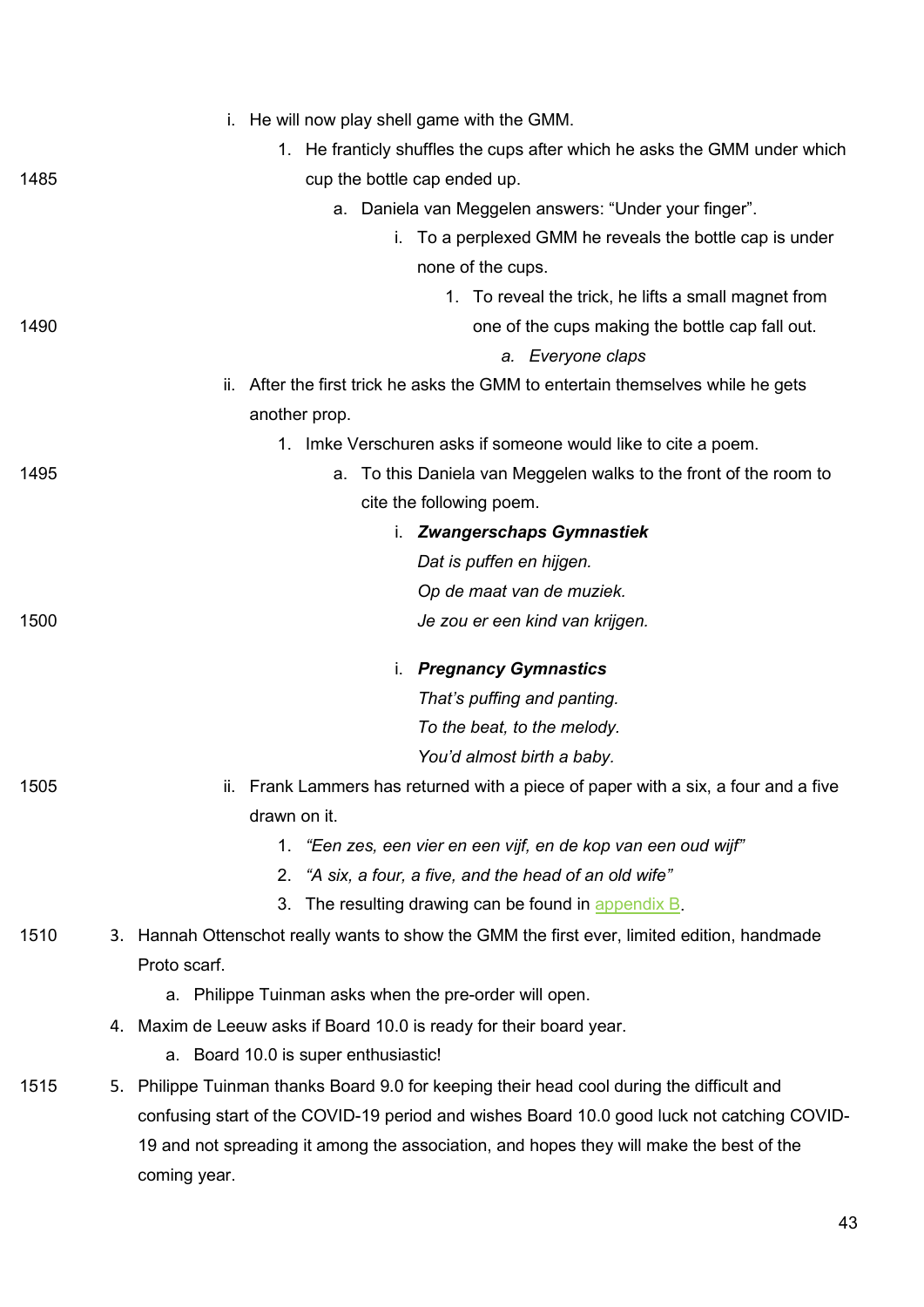- 6. In an attempt to get the GMM to close at exactly 02:00, Mick Tijdeman would like to enlighten 1520 the GMM about the story of Maartje and the D.
	- a. Instead the GMM is closed and everyone starts to sing the Proto song.

|      | Oh so eastern, on the campus                                                 |
|------|------------------------------------------------------------------------------|
|      | Stands a study, oh so fine                                                   |
| 1525 | We're CreaTing for the future                                                |
|      | And we're gonna make it shine                                                |
|      | Proud as Proto, we walk in out now                                           |
|      | Everybody stands and cheers                                                  |
| 1530 | 'cause we're bringing in the spirit                                          |
|      | And enjoy us quite some beers!                                               |
|      | From this point the GMM is not so sure about the lyrics anymore, but some of |
|      | them very confidently start singing the third verse instead of the second.   |
| 1535 |                                                                              |

## **Closing**

1. The 38th General Member Meeting of S.A. Proto is officially closed at 01:55 on the 3rd of September 2020!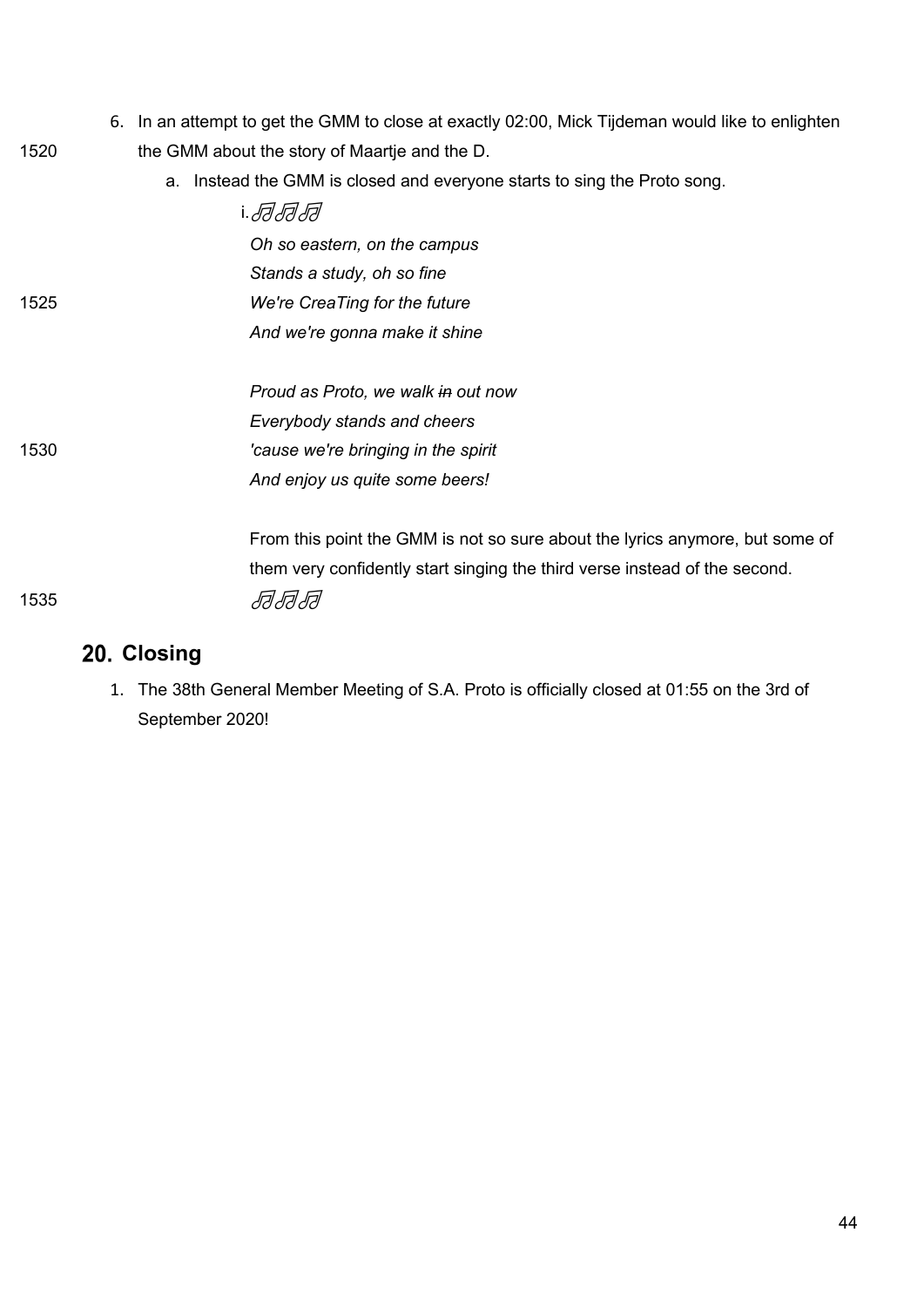## 1540 **Presence**

The following people were present at the start of the General Member Meeting.

| Daan van der Veen    | <b>Jesse Visser</b>      | Mick Tijdeman        |
|----------------------|--------------------------|----------------------|
| Daniela van Meggelen | Jildou de Jong           | Peter van der Burgt  |
| Ellis Dijkstra       | Jonathan Matarazzi       | Philippe Tuinman     |
| <b>Emiel Steegh</b>  | Jur van Geel             | <b>Puck Kemper</b>   |
| <b>Frank Lammers</b> | Laura Kester             | <b>Renske Mulder</b> |
| Hannah Ottenschot    | <b>Maartje Huveneers</b> | Sanne Bouman         |
| Imke Verschuren      | <b>Manouk Hillebrand</b> | Sebastiaan van Loon  |
| Jeroen Ritmeester    | Maxim de Leeuw           |                      |

Harald Eversmann joined the General Member Meeting at 19:36 before the counting of the quorum.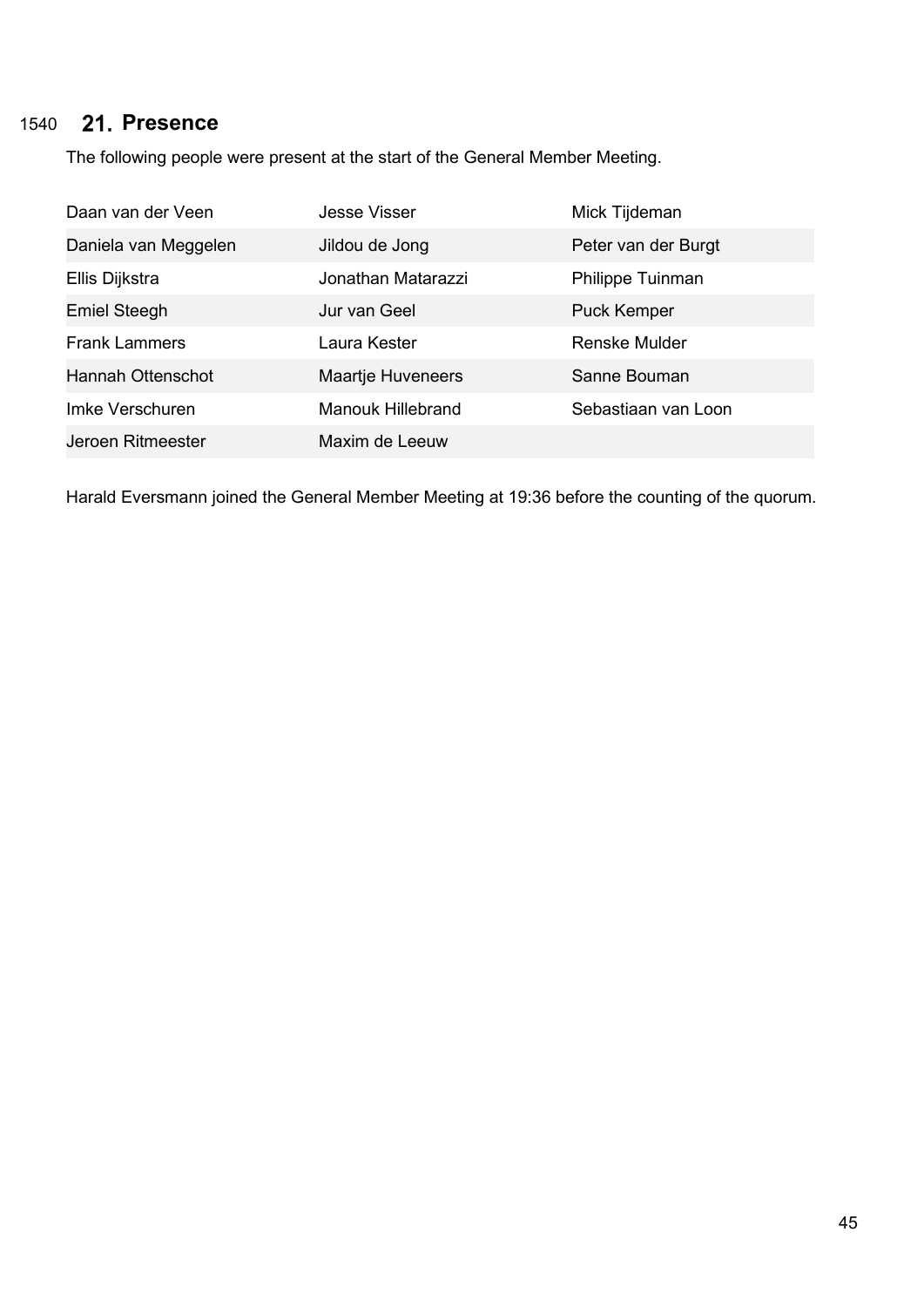## 1545 **Recap Action Points**

#### Recap previous action points

| <b>AP</b> | Who?                     | What?                                             | <b>Status</b>             |
|-----------|--------------------------|---------------------------------------------------|---------------------------|
| 33.23     | Board 9.0                | Check together with the Have You Tried            | Done $\blacktriangledown$ |
|           |                          | Turning It Off And On Again Committee if the      |                           |
|           |                          | layout of the Proto website can be improved.      |                           |
| 33.28     | Board 9.0                | Look into the possibility of creating a checkbox  | Done $\checkmark$         |
|           |                          | for Protographers which shows if they get food    |                           |
|           |                          | compensated at the event or not.                  |                           |
| 34.05     | Sanne Bouman             | Look into putting a cap on certain reservations   | Done $\checkmark$         |
|           |                          | for hardware.                                     |                           |
| 36.07     | <b>Manouk Hillebrand</b> | Look into creating an open event for Proto's      | Cancelled X               |
|           |                          | Symposium.                                        | (due to COVID-19)         |
| 36.13     | <b>Manouk Hillebrand</b> | Look into making summaries and tests on the       | Done $\checkmark$         |
|           |                          | Dokuwiki accessible to non-members as well.       |                           |
| 36.14     | <b>Manouk Hillebrand</b> | Look into the summary database from Yasmin        | Done $\checkmark$         |
|           |                          | Salce and Ruben van den Berg that Peter has       |                           |
|           |                          | access to and see if these can be added to the    |                           |
|           |                          | DokuWiki.                                         |                           |
| 36.17     | Board 9.0                | Look into distinguishing between different        | Done $\checkmark$         |
|           |                          | career events in upcoming surveys, be it the      |                           |
|           |                          | yearly survey or as a suggesting for the next     |                           |
|           |                          | board.                                            |                           |
| 36.22     | Board 9.0                | Look into possible problems caused by EROs        | Cancelled X               |
|           |                          | not being present from 18:00 till the starting    | (due to COVID-19)         |
|           |                          | time of an activity during the evening and think  |                           |
|           |                          | of a solution.                                    |                           |
| 36.24     | <b>Renske Mulder</b>     | Talk to the EmergenCie about the necessity of     | Done $\checkmark$         |
|           |                          | food compensation during activities other than    |                           |
|           |                          | drinks regarding the adjustments to the Food      |                           |
|           |                          | for Helpers rule.                                 |                           |
| 36.25     | Board 9.0                | Contact the legal consultant of the University to | Done $\checkmark$         |
|           |                          | gather advice regarding societies.                |                           |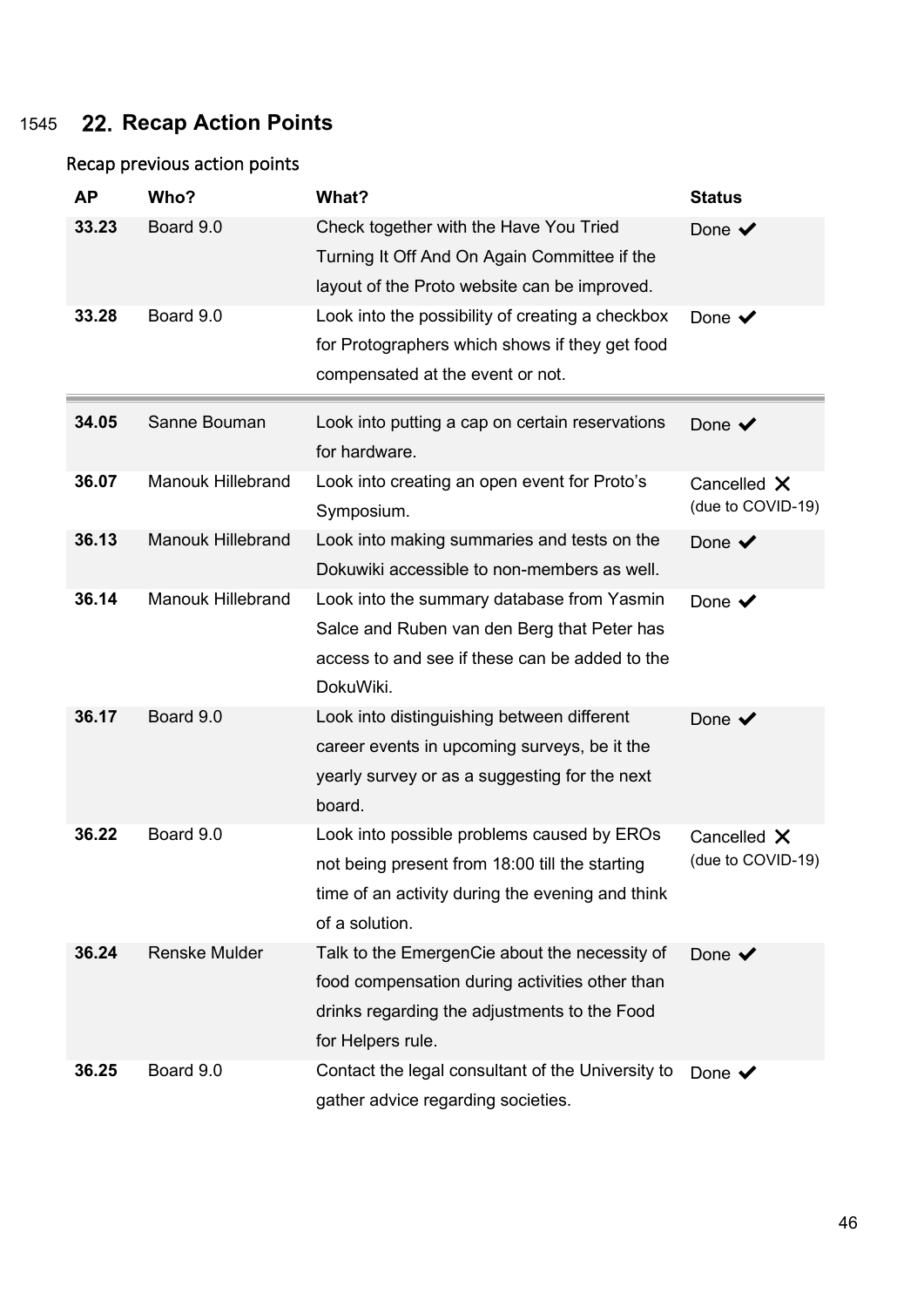| 36.27.2 | Audit committee                                  | Decide if an evaluation on the (connection<br>between board and) Audit committee needs to<br>be added to the yearly report.                          | Done $\checkmark$                |
|---------|--------------------------------------------------|------------------------------------------------------------------------------------------------------------------------------------------------------|----------------------------------|
| 36.37   | Board 9.0                                        | Ask the Have You Tried Turning It Off And On<br>Again Committee to look into tracking the<br>number of participants that visit drinks.               | Done $\checkmark$                |
| 37.01   | Sanne Bouman                                     | Change the colour of the numbers that<br>represent what was budgeted at the start of the<br>year throughout the document from grey to<br>black.      | Done $\checkmark$                |
| 37.02   | Sanne Bouman                                     | Add the plans for the savings account for the<br>rest of the year to the explanation about this<br>ledger                                            | Done $\checkmark$                |
| 37.03   | Sanne Bouman                                     | Add the plans for the general register to the<br>explanation about this ledger.                                                                      | Done $\checkmark$                |
| 37.04   | Sanne Bouman $\rightarrow$<br>Jonathan Matarazzi | Arrange a sticker to put on Proto's cash<br>register to show the amount of cash money<br>inside has not changed between Audit<br>Committee meetings. | To be done $\blacktriangleright$ |
| 37.05   | Sanne Bouman                                     | Transfer the profit of the 'emballage' ledger to<br>the OmNomCom result account at the end of<br>the year.                                           | Done $\checkmark$                |
| 37.06   | Sanne Bouman                                     | Come up with a new name for the inventory<br>depreciation, that does not include the word<br>'inventory'.                                            | Done $\checkmark$                |
| 37.07   | Sanne Bouman                                     | Discuss the extent of the inventory on the<br>balance sheet with the Audit Committee.                                                                | Done $\blacktriangledown$        |
| 37.08   | Sanne Bouman                                     | If the invoices from the university haven't been<br>settled by May, make sure they will be settled<br>soon after.                                    | Done $\checkmark$                |
| 37.09   | Sanne Bouman                                     | Change the invoice from Athom to "€500,-"<br>instead of "€150,-"                                                                                     | Done $\blacktriangledown$        |
| 37.10   | Sanne Bouman                                     | Change 'emballage' to be an English word and<br>add an explanation about what it is.                                                                 | Done $\blacktriangledown$        |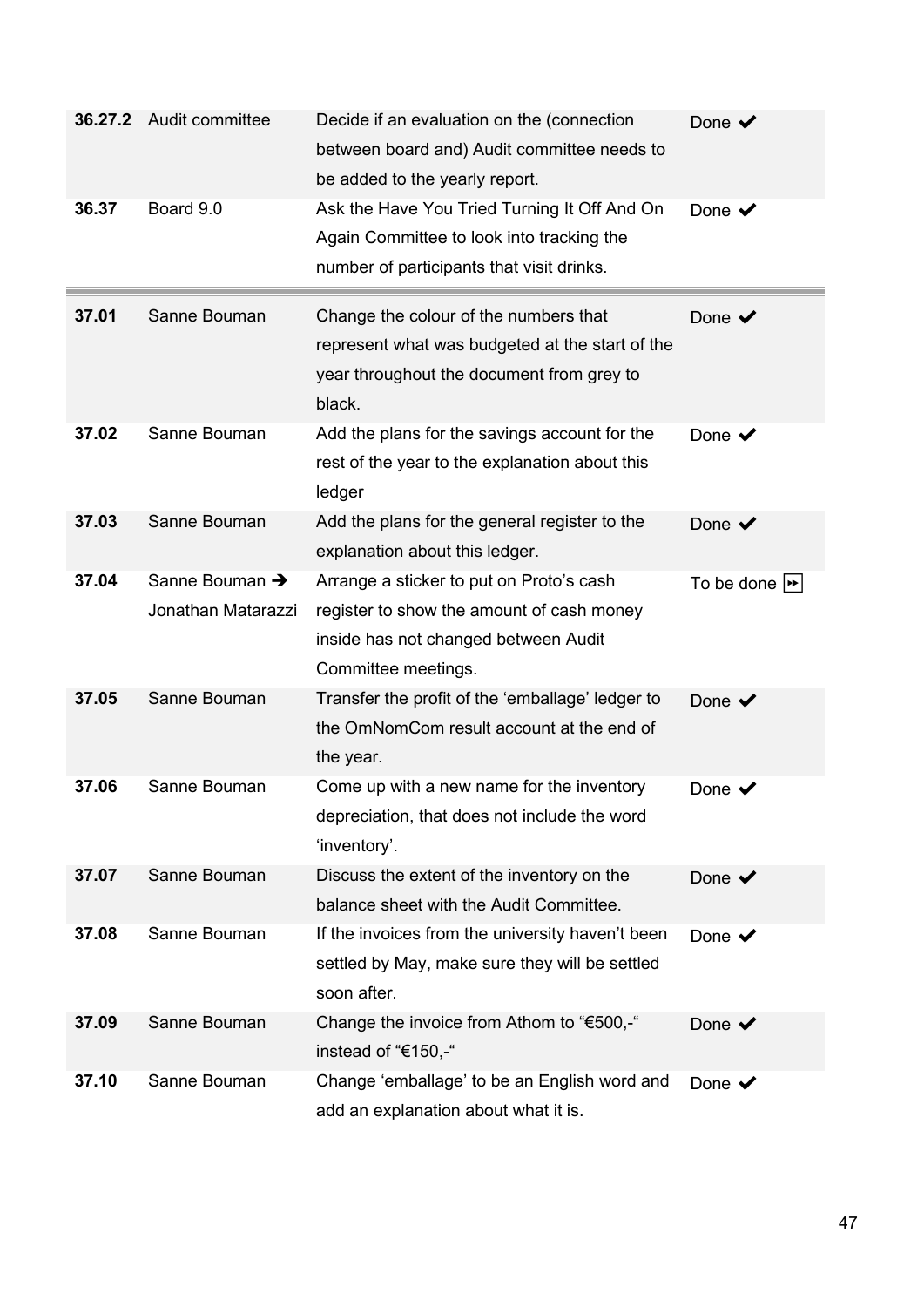| 37.11 | Sanne Bouman                          | Fix the forecast column in the general<br>expenses table, so there is a minus sign added<br>in every place where there should be one.                                | Done $\blacktriangledown$        |
|-------|---------------------------------------|----------------------------------------------------------------------------------------------------------------------------------------------------------------------|----------------------------------|
| 37.12 | Sanne Bouman                          | Move the money in phone costs back to the<br>reservations.                                                                                                           | Done $\checkmark$                |
| 37.13 | Sanne Bouman                          | Add an explanation about why the food helpers<br>is much lower than expected to the explanation<br>text on page 13 of the Half Yearly Financial<br>Report 2019-2020. | Done $\checkmark$                |
| 37.14 | Board $9.0 \rightarrow$<br>Board 10.0 | Make sure Proto's Homey is used.                                                                                                                                     | To be done $\blacktriangleright$ |
| 37.15 | Sanne Bouman                          | Change the text colour of the forecast in the<br>Expenses Miscellaneous to grey.                                                                                     | Done $\checkmark$                |
| 37.16 | Sanne Bouman                          | Move the phone costs in the Expenses<br>Previous Years to the reservation for phone<br>costs.                                                                        | Done $\checkmark$                |
| 37.17 | Sanne Bouman                          | Make sure there aren't any blank pages at the<br>end of the Half-Yearly Financial Report 2019-<br>2020                                                               | Done $\checkmark$                |
| 37.18 | Sanne Bouman                          | Correct the Half-yearly Financial Report 2019-<br>2020 and upload it to the DokuWiki. (APs<br>$37.01 - 37.03, 37.05, 37.06, 37.09 - 36.16$                           | To be done $\blacktriangleright$ |
| 37.19 | Board $9.0 \rightarrow$<br>Board 10.0 | Make sure to mention that helpers at activities<br>can make use of the food for helpers budget<br>more leniently.                                                    | To be done $\blacktriangleright$ |

## Recap current action points

| <b>AP</b> | Who?              | What?                                                        |
|-----------|-------------------|--------------------------------------------------------------|
| 38.01     | Hannah Ottenschot | Add the requested additional explanation by Peter van der    |
|           |                   | Burgt to line 298 of the minutes of GMM 37.                  |
| 38.02     | Sanne Bouman      | Add the reservation sheet to the audit folder.               |
| 38.03     | Board 10.0        | Contact BOZ on the procedure for receiving funds per primary |
|           |                   | member.                                                      |
| 38.04     | Board 9.0         | Add evaluations of the EEMCS Workshops.                      |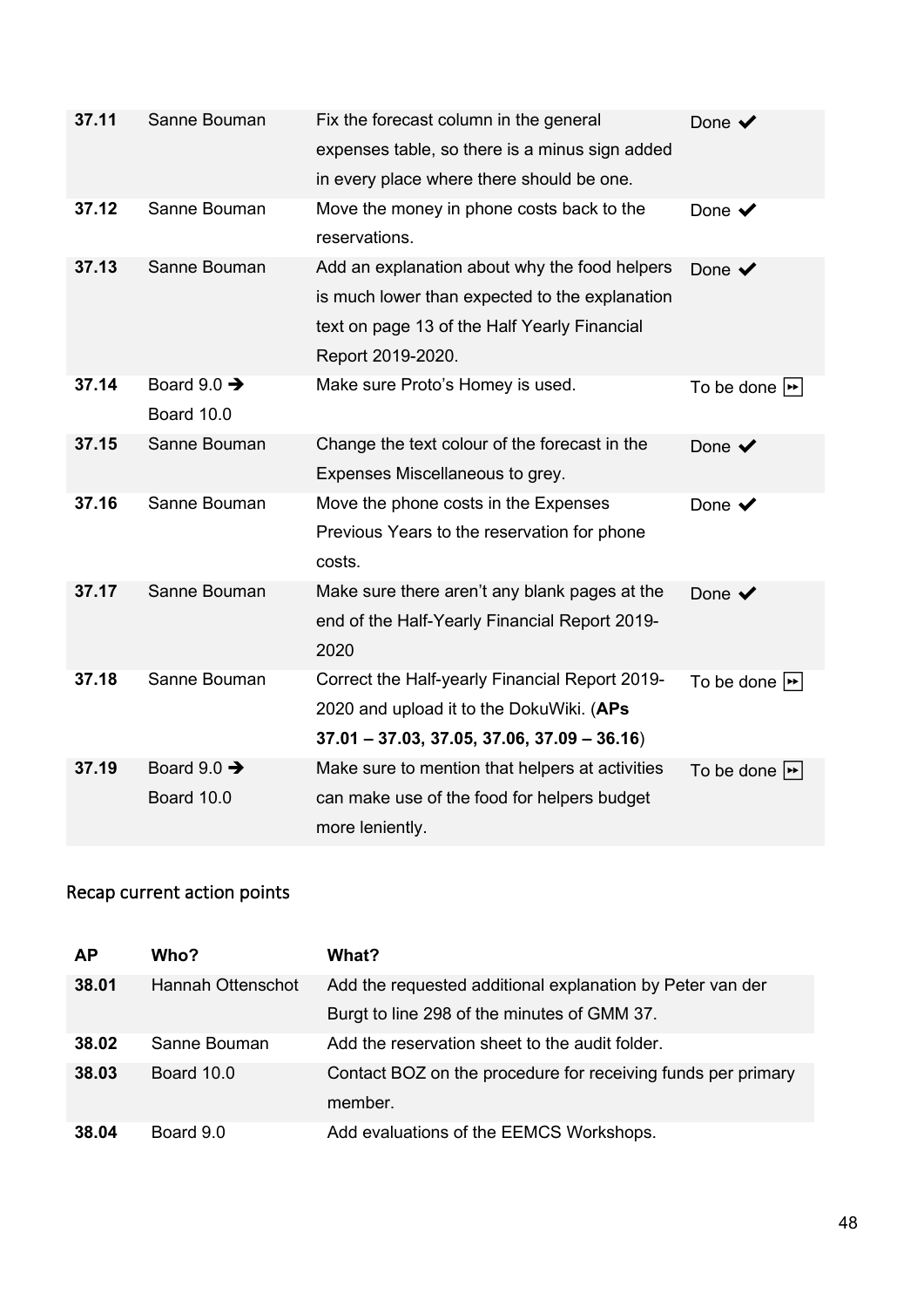| 38.05 | Board 9.0          | Specify why CreaTe staff does not want to organise ProfDev<br>activities during ProtoNights in 2.2.5 ProtoNights. |
|-------|--------------------|-------------------------------------------------------------------------------------------------------------------|
| 38.06 | Board 9.0          | Add an explanation about the success of the real time                                                             |
|       |                    | Werewolves activity to 2.2.2 Board Activities.                                                                    |
| 38.07 | Board 10.0         | Discuss with the Audit Committee and Board of Advisors if they                                                    |
|       |                    | would like to be evaluated in the yearly report.                                                                  |
| 38.08 | Board 10.0         | See if the integration week should be kept as an activity and                                                     |
|       |                    | permanent committee.                                                                                              |
| 38.09 | Board 9.0          | Correct Yearly Report 2019-2020 and upload it to the                                                              |
|       |                    | DokuWiki. (APs 38.04 - 38.06)                                                                                     |
| 38.10 | Jonathan Matarazzi | Look into the possibility of creating more transparency in the                                                    |
|       |                    | financial documents of Proto.                                                                                     |
| 38.11 | Sanne Bouman       | Change the title of the Yearly Financial Report 2019-2020 from                                                    |
|       |                    | semi-annual to annual.                                                                                            |
| 38.12 | Sanne Bouman       | Change the dash under 1550 Take Away Dinners in to a zero                                                         |
|       |                    | in the balance sheet of the yearly financial report 2019-2020.                                                    |
| 38.13 | Sanne Bouman       | Fix the account number of the Reservation Board Weekend on                                                        |
|       |                    | the Liabilities side of the balance sheet in the Yearly Financial                                                 |
|       |                    | Report 2019-2020.                                                                                                 |
| 38.14 | Sanne Bouman       | Check the dates in the tables of the Yearly Financial Report                                                      |
|       |                    | 2019-2020                                                                                                         |
| 38.15 | Sanne Bouman       | Split up the explanations of the assets and liabilities                                                           |
|       |                    | reservations in the Yearly Financial Report 2019-2020 to make                                                     |
|       |                    | it easier to read.                                                                                                |
| 38.16 | Jonathan Matarazzi | Check if any of the Reservations Miscellaneous have expired                                                       |
|       |                    | and can be removed from future financial reports.                                                                 |
| 38.17 | Board 10.0         | Look into the possibility of requesting a Xerox printing pass                                                     |
|       |                    | from LISA.                                                                                                        |
| 38.18 | Sanne Bouman       | Split up the cost of 3140 – Board Weekend to make clear what                                                      |
|       |                    | costs were unforeseen.                                                                                            |
| 38.19 | Sanne Bouman       | Correct Yearly Financial Report 2019-2020 and upload it to the                                                    |
|       |                    | DokuWiki. (APs 38.11 - 38.15 & 38.18)                                                                             |
| 38.20 | Board 10.0         | Move the Audit committee to category one.                                                                         |
| 38.21 | Board 10.0         | Move the Acquisition and EducaCie to category three.                                                              |
| 38.22 | Board 10.0         | Correct COVID-19 Policy Plan 2020-2021 and upload it to the                                                       |
|       |                    | DokuWiki. (APs 38.20 & 38.21)                                                                                     |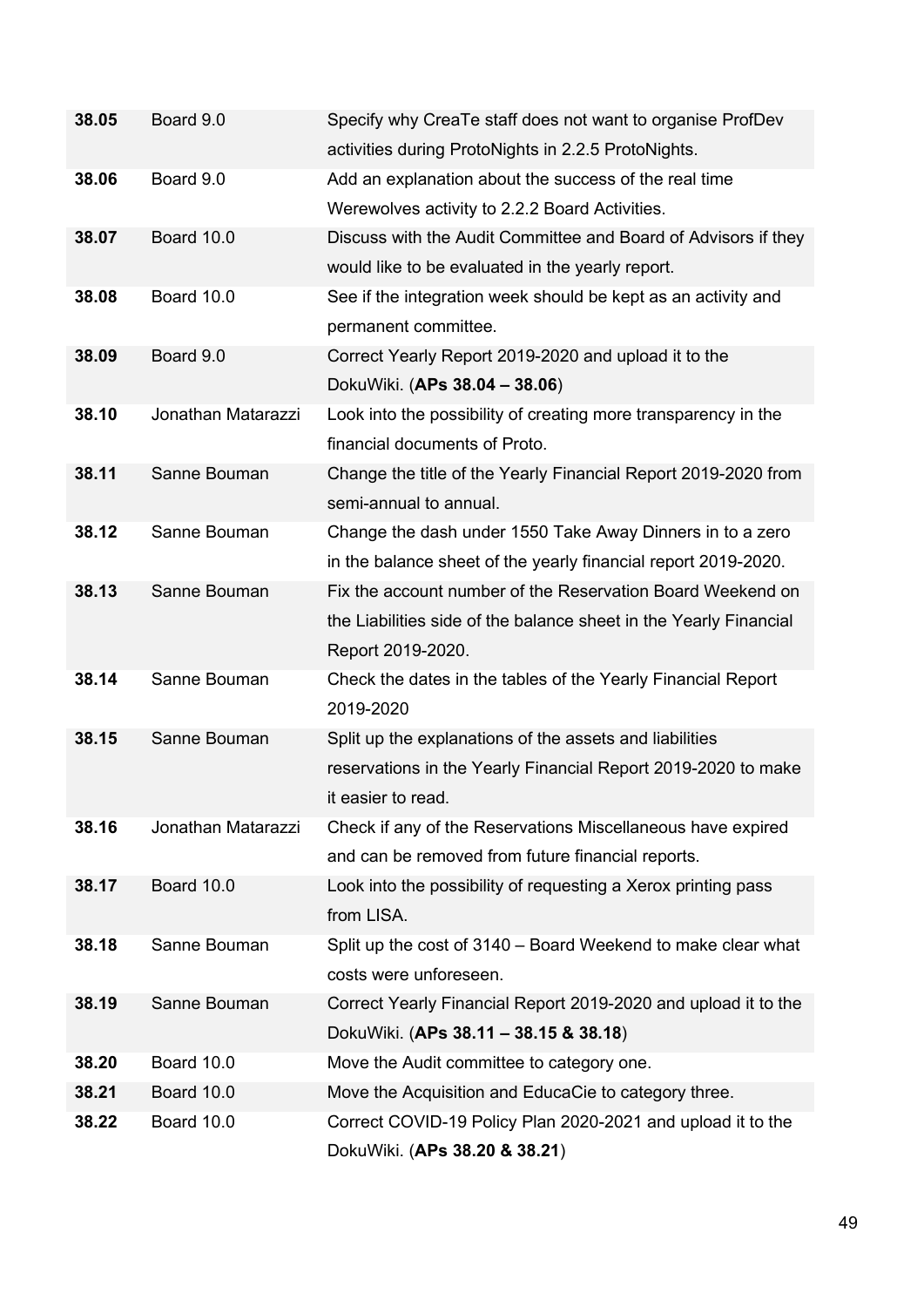| 38.23 | Board 10.0             | Add pictures of the board members to the board member            |
|-------|------------------------|------------------------------------------------------------------|
|       |                        | introductions in the Policy Plan 2020-2021.                      |
| 38.24 | <b>Jesse Visser</b>    | Look into including an active minute taking workshop in the      |
|       |                        | secretary function training.                                     |
| 38.25 | Board 10.0             | Look into the possibility of starting a Proto podcast            |
| 38.26 | Jonathan Matarazzi     | Create a different distribution for the usage of surplus         |
|       |                        | sponsorship.                                                     |
| 38.27 | <b>Audit Committee</b> | Write a strategic plan regarding the liquidity of Proto for the  |
|       |                        | coming years.                                                    |
| 38.28 | Jonathan Matarazzi     | Budget a minimum of €1.000,- for the liquidity of Proto.         |
| 38.29 | Board 10.0             | Look into the possibility of promoting donations to Alumni.      |
| 38.30 | <b>Audit Committee</b> | Make clear which reservations should be included in the          |
|       |                        | budget plan and which should be in the financial report.         |
| 38.31 | Jonathan Matarazzi     | Add an explanation for 3200 - Take Away Dinner Costs.            |
| 38.32 | Jonathan Matarazzi     | Change the TIPCie and SBZ reservation to income on 3650 -        |
|       |                        | SBZ losses.                                                      |
| 38.33 | Jonathan Matarazzi     | Look into the possibility of lowering the expenses of 3170 -     |
|       |                        | Posters even more.                                               |
| 38.34 | Jonathan Matarazzi     | Change the description of 3150 - Board Clothing to reflect a     |
|       |                        | change in policy to spend €150 per board member.                 |
| 38.35 | Jonathan Matarazzi     | Add to the description of 4460 - DIYCie what happens if one of   |
|       |                        | the activities cannot continue.                                  |
| 38.36 | Jonathan Matarazzi     | Change the description of $1630 -$ Lustrum to include the $€600$ |
|       |                        | normally reserved for the Dies committee.                        |
| 38.37 | Jonathan Matarazzi     | Add the budget plan of the pLAN and Have You Tried Turning       |
|       |                        | It Off And On Again committee to the appendix.                   |
| 38.38 | Jonathan Matarazzi     | Meet with the Audit committee to discuss the changes that        |
|       |                        | need to be made to the Budget Plan 2020-2021.                    |
| 38.39 | Jonathan Matarazzi     | Correct Budget Plan 2020-2021 and plan a new GMM to              |
|       |                        | present the revised document. (APs 38.26, 38.28 & 38.31 $-$      |
|       |                        | 38.38)                                                           |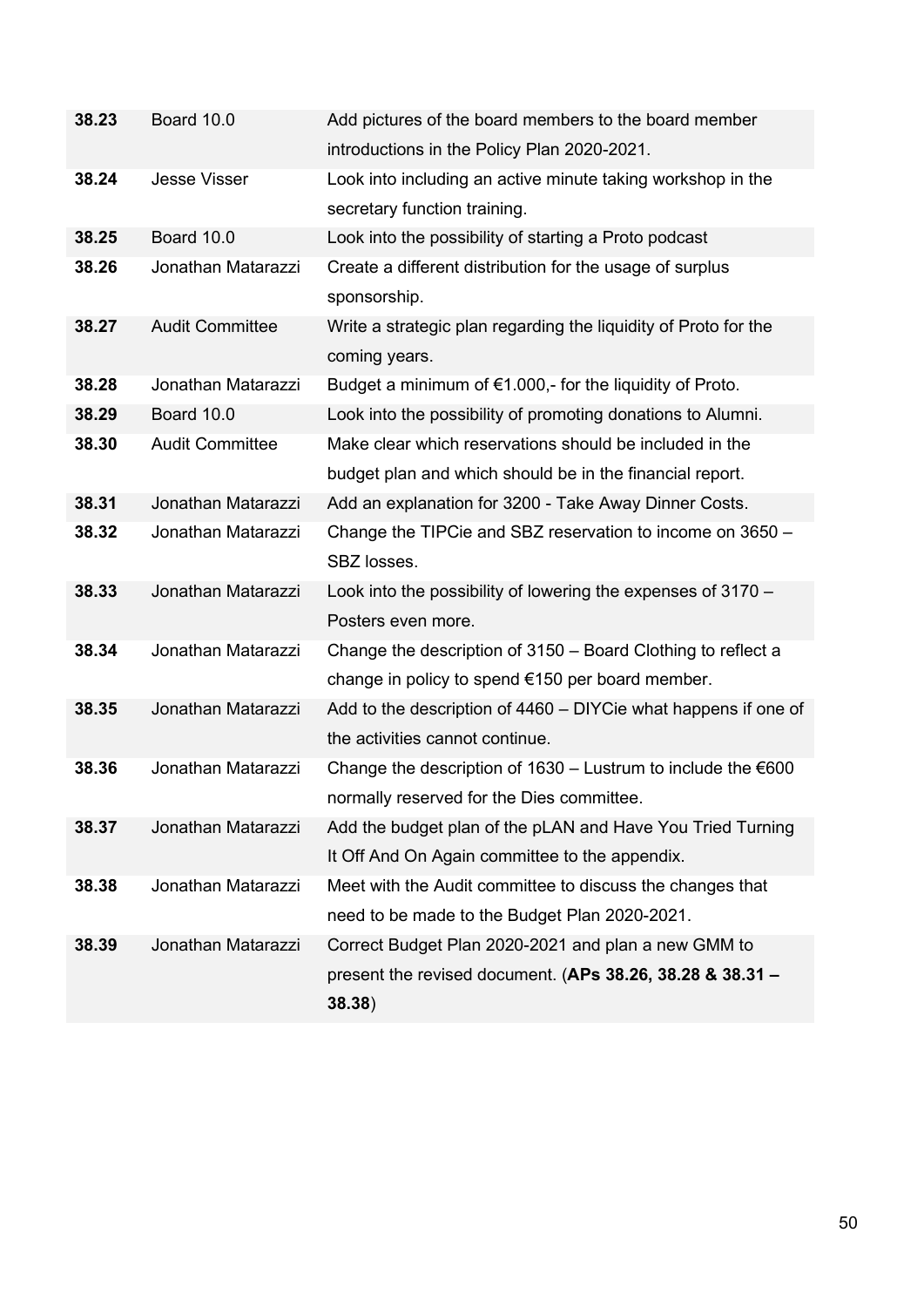#### <span id="page-50-0"></span>**Appendices**

#### Appendix A

**1.** Bingo card

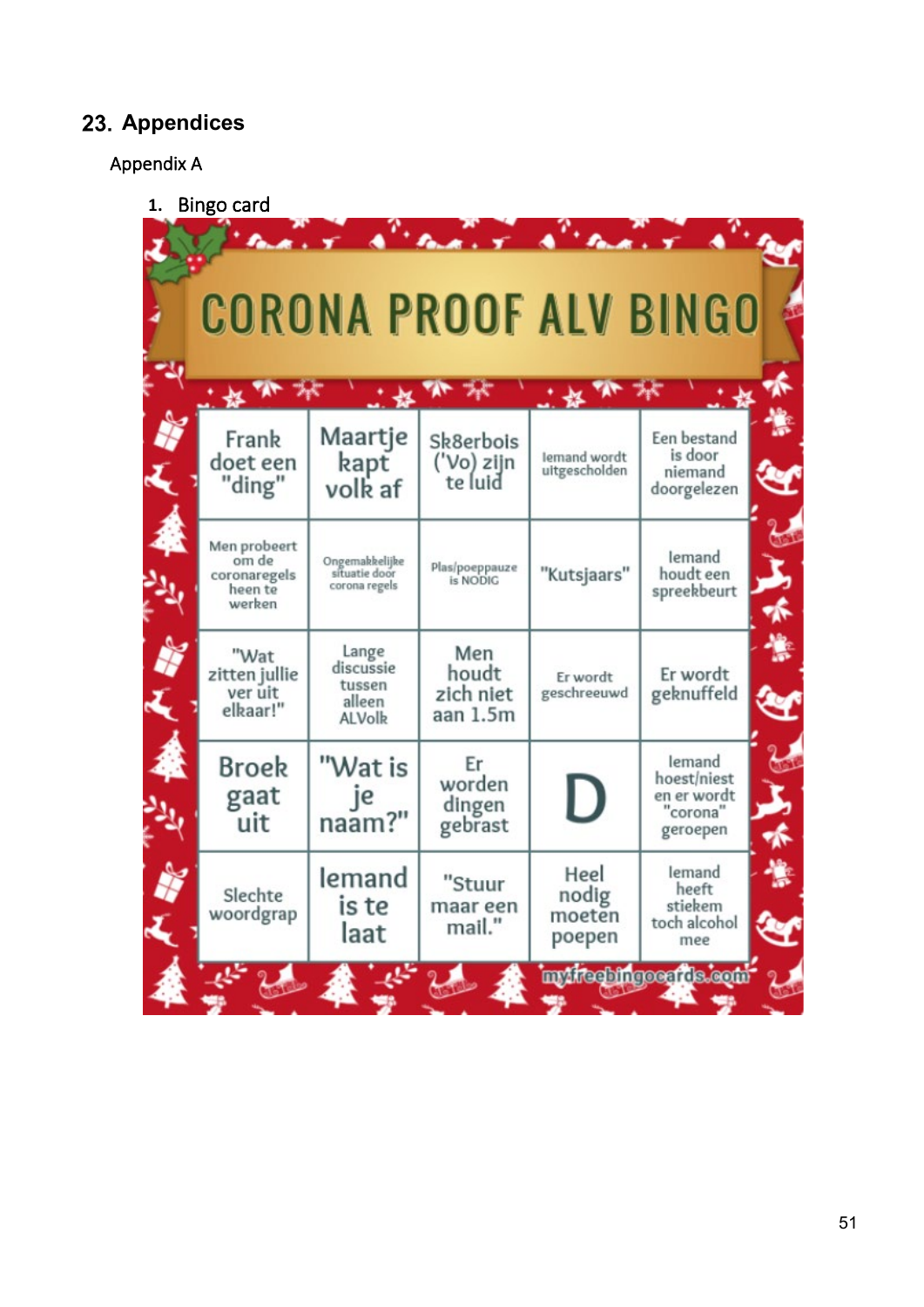# **2.** Bingo card, translated

|                                                             | <b>CORONA PROOF ALV BINGO</b>                               |                                                         |                                         |                                                                |
|-------------------------------------------------------------|-------------------------------------------------------------|---------------------------------------------------------|-----------------------------------------|----------------------------------------------------------------|
| Frank<br>does a<br>"Thing"                                  | Maartje<br>cuts<br>someone<br>short                         | Sk8erbois<br>('Vo) are<br>too loud                      | Someone<br>gets<br>cursed at            | Someone<br>hasn't read<br>a document                           |
| People try<br>to work<br>around the<br>COVID-19<br>measures | Awkward<br>situations<br>due to the<br>COVID-19<br>measures | pee/poo<br>break is<br>needed                           | "annoying<br>first years"               | Someone<br>has a show<br>and tell                              |
| "What are<br>you sitting<br>far apart"                      | Long<br>discussions<br>between<br>members of<br>the GMM     | People are<br>not following<br>the 1.5 metre<br>measure | People are<br>yelling                   | People are<br>hugging                                          |
| Pants are<br>down                                           | "What is<br>your name?"                                     | Items get<br>"brast"                                    | D                                       | someone<br>sneezes<br>or coughs<br>and people<br>yell "corona" |
| <b>Bad puns</b>                                             | Someone<br>is too late                                      | "Send an<br>email"                                      | <b>Needing</b><br>to poop<br>very badly | Someone<br>secretly<br>brought<br>alcohol                      |